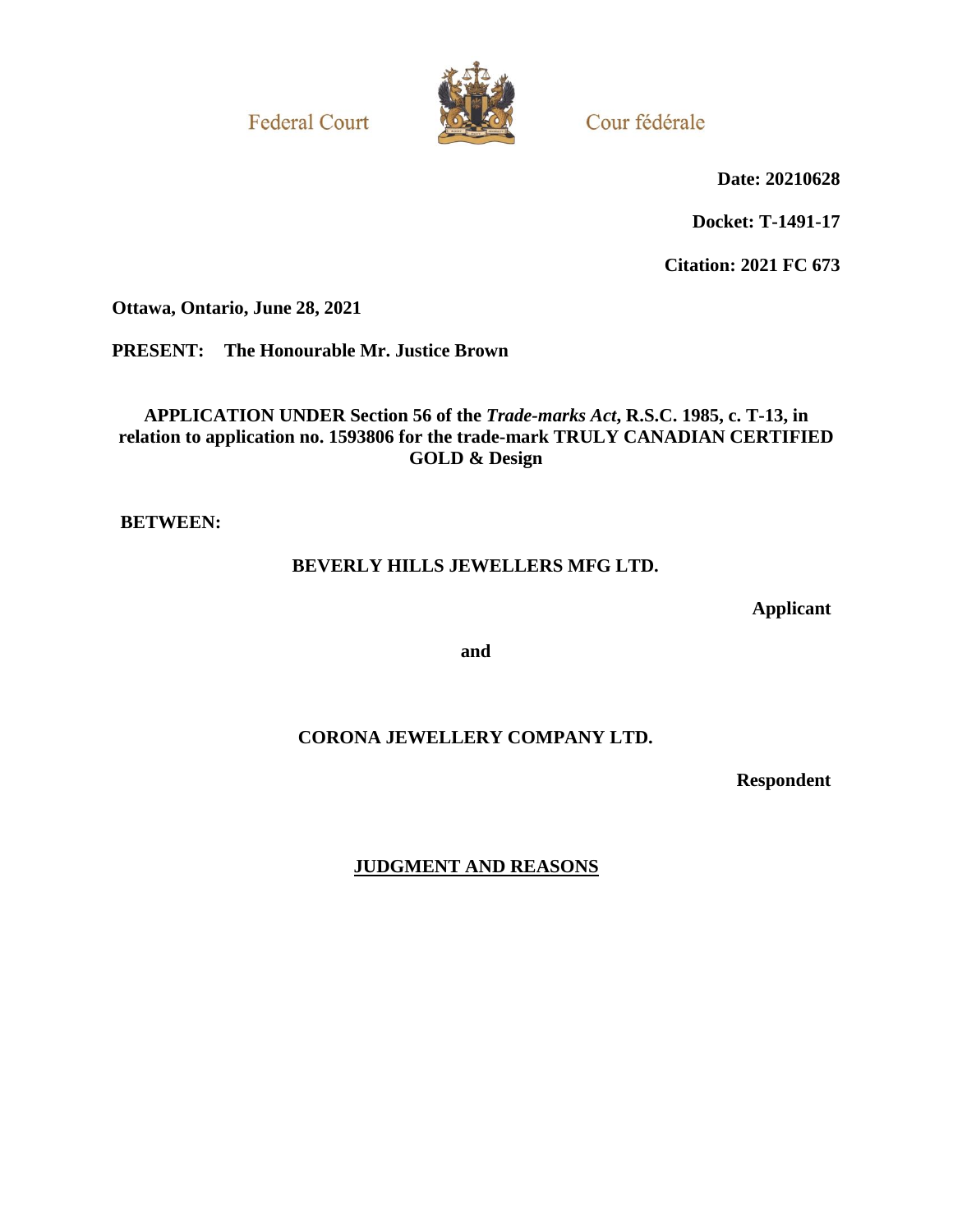# **Table of Contents**

| I.   |                 |                                                                                       |  |
|------|-----------------|---------------------------------------------------------------------------------------|--|
|      | A.              |                                                                                       |  |
|      | <b>B.</b>       |                                                                                       |  |
|      | C.              |                                                                                       |  |
|      | D.              |                                                                                       |  |
|      | Ε.              |                                                                                       |  |
| II.  |                 |                                                                                       |  |
| III. |                 |                                                                                       |  |
|      | A.              | Housen v Nikolaisen, 2002 SCC 33 establishes two branches of appellate review         |  |
|      |                 |                                                                                       |  |
|      | <b>B.</b>       | What is meant by palpable and overriding error for questions of fact and mixed        |  |
|      |                 |                                                                                       |  |
|      | C.              | Questions of law are to reviewed on a standard of correctness  17                     |  |
|      | D.              |                                                                                       |  |
|      |                 | (1)                                                                                   |  |
|      | E.              |                                                                                       |  |
|      | F.              | Analysis of materiality of new evidence under subsection 16(1) of the Act 22          |  |
|      |                 | (1)                                                                                   |  |
|      |                 | (2)                                                                                   |  |
|      |                 | (3)                                                                                   |  |
|      |                 | Summary of analysis and conclusion regarding alleged material new<br>(4)              |  |
|      |                 |                                                                                       |  |
| IV.  |                 | Analysis of the TMOB Decision on the <i>Housen</i> appellate standard of palpable and |  |
|      |                 |                                                                                       |  |
|      | A.              |                                                                                       |  |
|      | <b>B.</b>       |                                                                                       |  |
|      | $\mathcal{C}$ . |                                                                                       |  |
|      | D.              | Relevance and consideration of the decision(s) of the Examiner in this appeal 39      |  |
|      | Ε.              |                                                                                       |  |
|      |                 | (1)                                                                                   |  |
|      |                 | Inherent distinctiveness and extent to which the marks have become<br>(2)             |  |
|      |                 |                                                                                       |  |
|      |                 | Length of time each mark has been in use, per paragraph $6(5)(b)$ 59<br>(3)           |  |
|      |                 | Nature of the goods and channels of trade, per paragraphs $6(5)(c)$ and (d)<br>(4)    |  |
|      |                 |                                                                                       |  |
|      |                 | (5)                                                                                   |  |
|      |                 | (a)                                                                                   |  |
|      |                 | (b)                                                                                   |  |
|      | F.              |                                                                                       |  |
| V.   |                 |                                                                                       |  |
| VI.  |                 |                                                                                       |  |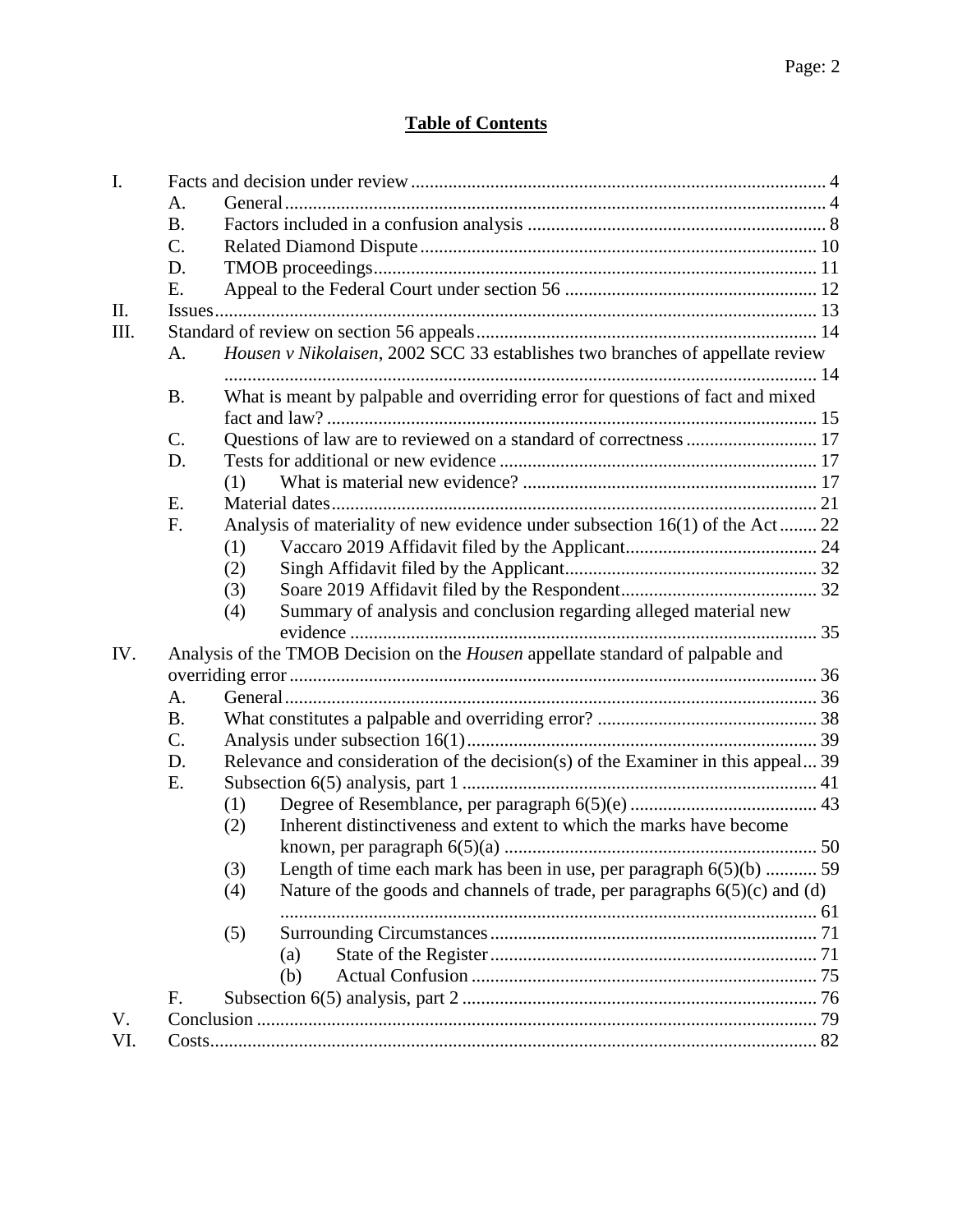[1] This is an appeal of a decision by the Trade-marks Opposition Board [TMOB] in the name of the Registrar of Trade-marks [Registrar]. The TMOB refused the Applicant's application to register the trade-mark TRULY CANADIAN CERTIFIED GOLD and Design (Application no. 1,593,806) [GOLD Mark]:



The application was refused by the TMOB [Decision] based on an opposition filed by the Respondent [also referred to as Corona] which alleged confusion with the trade-mark CANADIAN CERTIFIED GOLD and Design (TMA767318) [CORONA Mark]:



The TMOB focussed on the CORONA Mark having concluded the Respondent would not succeed on any other of its marks. The TMOB agreed with the Respondent's opposition, found the Applicant's GOLD Mark confusing with the CORONA Mark and refused the Applicant's application.

[2] The Applicant appeals under section 56 of the *Trade-marks Act*, RSC 1985, c T-13 [*Act*] for a direction that the TMOB reject the opposition to the GOLD Mark and related relief. The Respondent asks the appeal be dismissed and the applications be refused, with costs.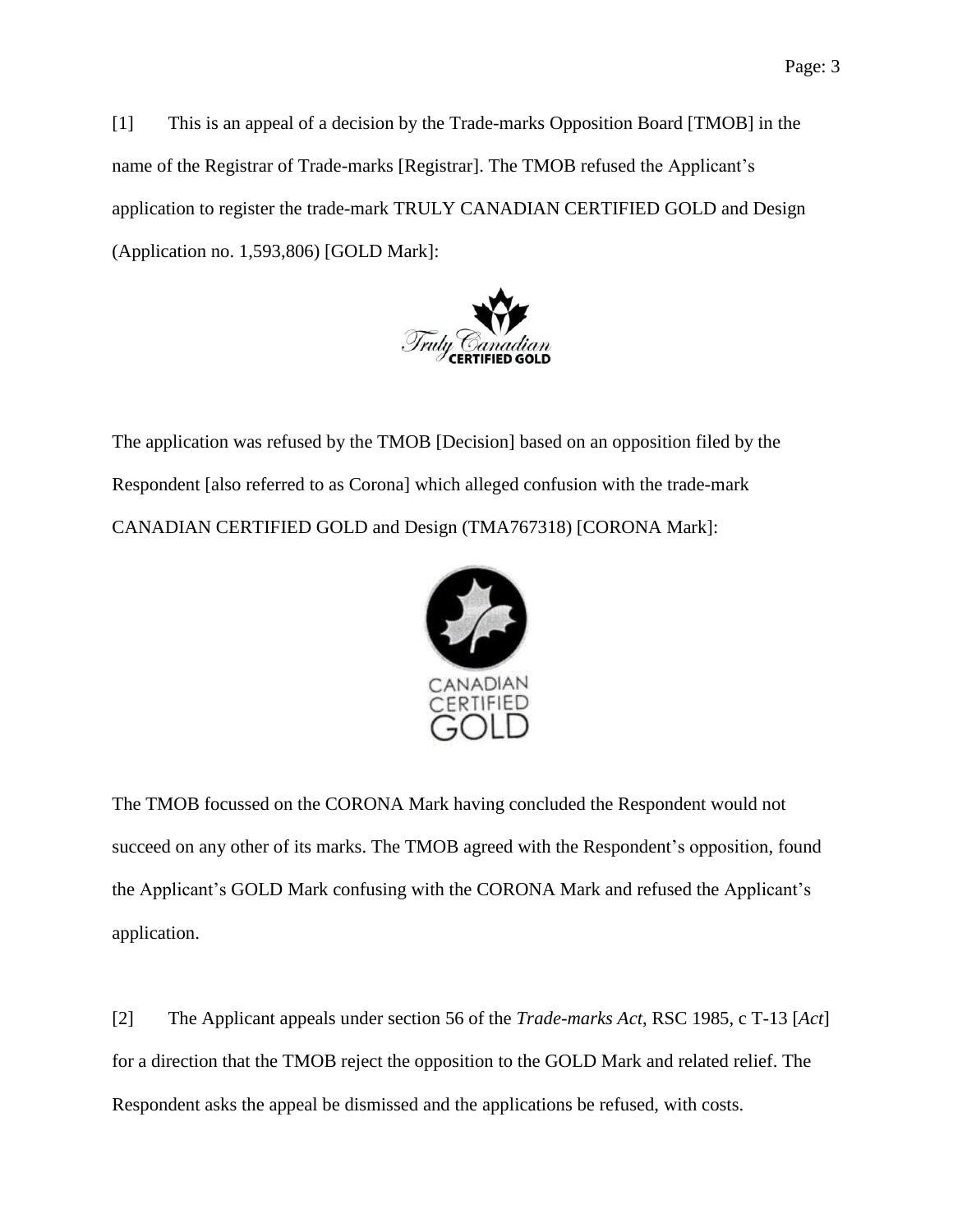[3] The *Act* was amended on June 17, 2019, such that, among other things, it was renamed the *Trademarks Act.* This Appeal, however, is governed by the former *Act* with its hyphenated name.

#### <span id="page-3-0"></span>I. Facts and decision under review

<span id="page-3-1"></span>A. *General*

[4] The Applicant filed its application for the GOLD Mark covering "Jewellery; Gold" based on use in Canada since January 1, 2012. The application was filed September 12, 2012.

[5] According to the Certified Tribunal Record [CTR], the application for the GOLD Mark was initially rejected for advertising by the trade-mark examiner [Examiner] because of confusion with the CORONA Mark, and other marks owned by the Government of Northwest Territories [CTR p. 128]. However, the Applicant provided further submissions to the TMOB who allowed advertising [CTR, pp. 114 to 124].

[6] The application was advertised for opposition purposes in the *Trade-marks Journal* on April 30, 2014.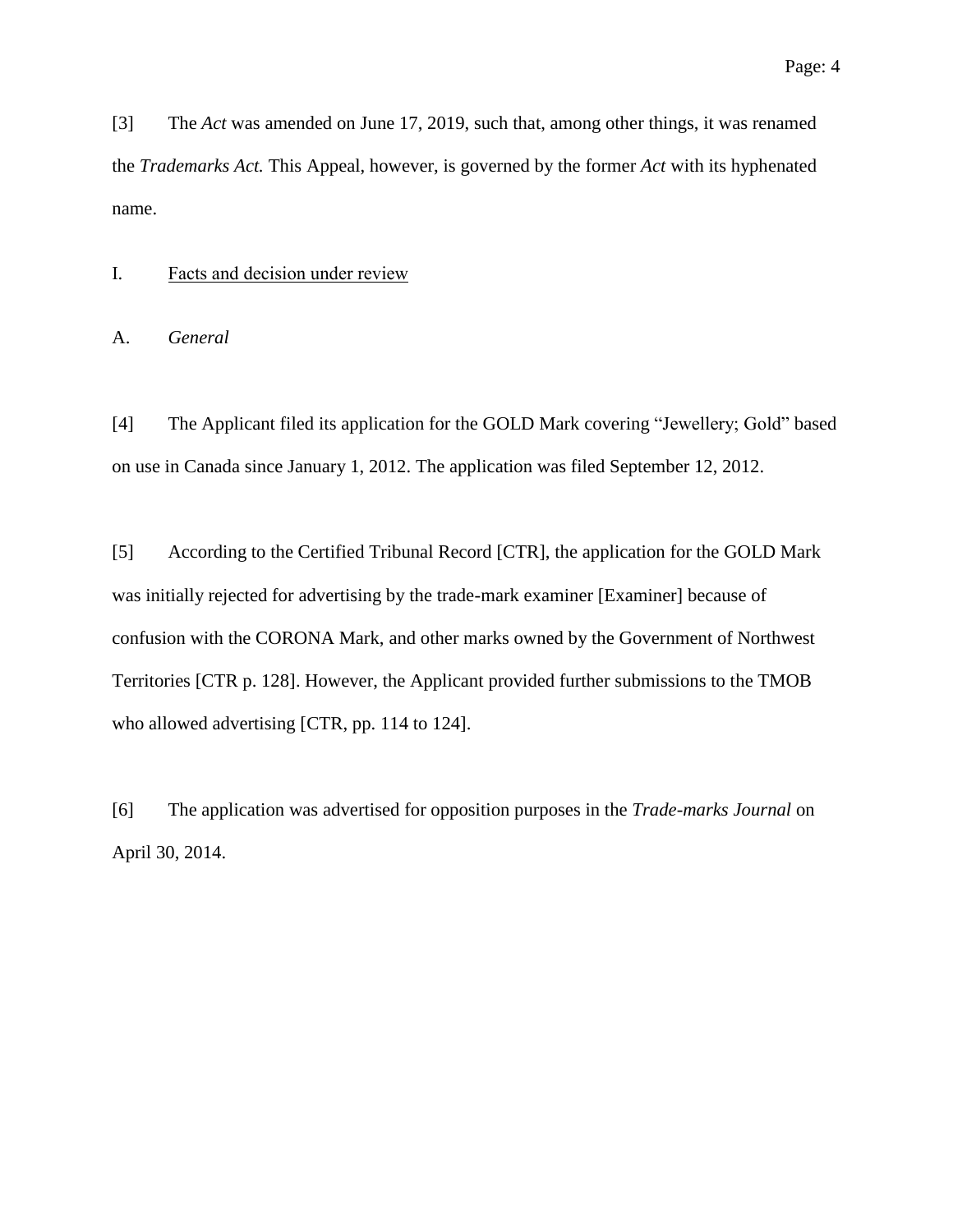[7] The Respondent filed a statement of opposition on June 26, 2014 under section 30, paragraph 12(1)(d), subsection 16(1), and section 2 of the *Act*, based on its CORONA Mark:



[8] The grounds of opposition were confusion with a previously used or known trade-mark per subsection 16(1), confusion with a registered trade-mark per paragraph 12(1)(d), and distinctiveness per section 2. The opposition also relied on subsection 30(i) (bad faith) which was rejected by the TMOB and not pursued on this appeal.

[9] As the TMOB properly held at paragraph 4 of the Decision, "the grounds of opposition as pleaded revolve around the likelihood of confusion between the [GOLD] Mark and the following trade-marks of the [Respondent], used in association with, among other things, 'jewellery; gold' (collectively, the CORONA Marks)". As noted, the TMOB ultimately focussed on only the CORONA Mark.

[10] The core provisions for these three grounds are as follows; I emphasize confusion under subsection 16(1) because it is the basis on which this appeal is decided:

1. Confusion with a trade-mark previously *used* or *made known*: Subsection 16(1) says a person is not entitled to register a trade-mark if, at the date the trade-mark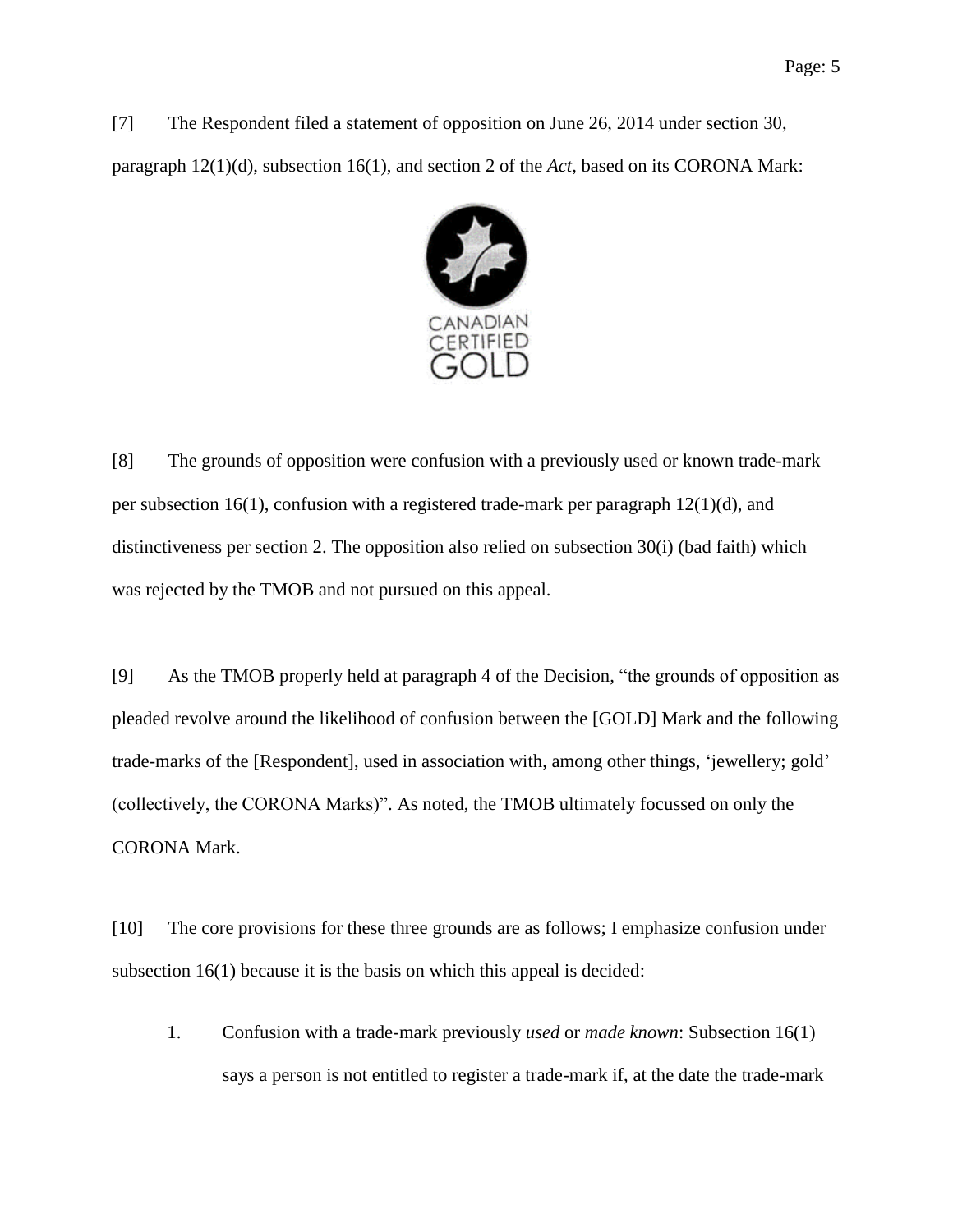was first used [abbreviated to "first use"], it was confusing with a trade-mark that

had been previously used in or made known in Canada. In this case, the

CORONA Mark had been previously used or made known at the date of first use

of the GOLD Mark:

### **Registration of marks used or made known in Canada**

**16 (1)** Any applicant who has filed an application in accordance with section 30 for registration of a trade-mark that is registrable and that he or his predecessor in title has used in Canada or made known in Canada in association with goods or services is entitled, subject to section 38, to secure its registration in respect of those goods or services, unless at the date on which he or his predecessor in title first so used it or made it known it was confusing with

### **Enregistrement des marques employées ou révélées au Canada**

**16 (1)** Tout requérant qui a produit une demande selon l'article 30 en vue de l'enregistrement d'une marque de commerce qui est enregistrable et que le requérant ou son prédécesseur en titre a employée ou fait connaître au Canada en liaison avec des produits ou services, a droit, sous réserve de l'article 38, d'en obtenir l'enregistrement à l'égard de ces produits ou services, à moins que, à la date où le requérant ou son prédécesseur en titre l'a en premier lieu ainsi employée ou révélée, elle n'ait créé de la confusion :

**(a)** a trade-mark that had been previously used in Canada or made known in Canada by any other person;

**a)** soit avec une marque de commerce antérieurement employée ou révélée au Canada par une autre personne;

[Emphasis added] [Je souligne]

2. Confusion with a registered trade-mark: Paragraph 12(1)(d) states a trade-mark is

registrable if, at the date of the Decision, see *Park Avenue Furniture Corp. v*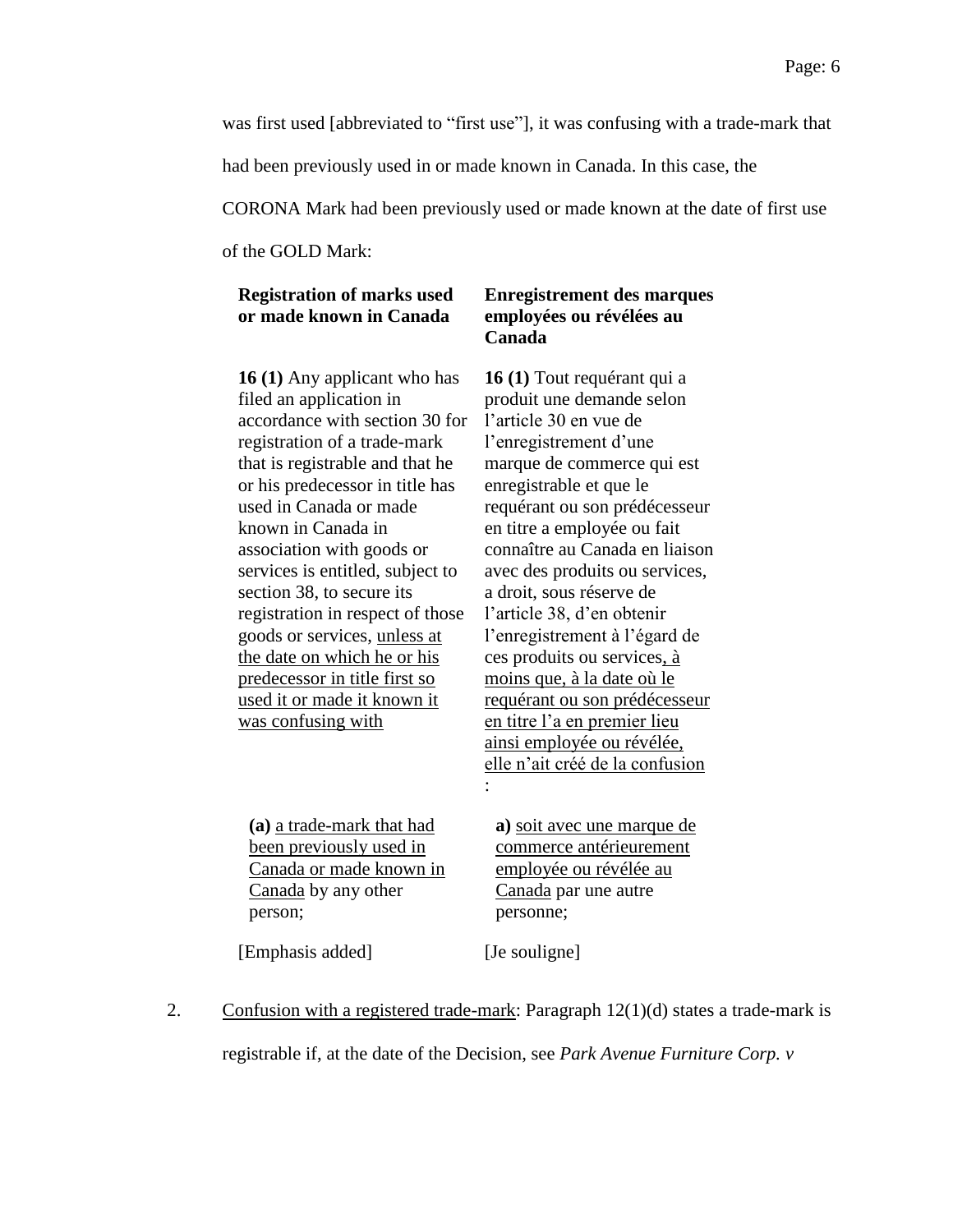*Wickes/Simmons Bedding Ltd*., (1991) 130 NR 223 (FCA) [Desjardins JA] [*Park*],

it is not confusing with a registered trade-mark:

| <b>When trade-mark</b><br>registrable                                       | Marque de commerce<br>enregistrable                                                                                                   |
|-----------------------------------------------------------------------------|---------------------------------------------------------------------------------------------------------------------------------------|
| 12(1) Subject to section 13, a<br>trade-mark is registrable if it<br>is not | 12(1) Sous réserve de l'article<br>13, une marque de commerce<br>est enregistrable sauf dans<br>l'un ou l'autre des cas<br>suivants : |
| $(d)$ confusing with a<br>registered trade-mark;                            | d) elle crée de la confusion<br>avec une marque de<br>commerce déposée;                                                               |
|                                                                             |                                                                                                                                       |

… …

[Emphasis added] [Je souligne]

3. Distinctiveness: Section 2 is the general definition section and requires a trade-

mark to be "distinctive" as of the date of filing of the opposition, see *Metro-*

*Goldwyn-*Mayer *Inc. v Stargate Connections Inc*., 2004 FC 1185 [*Simpson J*]

[Stargate]:

| trade-mark means:            | marque de commerce Selon<br>le cas: |  |
|------------------------------|-------------------------------------|--|
| (a) a mark that is used by a | a) marque employée par              |  |
| person for the purpose of    | une personne pour                   |  |
| distinguishing or so as to   | distinguer, ou de façon à           |  |
| distinguish goods or         | distinguer, les produits            |  |
| services manufactured,       | fabriqués, vendus, donnés à         |  |
| sold, leased, hired or       | bail ou loués ou les                |  |
| performed by him from        | services loués ou exécutés,         |  |
| those manufactured, sold,    | par elle, des produits              |  |
| leased, hired or performed   | fabriqués, vendus, donnés à         |  |
| by others,                   | bail ou loués ou des                |  |
|                              | services loués ou exécutés,         |  |

par d'autres;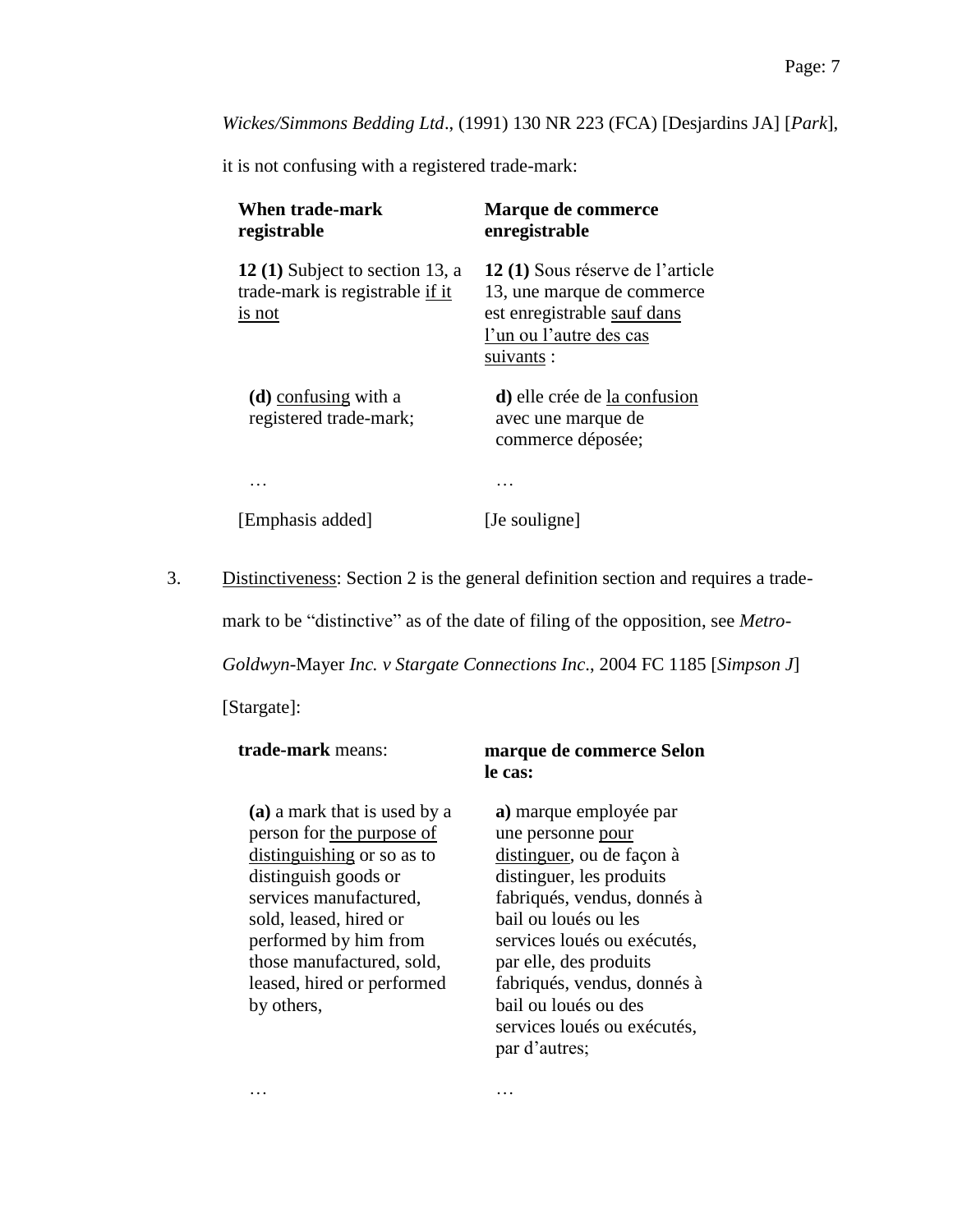| (c) a distinguishing guise,<br>or                  | c) signe distinctif;                                    |
|----------------------------------------------------|---------------------------------------------------------|
| (d) a proposed trade-mark;<br>(marque de commerce) | <b>d</b> ) marque de commerce<br>projetée. (trade-mark) |
| [Emphasis added]                                   | [Je souligne]                                           |

<span id="page-7-0"></span>B. *Factors included in a confusion analysis*

[11] Subsection 6(5) of the *Act* provides an inclusive list of considerations to use to determine if a trade-mark is confusing. These will be reviewed in detail later in these Reasons. The list is inclusive, which means there may be other relevant circumstances:

# **When mark or name confusing**

**6 (1)** For the purposes of this Act, a trade-mark or tradename is confusing with another trade-mark or tradename if the use of the first mentioned trade-mark or trade-name would cause confusion with the last mentioned trade-mark or trade-name in the manner and circumstances described in this section.

**(2)** The use of a trade-mark causes confusion with another trade-mark if the use of both trade-marks in the same area would be likely to lead to the

# **Quand une marque ou un nom crée de la confusion**

**6 (1)** Pour l'application de la présente loi, une marque de commerce ou un nom commercial crée de la confusion avec une autre marque de commerce ou un autre nom commercial si l'emploi de la marque de commerce ou du nom commercial en premier lieu mentionnés cause de la confusion avec la marque de commerce ou le nom commercial en dernier lieu mentionnés, de la manière et dans les circonstances décrites au présent article.

### **Idem Idem**

**(2)** L'emploi d'une marque de commerce crée de la confusion avec une autre marque de commerce lorsque l'emploi des deux marques de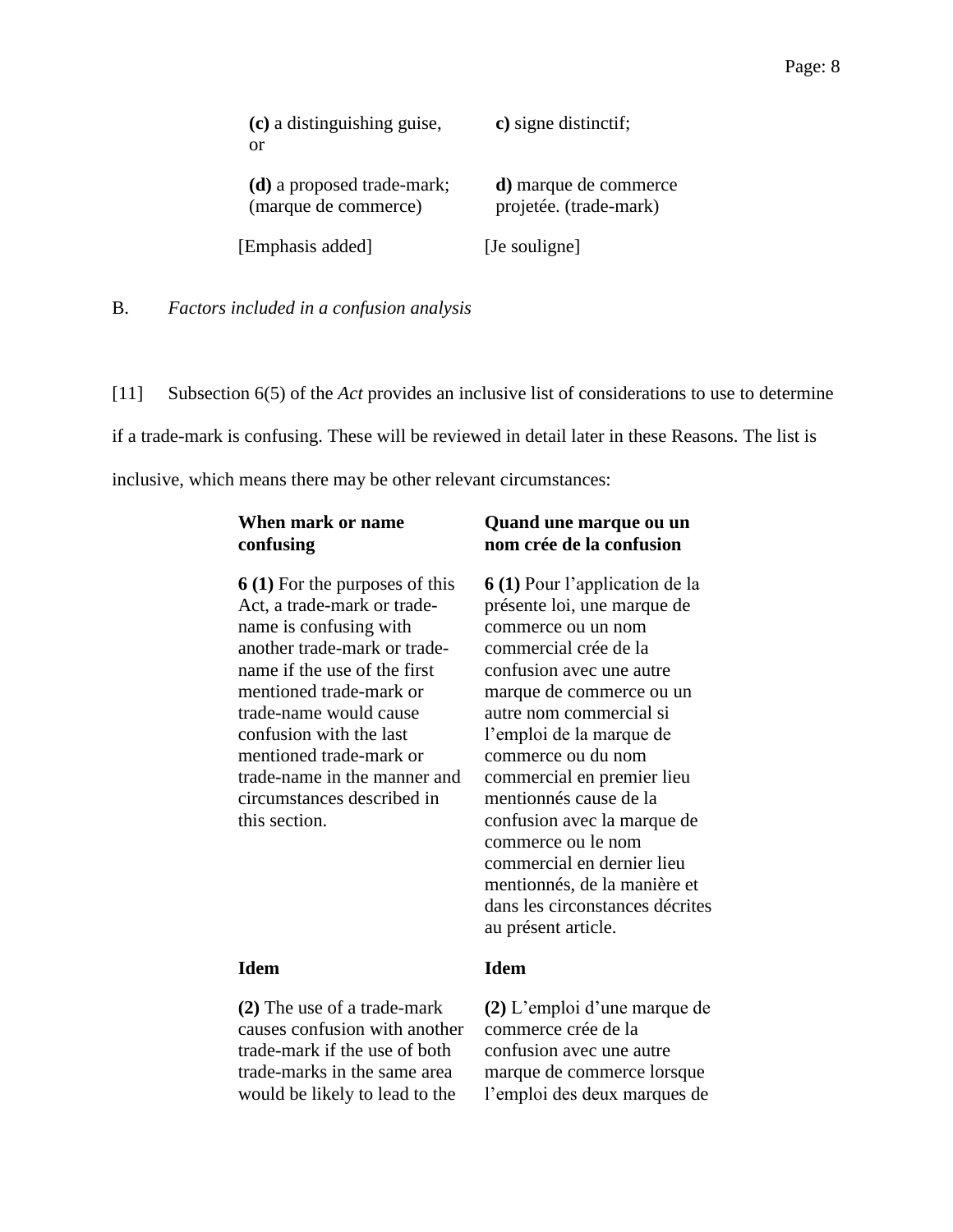inference that the goods or services associated with those trade-marks are manufactured, sold, leased, hired or performed by the same person, whether or not the goods or services are of the same general class.

commerce dans la même région Serait susceptible de faire conclure que les produits liés à ces marques de commerce sont fabriqués, vendus, donnés à bail ou loués, ou que les services liés à ces marques sont loués ou exécutés, par la même personne, que ces produits ou ces services soient ou non de la même catégorie générale.

… …

#### **What to be considered Éléments d'appréciation**

**(5)** En décidant si des marques de commerce ou des noms commerciaux créent de la confusion, le tribunal ou le registraire, selon le cas, tient compte de toutes les circonstances de l'espèce, y compris:

**a)** le caractère distinctif inhérent des marques de commerce ou noms commerciaux, et la mesure dans laquelle ils sont devenus connus;

**b)** la période pendant laquelle les marques de commerce ou noms commerciaux ont été en usage;

**c)** le genre de produits, services ou entreprises;

**d)** la nature du commerce;

**e)** le degré de ressemblance entre les marques de commerce ou les noms

**(5)** In determining whether trade-marks or trade-names are confusing, the court or the Registrar, as the case may be, shall have regard to all the surrounding circumstances including

**(a)** the inherent distinctiveness of the trademarks or trade-names and the extent to which they have become known;

**(b)** the length of time the trade-marks or trade-names have been in use;

**(c)** the nature of the goods, services or business;

**(d)** the nature of the trade; and

**(e)** the degree of resemblance between the trade-marks or trade-names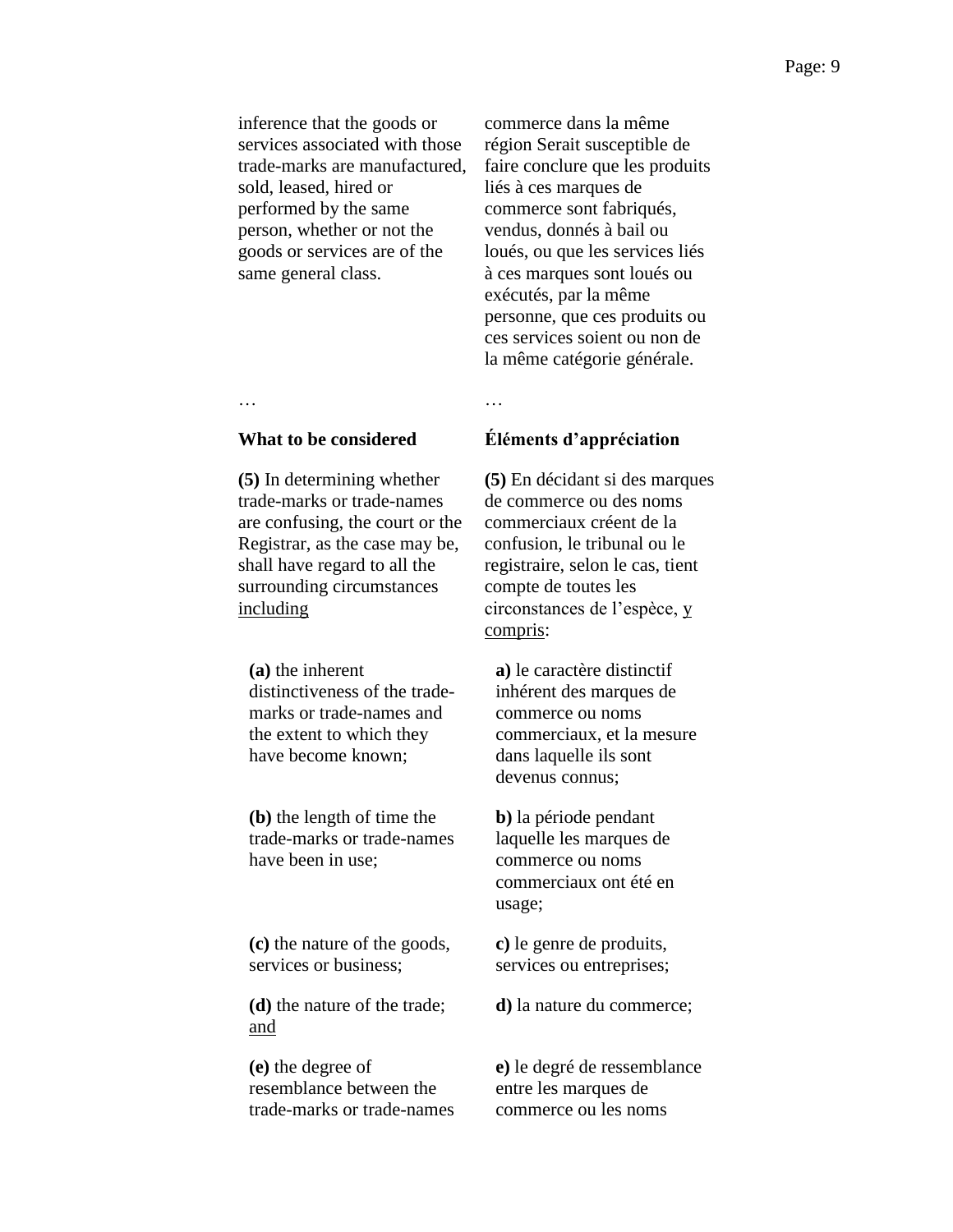in appearance or sound or in the ideas suggested by them.

commerciaux dans la présentation ou le son, ou dans les idées qu'ils suggèrent.

[Emphasis added] [Je souligne]

#### <span id="page-9-0"></span>C. *Related Diamond Dispute*

[12] This case was heard by the TMOB, and subsequently by this Court, together with another trade-mark dispute between the same parties involving not gold jewellery, but diamond jewellery [Related Diamond Dispute]. The Related Diamond Dispute concerns trade-mark applications for FIRE AND ICE CANADIAN DIAMOND & Design (Application no. 1,615,226) and FIRE ON ICE CANADIAN DIAMOND & Design (Application no. 1,615,229) filed by the same Applicant on February 22, 2013. The Related Diamond Dispute applications were opposed by the Respondent due to confusion with its registered word mark MAPLE LEAF DIAMONDS (TMA688061), and its registered design mark GEOMETRIC Design (TMA677376). The Related Diamond Dispute in this Court is the subject of file number T-1485-17.

[13] The TMOB rejected the Applicant's application for the GOLD Mark, and also rejected its applications in the Related Diamond Dispute applications. The Applicant has appealed both the TMOB decision concerning to the GOLD Mark application, and the Related Diamond Dispute to this Court under section 56 of the *Act*. The Court heard the Related Diamond Dispute appeal together with the present appeal regarding the GOLD Mark and CORONA Mark. The Court is releasing judgment in the Related Diamond Dispute at the same time as judgment is released in the present case; both appeals are being dismissed.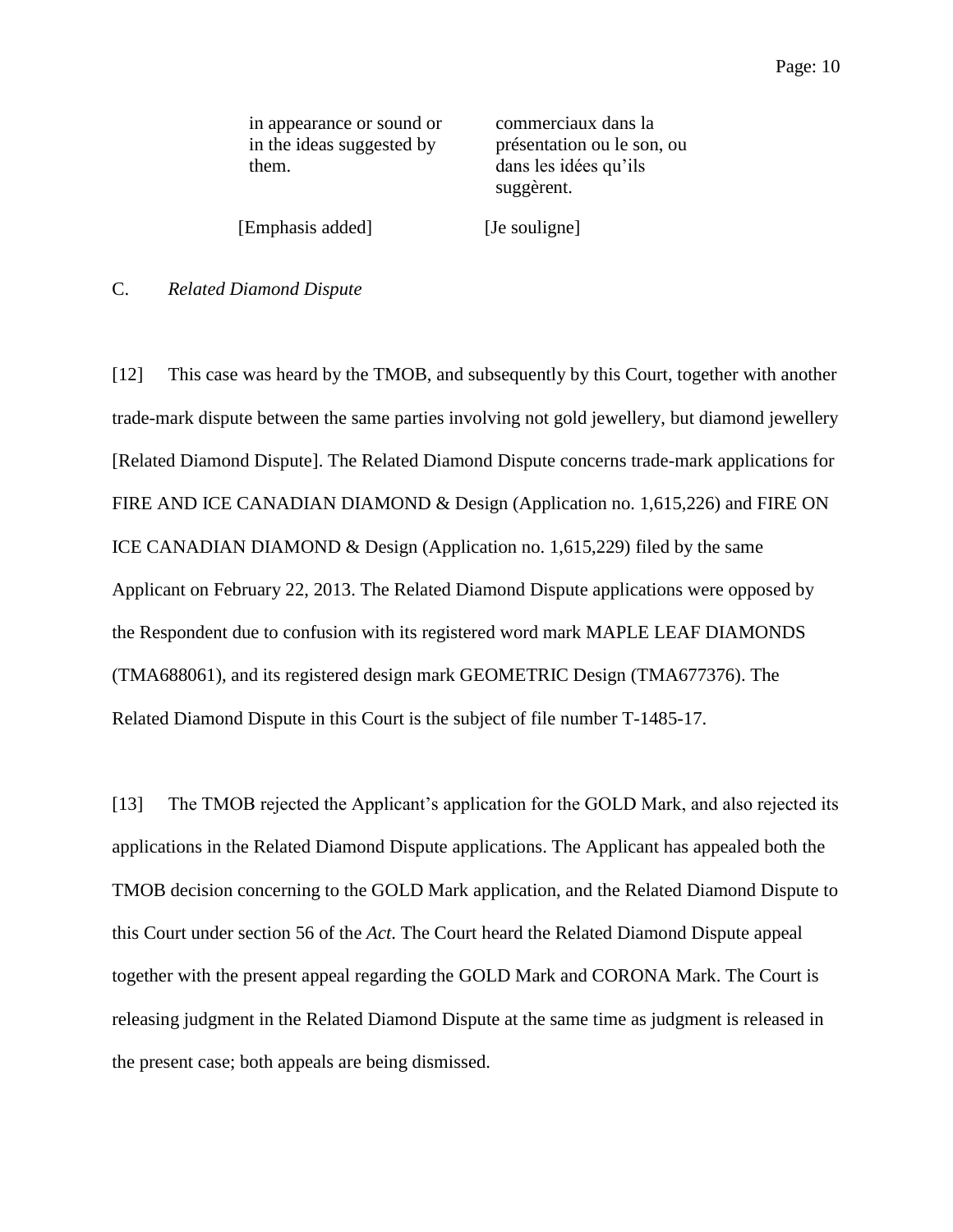#### <span id="page-10-0"></span>D. *TMOB proceedings*

[14] Affidavit evidence was filed by both parties before the TMOB. The Applicant filed the affidavit of Mr. Giovanni Vaccaro (President of the Applicant) who provided information on the GOLD Mark and background about the company [Vaccaro 2015 Affidavit]. The Applicant also filed the affidavit of Ms. Elenita Anastacio (a trade-mark searcher with the agents for the Applicant) with trade-mark register evidence [Anastacio 2015 Affidavit]. The Respondent filed the affidavit of Ms. Diana Soare (Marketing Director of the Respondent) who provided considerable information about the use of the Respondent's mark, its sales, advertisements and other information relating to the CORONA Mark [Soare 2014 Affidavit].

[15] There were no cross-examinations on the affidavits filed at the TMOB.

[16] Written arguments were exchanged between the parties at the TMOB. After an oral hearing, the TMOB issued its Decision on July 31, 2017 and refused the application based on confusion between the GOLD Mark and the CORONA Mark. The TMOB found confusion under paragraph 12(1)(d), subsection 16(1) and section 2 of the Act.

Truly ( **GOLD Mark:** 



**CORONA Mark**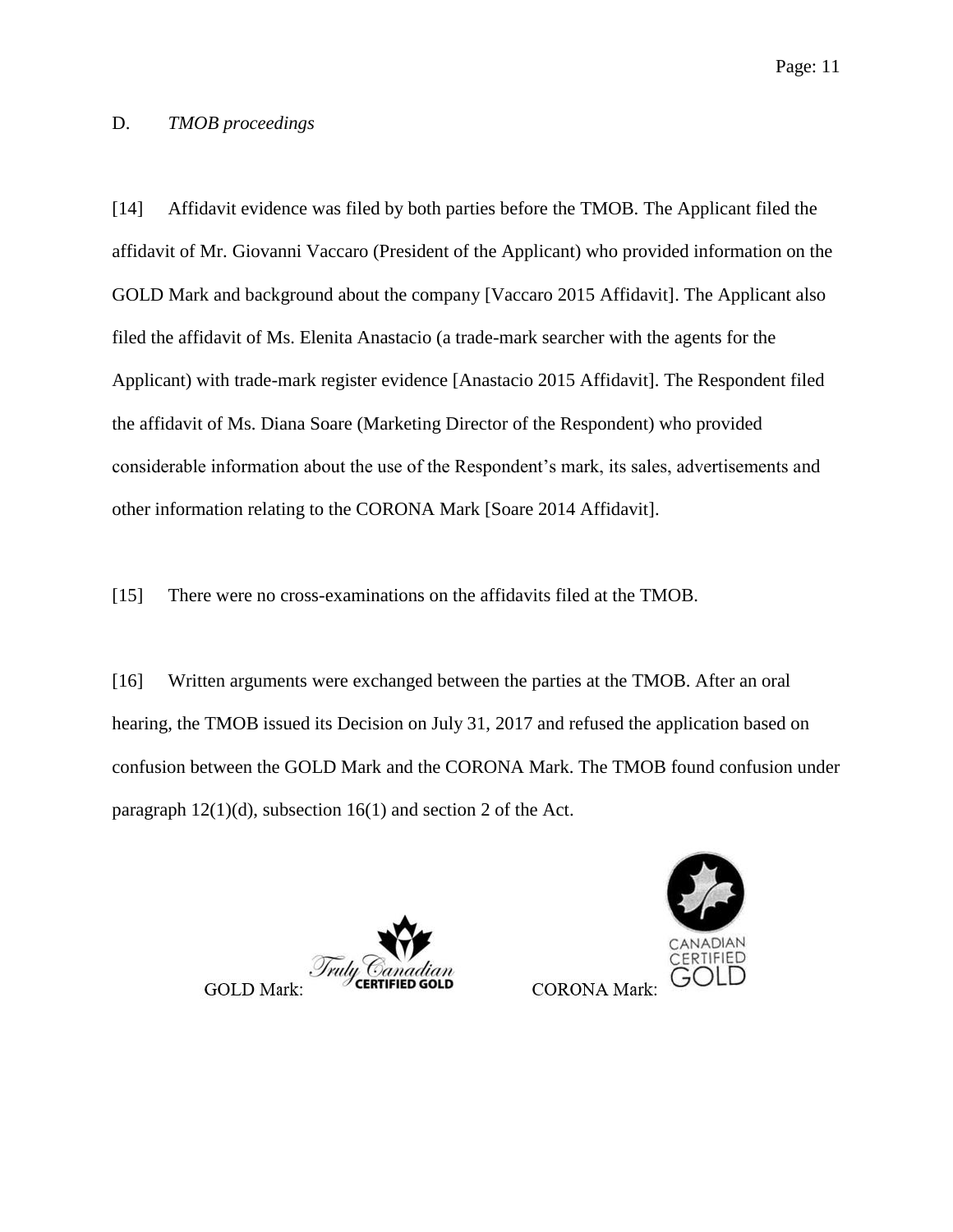[17] On the same day, the TMOB issued its Decision dismissing the application requested in the Related Diamond Dispute because of confusion under paragraph 12(1)(d), subsection 16(3) and section 2 of the *Act*.

<span id="page-11-0"></span>E. *Appeal to the Federal Court under section 56*

[18] On October 2, 2017, the Applicant filed a Notice of Application appealing the TMOB Decision to this Court under section 56 of the *Act*. The Applicant filed a Notice of Application in the Related Diamond Dispute on the same day.

[19] Section 56 creates a right of appeal, but with a special feature permitting the filing of additional evidence which, if found to be material and accepted, allows the Court to exercise any discretion vested in the Registrar. The parties agree additional new evidence must be material to be considered on a section 56 appeal. Subsections 56(1) and 56(5) provide:

#### **Appeal Appel**

**56 (1)** An appeal lies to the Federal Court from any decision of the Registrar under this Act within two months from the date on which notice of the decision was dispatched by the Registrar or within such further time as the Court may allow, either before or after the expiration of the two months.

… …

**56 (1)** Appel de toute décision rendue par le registraire, sous le régime de la présente loi, peut être interjeté à la Cour fédérale dans les deux mois qui suivent la date où le registraire a expédié l'avis de la décision ou dans tel délai supplémentaire accordé par le tribunal, soit avant, soit après l'expiration des deux mois.

**Additional evidence Preuve additionnelle**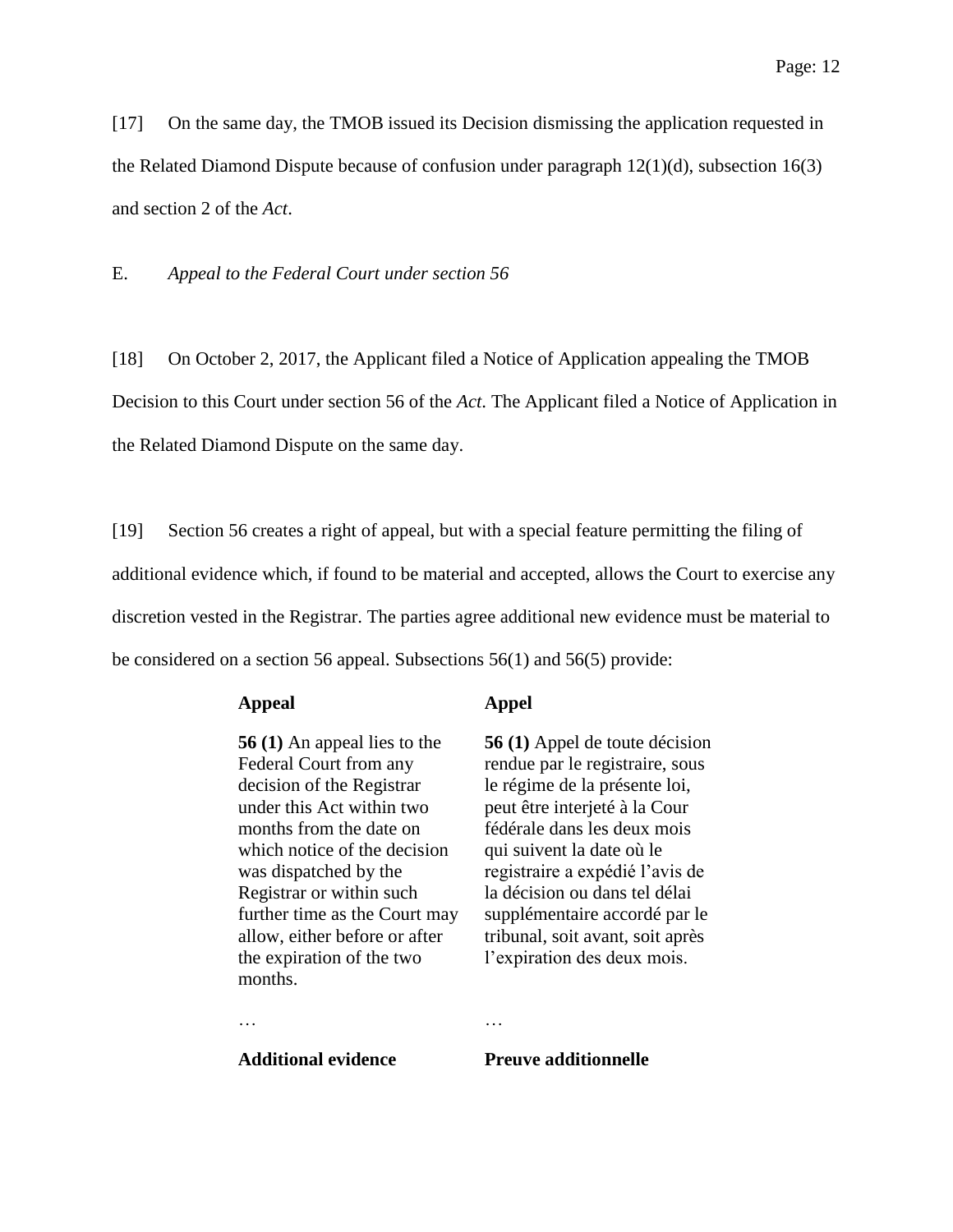| (5) On an appeal under        | (5) Lors de l'appel, il peut être |
|-------------------------------|-----------------------------------|
| subsection (1), evidence in   | apporté une preuve en plus de     |
| addition to that adduced      | celle qui a été fournie devant    |
| before the Registrar may be   | le registraire, et le tribunal    |
| adduced and the Federal Court | peut exercer toute discrétion     |
| may exercise any discretion   | dont le registraire est investi.  |
| vested in the Registrar.      |                                   |
|                               |                                   |

[Emphasis added] [Je souligne]

[20] The Applicant filed two affidavits on its appeal to this Court, the affidavit of Mr. Vaccaro sworn April 12, 2019 [Vaccaro 2019 Affidavit] and the affidavit of Sandy Singh, an articling student for counsel for the Applicant, sworn April 12, 2019 [Singh Affidavit].

[21] The Respondent also filed new evidence on this appeal, namely the affidavit of Ms. Soare affirmed October 21, 2019 [Soare 2019 Affidavit].

[22] Mr. Vaccaro and Ms. Soare were cross-examined on the affidavits filed in this Court.

[23] The parties helpfully filed a joint record and joint book of authorities containing material relevant to the marks in this case, and in the Related Diamond Dispute. The hearing of the appeal in the Related Diamond Dispute took place by ZOOM videoconference on March 15, 2021 and part of March 16, 2021 in Ottawa and Toronto. The hearing of this appeal continued in the same format and places for the balance of March 16, 2021.

<span id="page-12-0"></span>II. Issues

[24] The issues are: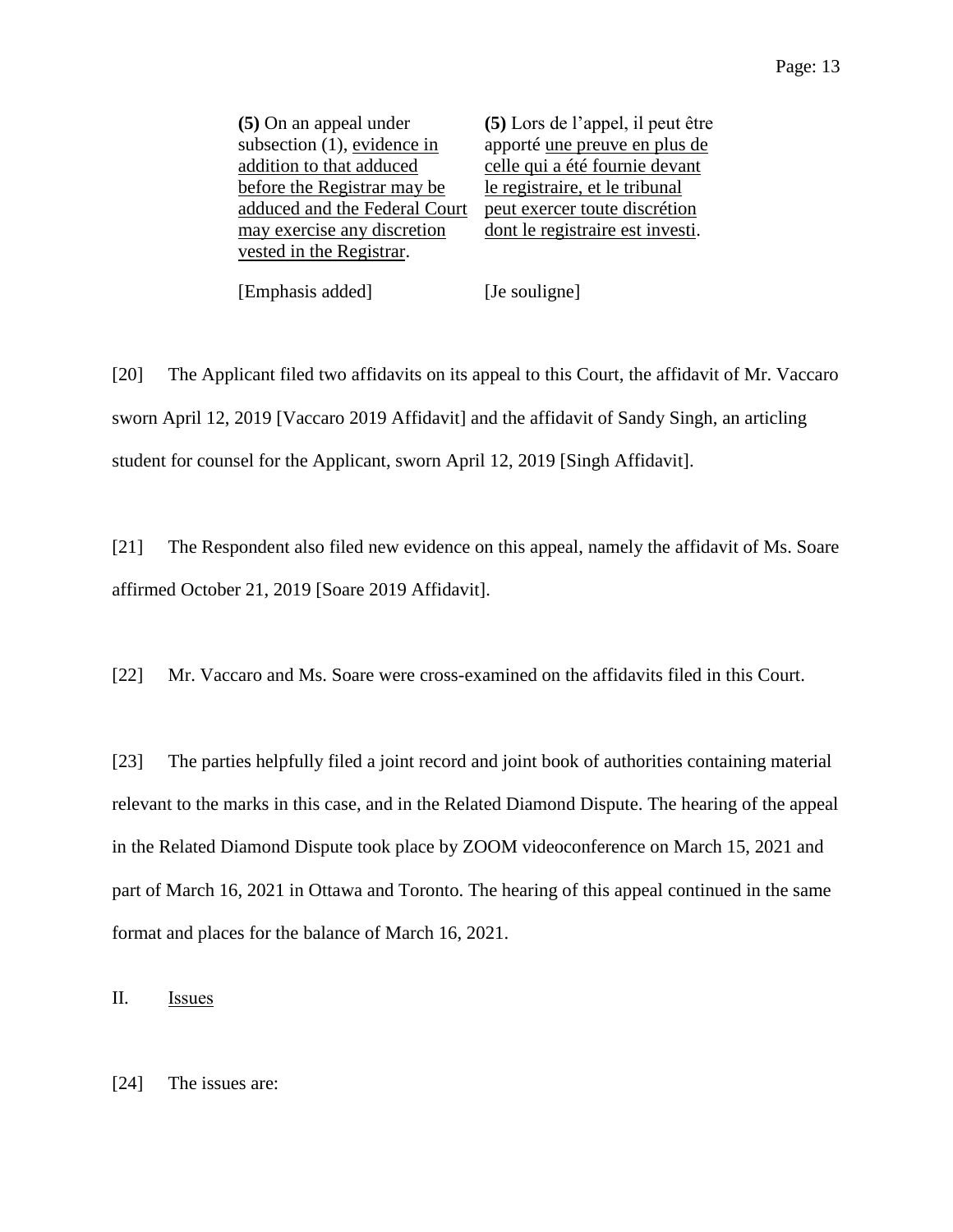- 1. What is the standard of review and legal methodology applicable to this case?
- 2. Does the Applicant's additional evidence meet the test for consideration? and
	- a) if the additional evidence meets the test for consideration, what is its proper assessment in the present appeal which will be decided on a *de novo* basis? and
	- b) if the additional evidence does not meet the test for consideration, what is the proper determination of this appeal having regard to tests for appellate review confirmed in *Housen v Nikolaisen*, 2002 SCC 33 [*Housen*], namely correctness for issues of law, and palpable and overriding error for issues of fact, or mixed fact and law including issues where the legal principle is not readily extricable.

#### <span id="page-13-0"></span>III. Standard of review on section 56 appeals

<span id="page-13-1"></span>A. *Housen v Nikolaisen, 2002 SCC 33 establishes two branches of appellate review*

[25] The Supreme Court of Canada in *Canada (Minister of Citizenship and Immigration) v Vavilov*, 2019 SCC 65 [*Vavilov*] at para 37 explains what is required of this Court when hearing statutory appeals, such as the current appeal under section 56. Essentially *Vavilov* confirms that on an appeal there are two appellate review standards, correctness for errors of law, and palpable and overriding error for questions of fact and questions of mixed fact and law where the legal principle is not readily extricable as decided by *Housen*:

> [37] It should therefore be recognized that, where the legislature has provided for an appeal from an administrative decision to a court, a court hearing such an appeal is to apply appellate standards of review to the decision. This means that the applicable standard is to be determined with reference to the nature of the question and to this Court's jurisprudence on appellate standards of review.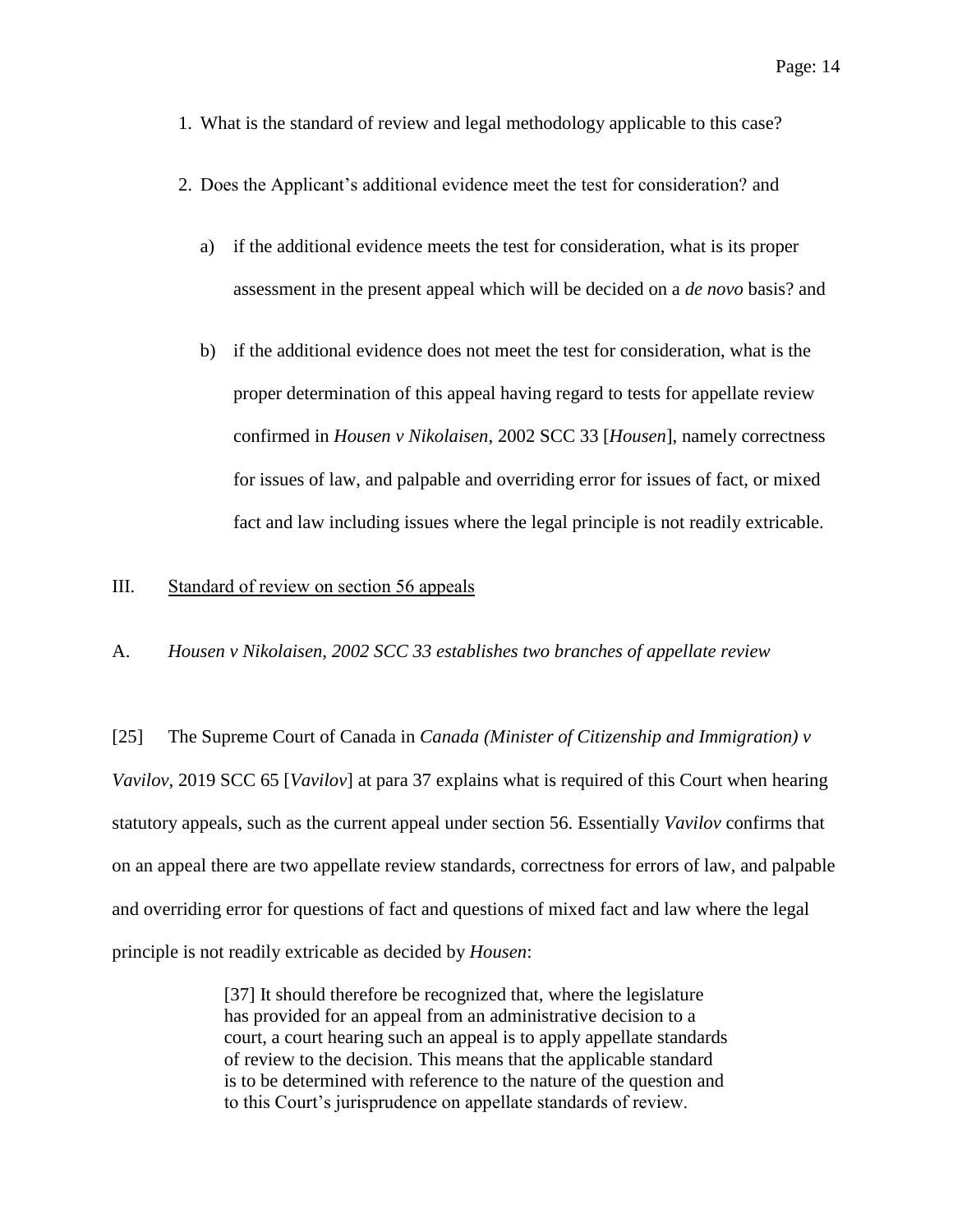Where, for example, a court is hearing an appeal from an administrative decision, it would, in considering questions of law, including questions of statutory interpretation and those concerning the scope of a decision maker's authority, apply the standard of correctness in accordance with *Housen v. Nikolaisen*, 2002 SCC 33, [2002] 2 S.C.R. 235, at para. 8. Where the scope of the statutory appeal includes questions of fact, the appellate standard of review for those questions is palpable and overriding error (as it is for questions of mixed fact and law where the legal principle is not readily extricable): see *Housen*, at paras. 10, 19 and 26-37. Of course, should a legislature intend that a different standard of review apply in a statutory appeal, it is always free to make that intention known by prescribing the applicable standard through statute.

[Emphasis added]

[26] To the same effect is the recent Federal Court of Appeal judgment in *The Clorox* 

*Company of Canada, Ltd. v Chloretec S.E.C*., 2020 FCA 76 [de Montigny JA] [*Clorox*]:

23 As a result, from now on, it is the Supreme Court's jurisprudence on appellate standards of review (and in particular *Housen v. Nikolaisen*, 2002 SCC 33, [2002] 2 S.C.R. 235 (S.C.C.) [*Housen*]) that both the Federal Court and this Court should apply when dealing with an appeal under subsection 56(1) of the Act. I note that it is, indeed, the standard which the Federal Court has applied in what appears to be the only reported case so far involving an appeal under the regime of the Act: see, *Pentastar Transport Ltd. v. FCA US LLC*, 2020 FC 367 (F.C.) at paras. 42- 45. For questions of fact and mixed fact and law (except for extricable questions of law), the applicable standard is therefore that of the "palpable and overriding error". For questions of law, the standard is correctness.

[Emphasis added]

<span id="page-14-0"></span>B. *What is meant by palpable and overriding error for questions of fact and mixed fact and law?*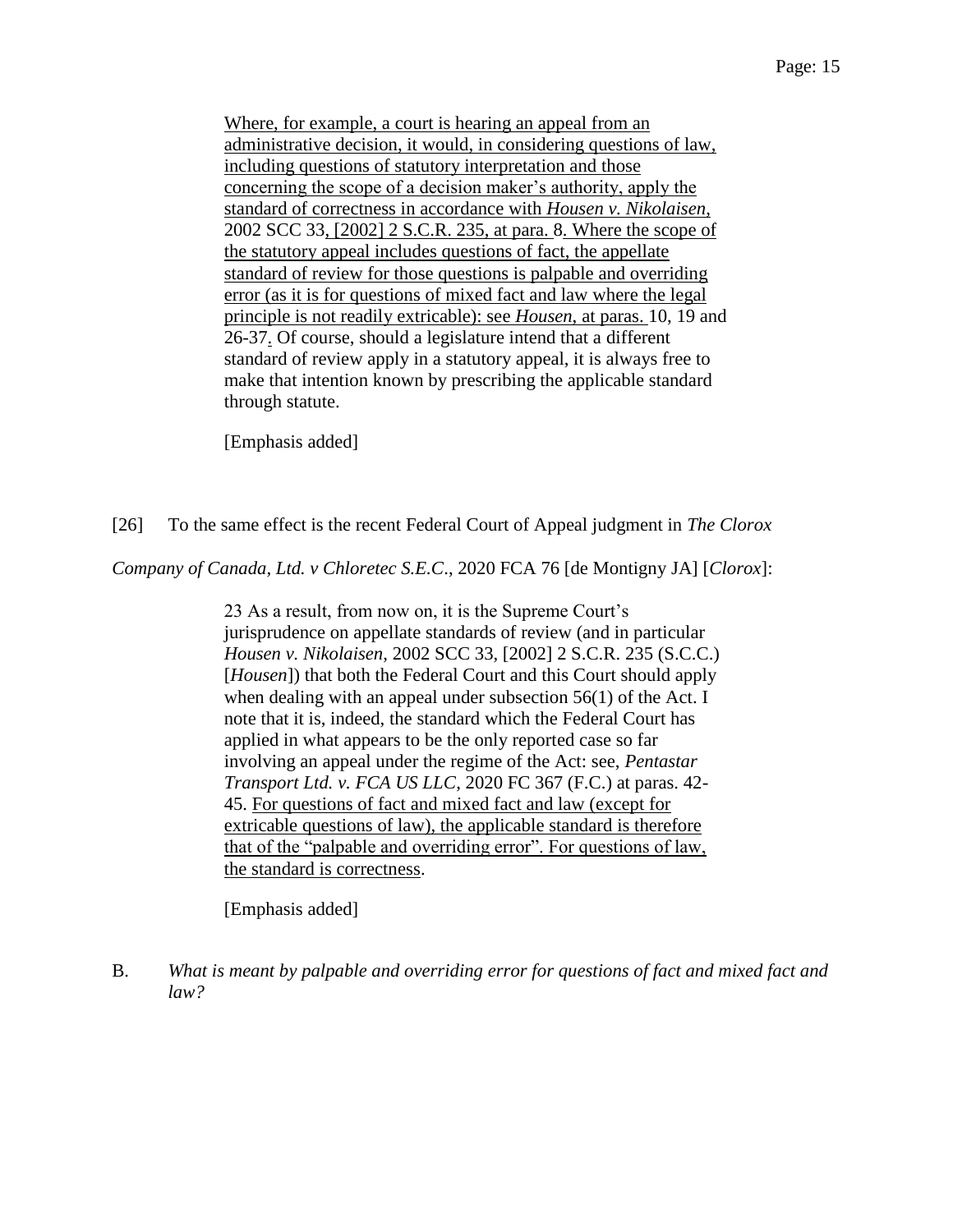[27] If this Court finds an issue is a question of fact or mixed fact and law, it will review the issue on the appellate standard of palpable and overriding error. Justice Stratas in *Canada v South Yukon Forest Corporation*, 2012 FCA 165 [*South Yukon*] explains what the Applicant must show to establish a palpable and overriding error in an appeal (also to be discussed later in these Reasons):

> [46] Palpable and overriding error is a highly deferential standard of review: *H.L. v. Canada (Attorney General)*, 2005 SCC 25, [2005] 1 S.C.R. 401; *Peart v. Peel Regional Police Services* (2006) 2006 CanLII 37566 (ON CA), 217 O.A.C. 269 (C.A.) at paragraphs 158-59; *Waxman*, *supra*. "Palpable" means an error that is obvious. "Overriding" means an error that goes to the very core of the outcome of the case. When arguing palpable and overriding error, it is not enough to pull at leaves and branches and leave the tree standing. The entire tree must fall.

[Emphasis added]

[28] This description of palpable and overriding error has been adopted by both the Federal Court and Federal Court of Appeal. See most recently: *Spectrum Brands, Inc. v Schneider Electric Industries SAS*, 2021 FCA 51 [LeBlanc JA] at para 7, *Apotex Inc. v Janssen Inc.*, 2021 FCA 45 [Locke JA] at para 44, *Dixon v TD Bank Group*, 2021 FC 101 [Norris J] at para 8.

[29] The Federal Court of Appeal in *Clorox* also addressed the palpable and overriding error standard of review for errors of fact and mixed fact and law in a section 56 appeal:

> [38] The appellant now asks this Court to reweigh the evidence and to come to a different conclusion than that reached by the TMOB and the Federal Court. This is a steep hill to climb, considering that on questions of fact and of mixed fact and law, the standard of review is the standard of palpable and overriding error. In other words, the appellant must convince this Court that the Federal Court made an error that is obvious and that goes to the very core of the outcome of the case: *Canada v. South Yukon Forest Corporation*, 2012 FCA 165 at para. 46, 431 N.R. 286. This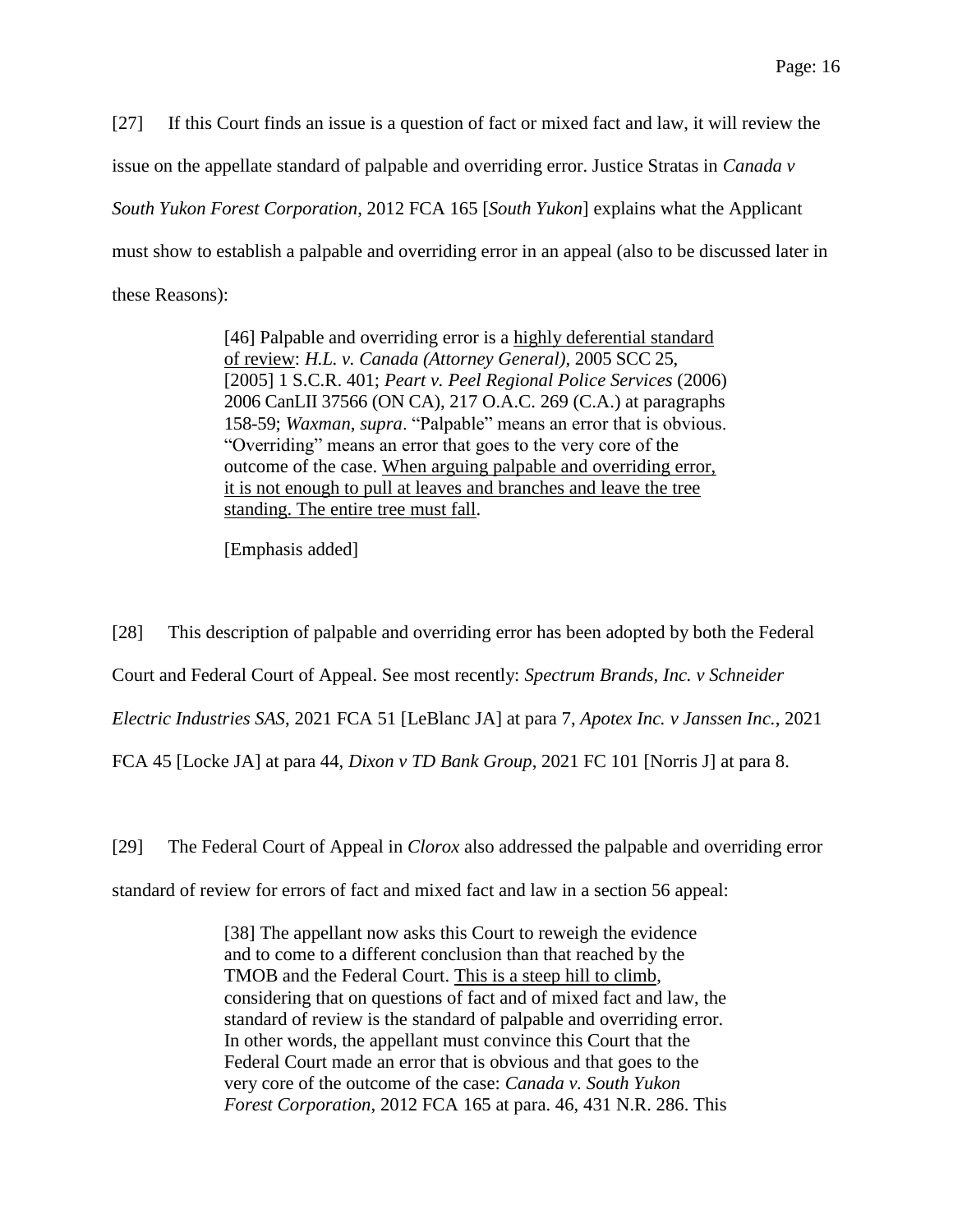is an even more deferential standard of review than the standard of reasonableness applied by the Federal Court.

[Emphasis added]

<span id="page-16-0"></span>C. *Questions of law are to reviewed on a standard of correctness*

[30] Appellate review of questions of law, including readily extricable errors of law, is conducted on the standard of correctness. This is explained by the Supreme Court of Canada in *Housen*:

> 8. On a pure question of law, the basic rule with respect to the review of a trial judge's findings is that an appellate court is free to replace the opinion of the trial judge with its own. Thus the standard of review on a question of law is that of correctness: *Kerans*, *supra*, at p. 90.

[Emphasis added]

<span id="page-16-2"></span><span id="page-16-1"></span>D. *Tests for additional or new evidence*

(1) What is material new evidence?

[31] As noted, three affidavits were filed in this appeal, two from the Applicant and one from the Respondent. However, not all evidence filed by a party is considered on an appeal under section 56. The jurisprudence establishes evidence filed on a section 56 appeal will only be considered if it is "material", a word not defined in the *Act*. However, both the Federal Court of Appeal and this Court have addressed the meaning of material evidence in the following cases.

[32] Justice de Montigny in *Clorox* recently confirmed that to be material, new evidence under section 56 must be "sufficiently substantial and significant" and "of probative value":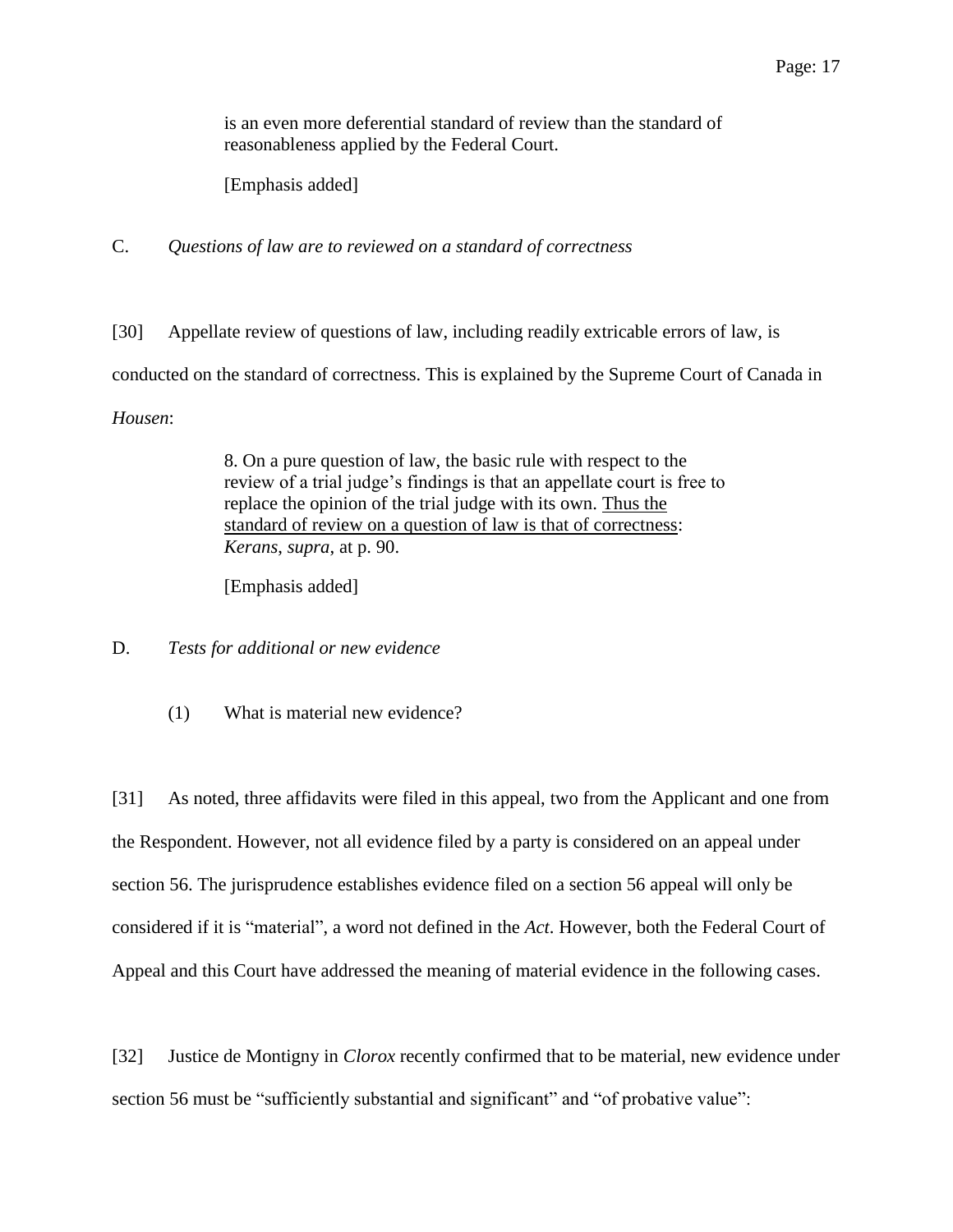21 When the new evidence is found to be material — which has been interpreted to mean "sufficiently substantial and significant" (*Levi Strauss & Co. v. Vivant Holdings Ltd.*, 2005 FC 707 (F.C.) at para. 27, (2005), 276 F.T.R. 40 (F.C.)) and of "probative value" (*Tradition Fine Foods Ltd. c. 3102-6636 Québec Inc*., 2006 FC 858 (F.C.) at para. 58, (2006), 51 C.P.R. (4th) 342 (F.C.)) subsection 56(5) of the *Act* states that the Federal Court "may exercise any discretion vested in the Registrar". This is in the nature of an appeal de novo and calls for the correctness standard. In *Vavilov*, the Supreme Court was clear that reasonableness is the presumptive standard of review when a court reviews the merits of an administrative decision. Such a presumption will be rebutted, however, when the legislature has clearly signalled that a different standard should apply. This is precisely what subsection 56(5) does, and I see no reason not to give effect to this legislative intent.

[Emphasis added]

[33] See also *Vivat Holdings Ltd v Levi Strauss & Co*, 2005 FC 707 [*Vivat*] [Layden-

Stevenson J] which requires new evidence to be sufficiently substantial and significant, of

probative significance, and not merely supplemental or repetitive of existing evidence:

[27] To affect the standard of review, the new evidence must be sufficiently substantial and significant. If the additional evidence does not go beyond what was in substance already before the board and adds nothing of probative significance, but merely supplements or is merely repetitive of existing evidence, then a less deferential standard is not warranted. The test is one of quality, not quantity: *Garbo Group Inc. v. Harriet Brown & Co.* (1999), 1999 CanLII 8988 (FC), 3 C.P.R.  $(4<sup>th</sup>)$  224 (F.C.T.D); *Canadian Council of Professional Engineers v. APA – Engineered Wood Assn.* (2000), 2000 CanLII 15543 (FC), 7 C.P.R. (4<sup>th</sup>) 239 (F.C.T.D.); *Mattel, Inc. v. 3894207 Canada Inc.* (2004), 2004 FC 361 (CanLII), 30 C.P.R. (4<sup>th</sup>) 456 (F.C.).

[Emphasis added]

[34] The Federal Court of Appeal in *Seara Alimentos Ltda. v Amira Enterprises Inc*., 2019

FCA 63 [*Seara*] [Gauthier JA] at paras 23 – 25 confirms only evidence that would have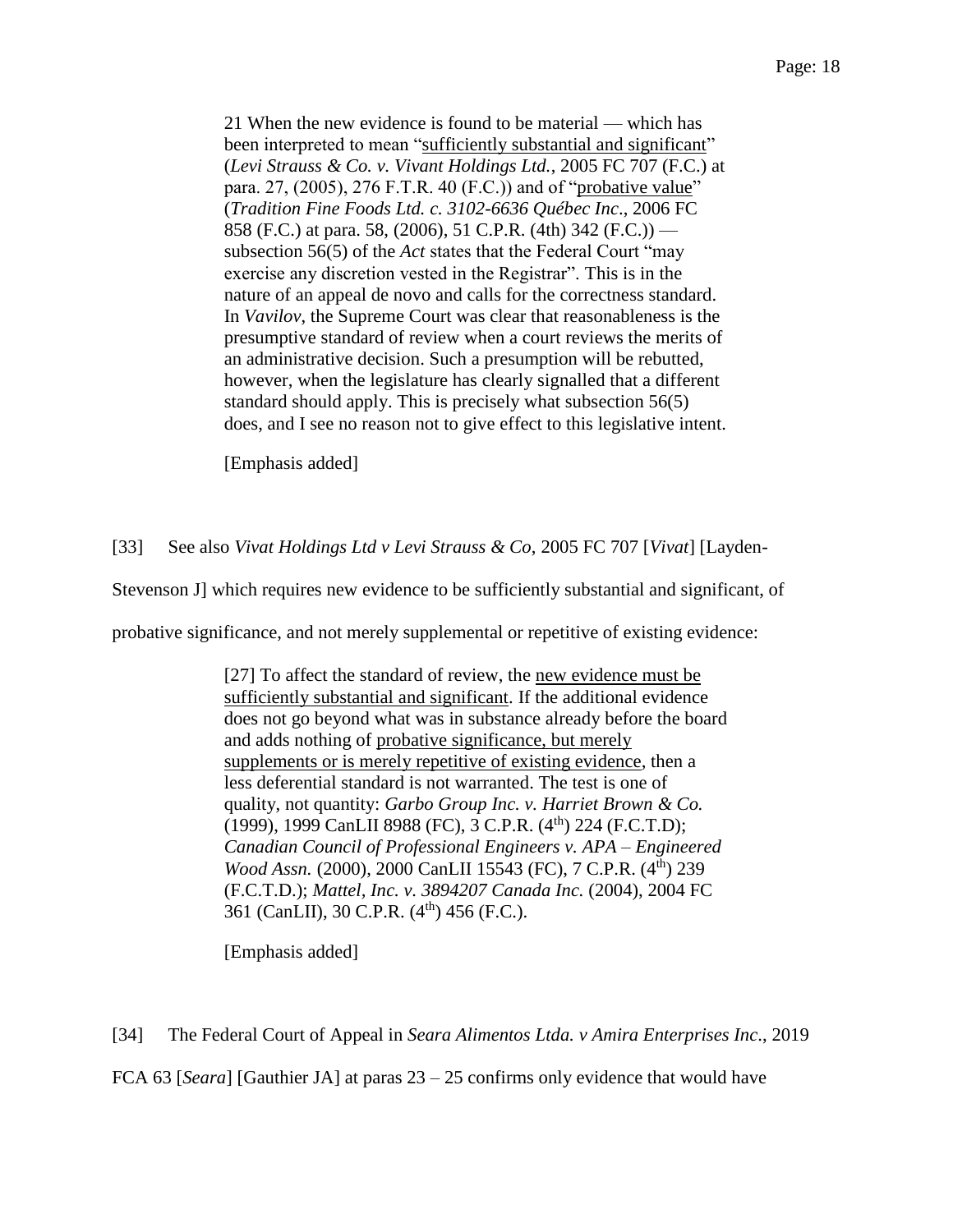materially affected the TMOB's findings of fact or the exercise of its discretion is material. Materiality is a preliminary test to determine if, on appeal, this Court will have to reassess the evidence on a given issue. This test cannot and should not involve such a reassessment up front to determine if it would ultimately change the result or outcome. The materiality test addresses the significance and probative value of the new evidence. If the proffered evidence merely supplements or confirms the findings of the TMOB, it cannot be said to be "material" enough to warrant being admitted. The additional evidence must not be repetitive and should enhance the overall cogency of the evidence on the record. The Court in *Seara* put the question this way: could the new evidence, because of its significance and probative value, have had a bearing on a finding of fact or the exercise of discretion of the TMOB?

> [23] As mentioned, the test for admitting new evidence pursuant to subsection 56(5) of the Act has been formulated as whether the additional evidence adduced in the Federal Court "would have materially affected the Registrar's findings of fact or the exercise of his discretion" (*Molson Breweries* at para. 51, *per* Rothstein J.A.). The use of "would have" must be understood in its proper context. It is a preliminary test to determine if, on appeal, the Federal Court will have to reassess the evidence on a given issue. This test therefore cannot and should not involve such a reassessment up front to determine if it would ultimately change the result or outcome. This is why in the formulation of the test in French the "would have" has been consistently translated as "aurait" pu avoir" (see e.g. *Rogers Communications Inc. c. Society of Composers, Authors and Music Publishers of Canada*, 2012 CSC 35 at para. 71; *Pizzaiolo Restaurants inc. C. Les Restaurants La Pizzaiolle inc*., 2016 CAF 265 at para. 2; *Brasseries Molson c. John Labatt Ltée*, 2000 CanLII 17105 (FCA), [2000] 3 C.F. 145 at para. 51 (C.A.)).

[24] Furthermore, it is well understood that the materiality test addresses the significance and probative value of the new evidence. If the proffered evidence merely supplements or confirms the findings of the TMOB, then it cannot be said to be "material" enough to warrant being admitted (see *U-Haul International Inc. v. U Box It Inc*., 2017 FCA 170 at para. 26). To be "material", the additional evidence must not be repetitive and should enhance the overall cogency of the evidence on the record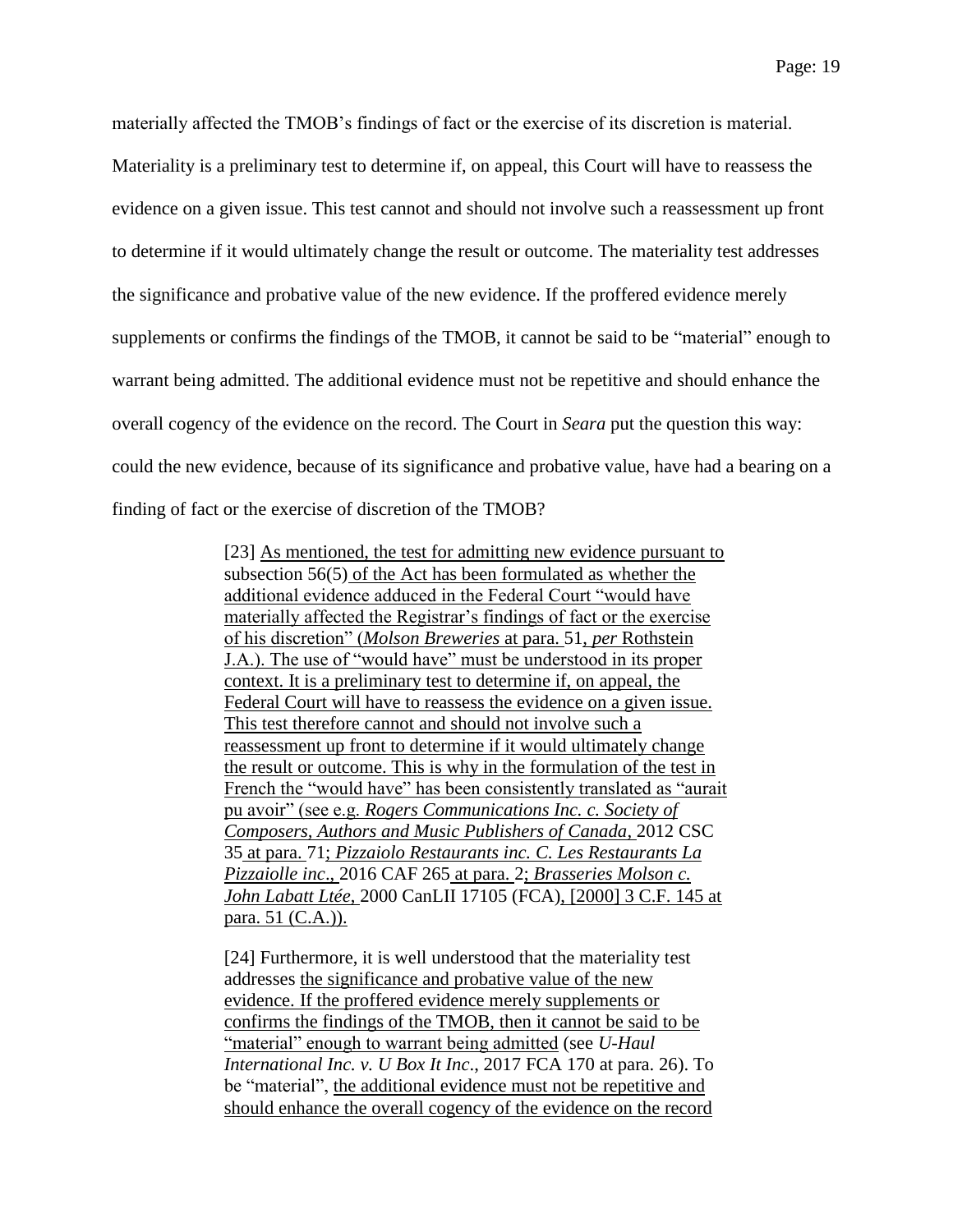(*Cortefiel, S.A. v. Doris Inc*., 2013 FC 1107 at para. 33, aff'd 2014 FCA 255; see also *Servicemaster Company v. 385229 Ontario Ltd. (Masterclean Service Company)*, 2015 FCA 114 at paras. 23-24).

[25] The question is thus: could this new evidence, because of its significance and probative value, have had a bearing on a finding of fact or the exercise of discretion of the TMOB? In other words – in the context of the confusion analysis in this case – could this evidence lead to a different conclusion in respect of one or more of the factors set out in subsection 6(5) of the *Act* and the balancing underpinning the conclusion as to whether confusion was likely?

[Emphasis added]

- [35] The following jurisprudence gives further guidance on whether new evidence is material:
	- (i) Justice de Montigny, as he then was, in *Hawke & Company Outfitters LLC v.*

*Retail Royalty Company,* 2012 FC 1539 [*Hawke*] held material evidence is not which

pertains to facts posterior to the relevant material date, or that which merely

supplements or confirms earlier findings:

[31] It is well established that when additional evidence is filed, the test is "one of quality, not quantity": see *Canadian Council of Professional Engineers v APA – The Engineered Wood Assn*, 2000 CanLII 15543 (FC), [2000] FCJ no 1027 (QL), 7 CPR (4th) 239 (FC) at para 36; *Wrangler Apparel Corp v Timberland Co*, 2005 FC 722 at para 7. Evidence that merely supplements or confirms earlier findings, or which pertains to facts posterior to the relevant material date, will be insufficient to displace the deferential standard of reasonableness.

[Emphasis added]

(ii) Justice LeBlanc, as he then was, followed Justice de Montigny in *Kabushiki* 

*Kaisha Mitsukan Group Honsha v Sakura-Nakaya Alimentos Ltda*., 2016 FC 20

[*Kabushiki*] and held that evidence that merely supplements or confirms earlier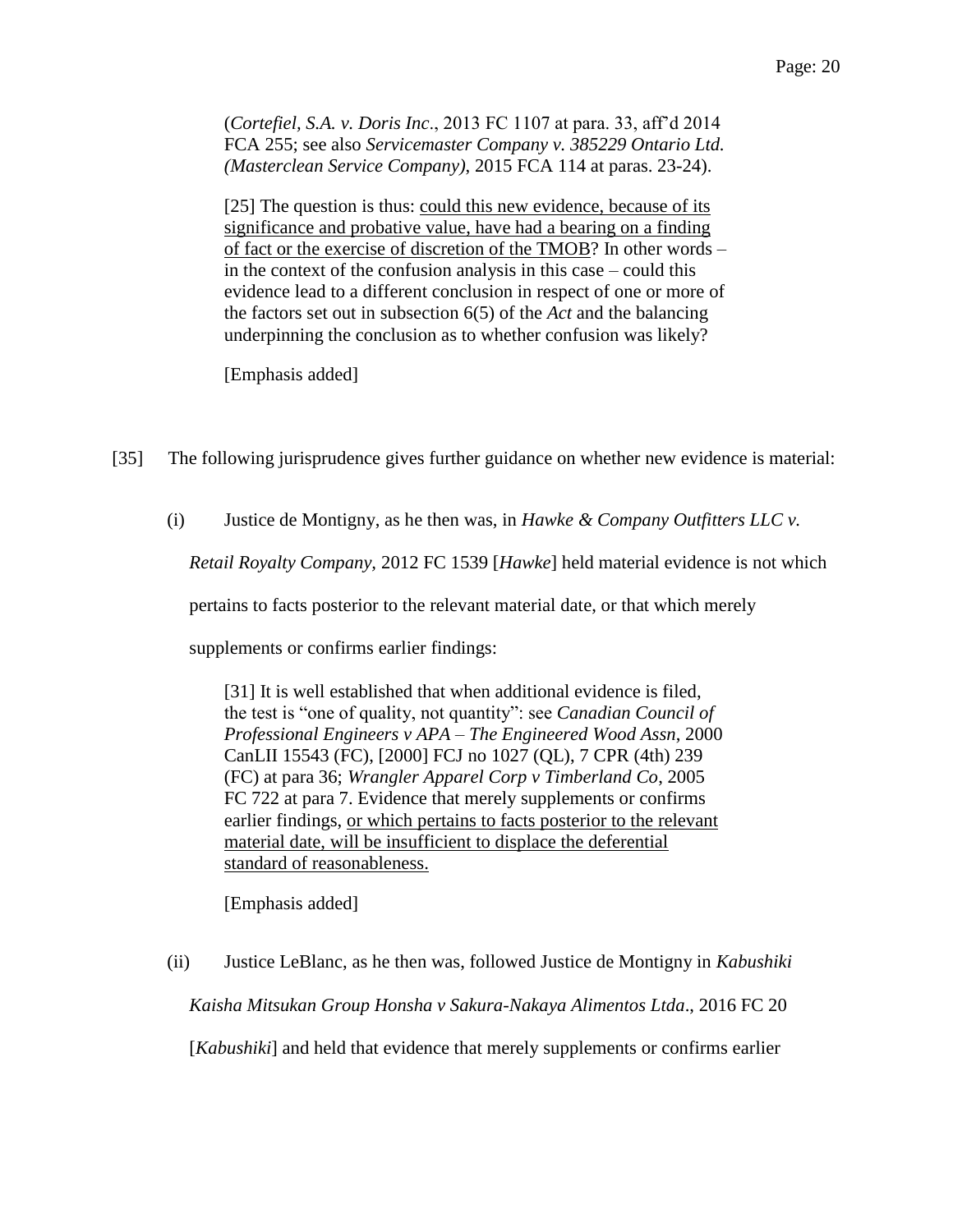findings, or which pertains to facts posterior to the relevant material date, in not material:

> [19] ... In other words, evidence that "merely supplements" or confirms earlier findings, or which pertains to facts posterior to the relevant material date" is not sufficient to displace the burden. Moreover, the test is "one of quality, not quantity" (*Canadian Council of Professional Engineers v Apa – The Engineered Wood Assn*, 2000 CanLII 15543 (FC), [2000] 184 FTR 55, at para 36, 7 CPR  $(4<sup>th</sup>)$  239; *Timberland Co v Wrangler Apparel Corp*, 2005 FC 722, at para 7, 272 FTR 270).

[Emphasis added]

[36] In summary, new evidence may be material if it is sufficiently substantial and significant and of probative value (*Clorox* at para 21; *Seara* at para 24; *Vivat* at para 27). The evidence must be that which would have materially affected the Registrar's findings of fact or exercise of discretion (as explained in *Seara* at para 23). It must not merely supplement or confirm earlier evidence (*Seara* at para 24; *Vivat* at para 27; *Hawke* at para 31; *Kabushiki* at para 19), must not pertain to facts posterior to the relevant material date (*Hawke* at para 31; *Kabushiki* at para 19), and must not be repetitive (*Seara* at para 24). The test for materiality is one of quality not quantity (*Vivat* at para 27; *Hawke* at para 31; *Kabushiki* at para 19) and it should enhance the overall cogency of the evidence on the record (*Seara* at para 24). The question is "could this new evidence, because of its significance and probative value, have had a bearing on a finding of fact or the exercise of a discretion of the TMOB?" (*Seara* at para 25).

#### <span id="page-20-0"></span>E. *Material dates*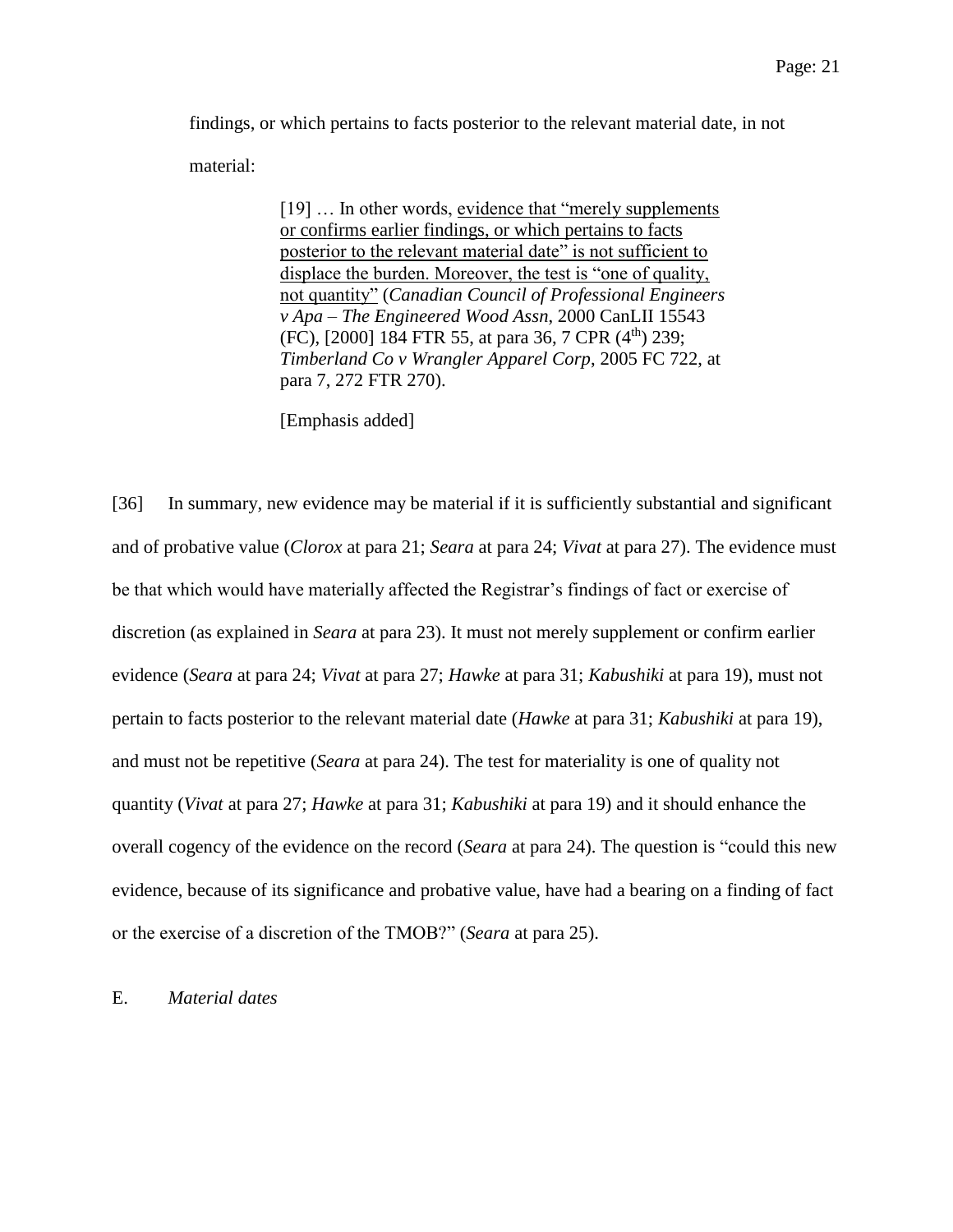[37] Material new evidence is to be assessed as of certain material dates. The parties agree on the material dates for each ground of opposition:

- $\bullet$  Subsection 16(1): the material date for confusion with a trade-mark previously known or made known is established in subsection 16(1) of the *Act* itself as "at the date on which he or his predecessor in title first so used it or made it known". I refer to this as the date of first use. In this case the material date of first use is January 1, 2012;
- Section 2: the material date for distinctiveness of the trade-mark is the date of filing of the opposition, see *Stargate*, in this case June 26, 2014;
- Paragraph  $12(1)(d)$ : the material date for confusion with registered trade-mark is the date of the Decision of the TMOB, see *Park*, in this case July 31, 2017.

<span id="page-21-0"></span>F. *Analysis of materiality of new evidence under subsection 16(1) of the Act*

[38] Because it has the earliest of the three material dates, I will first assess the materiality of the new evidence in terms of subsection 16(1) of the *Act* and do so as of its material date. The material date is the date of first use. The parties agree the material date of first use was January 1, 2012. Subsection 16(1) provides:

| <b>Registration of marks used</b><br>or made known in Canada | <b>Enregistrement des marques</b><br>employées ou révélées au<br>Canada |
|--------------------------------------------------------------|-------------------------------------------------------------------------|
| 16 (1) Any applicant who has                                 | 16 (1) Tout requérant qui a                                             |
| filed an application in                                      | produit une demande selon                                               |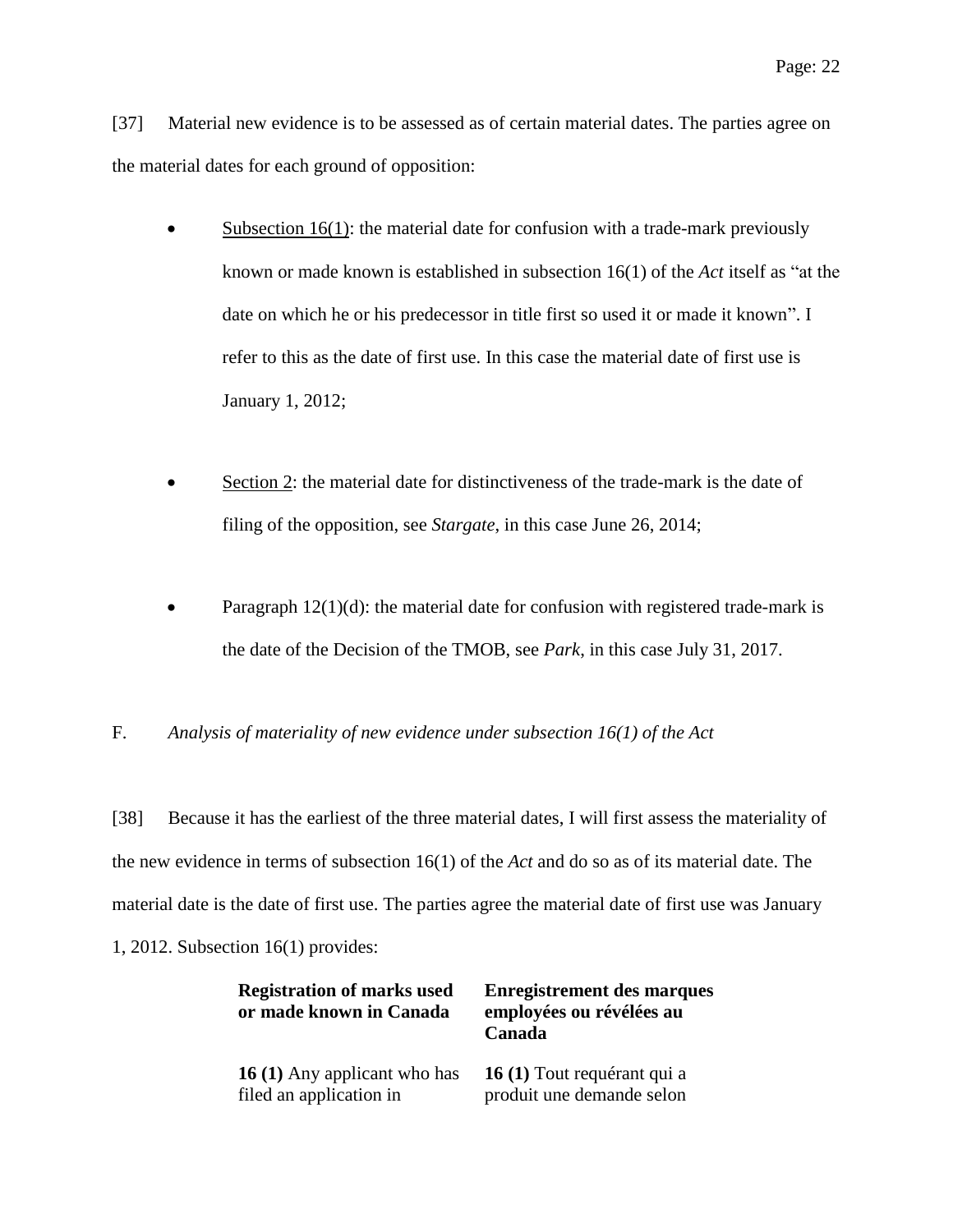| accordance with section 30 for      | l'article 30 en vue de           |
|-------------------------------------|----------------------------------|
| registration of a trade-mark        | l'enregistrement d'une           |
| that is registrable and that he     | marque de commerce qui est       |
| or his predecessor in title has     | enregistrable et que le          |
| used in Canada or made              | requérant ou son prédécesseur    |
| known in Canada in                  | en titre a employée ou fait      |
| association with goods or           | connaître au Canada en liaison   |
| services is entitled, subject to    | avec des produits ou services,   |
| section 38, to secure its           | a droit, sous réserve de         |
| registration in respect of those    | l'article 38, d'en obtenir       |
| goods or services, <i>unless at</i> | l'enregistrement à l'égard de    |
| the date on which he or his         | ces produits ou services, à      |
| predecessor in title first so       | moins que, à la date où le       |
| used it or made it known it         | requérant ou son prédécesseur    |
| was confusing with                  | en titre l'a en premier lieu     |
|                                     | ainsi employée ou révélée,       |
|                                     | elle n'ait créé de la confusion: |
|                                     |                                  |
| (a) a trade-mark that had           | a) soit avec une marque de       |
| <u>been previously used in</u>      | commerce antérieurement          |
| Canada or made known in             | employée ou révélée au           |
| Canada by any other                 | Canada par une autre             |
| person;                             | personne:                        |

[Emphasis added] [Je souligne]

[39] It may be useful to repeat here the summary of jurisprudence on material evidence determined above. New evidence may be material if it is sufficiently substantial and significant and of probative value (*Clorox* at para 21; *Seara* at para 24; *Vivat* at para 27). The evidence must be such that it would have materially affected the Registrar's findings of fact or exercise of discretion (as explained in *Seara* at para 23). It must not merely supplement or confirm earlier evidence (*Seara* at para 24; *Vivat* at para 27; *Hawke* at para 31; *Kabushiki* at para 19). It must not pertain to facts posterior to the relevant material date (*Hawke* at para 31; *Kabushiki* at para 19), and must not be repetitive (*Seara* at para 24). The test for materiality is one of quality not quantity (*Vivat* at para 27; *Hawke* at para 31; *Kabushiki* at para 19) and it should enhance the overall cogency of the evidence on the record (*Seara* at para 24).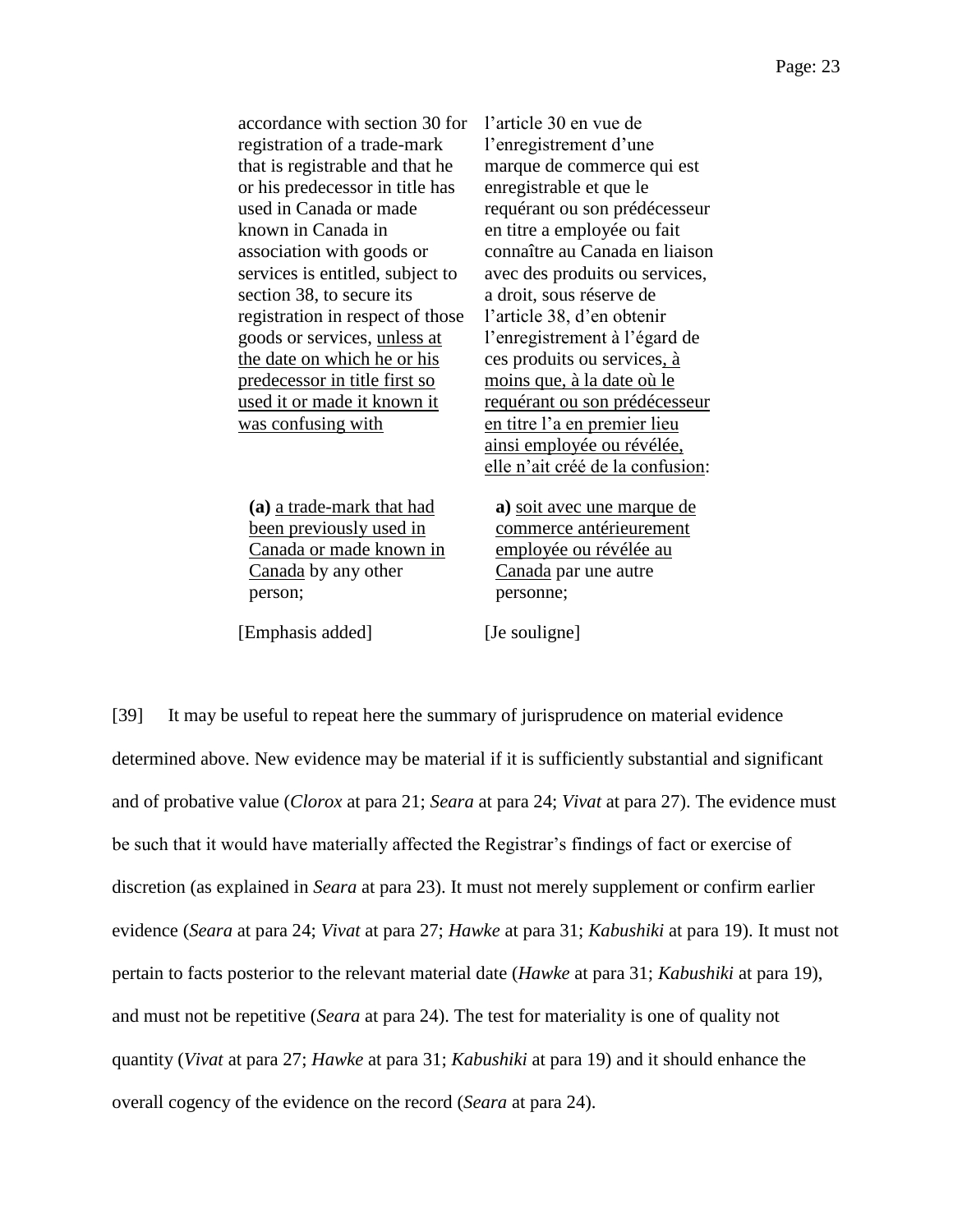Page: 24

[40] At this point, the Court will conduct a preliminary analysis in respect of which the question is: "could this new evidence, because of its significance and probative value, have had a bearing on a finding of fact or the exercise of a discretion of the TMOB?" (*Seara* at para 25).

[41] In the following analysis, I find almost all the Applicant's additional or new evidence fails to meet the test of materiality per subsection 16(1) primarily because it pertains to facts posterior to the date of first use contrary to *Hawke* at para 31, *Kabushiki* at para 19 and subsection 16(1) itself. It is also inadmissible to the extent it repeats what he filed in the Vaccaro 2015 Affidavit. I note some of the alleged new evidence may be relevant to submissions under section 2 and paragraph 12(1)(d) of the *Act*. However, because the Applicant fails in its appeal under subsection 16(1), these additional grounds are not considered further.

<span id="page-23-0"></span>(1) Vaccaro 2019 Affidavit filed by the Applicant

[42] I will start with the Vaccaro 2019 Affidavit filed in this Court. Mr. Vaccaro also filed the Vaccaro 2015 Affidavit that was before the TMOB.

[43] The Applicant submits the Vaccaro 2019 Affidavit consists of substantive new evidence addressing the TMOB's refusal of the applications. The Respondent disputes the materiality of the Applicant's new evidence to the subsection 16(1) analysis, submitting all his evidence pertains to facts after the material date and is therefore inadmissible. The material date under subsection 16(1) is the date of first use, namely January 1, 2012.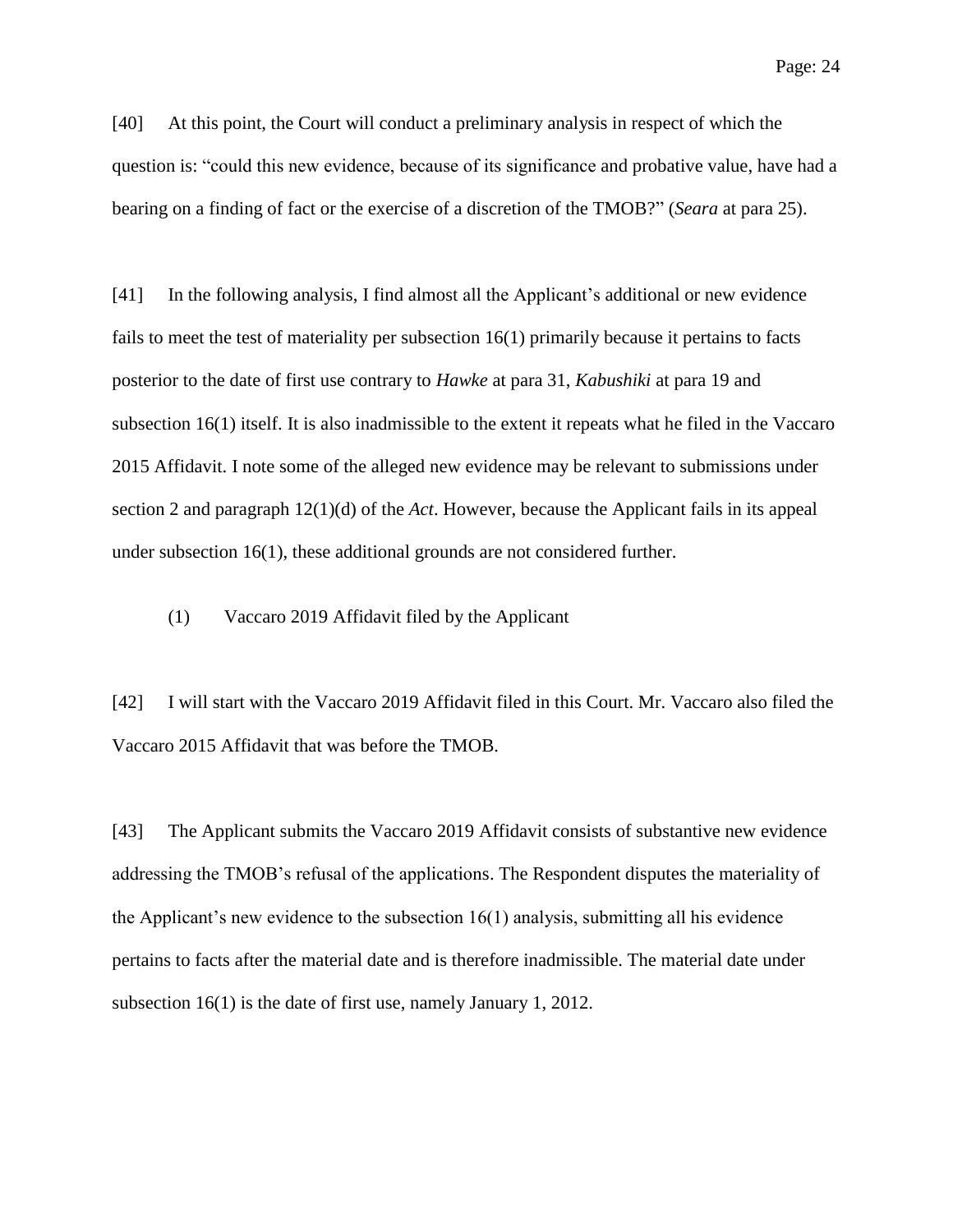[44] To recall, the subsection 16(1) analysis asks whether a trade-mark is confusing with a trade-mark previously used in Canada or made known in Canada. If it is, the Applicant is not entitled to register the mark:

# **Registration of marks used or made known in Canada**

**16 (1)** Any applicant who has filed an application in accordance with section 30 for registration of a trade-mark that is registrable and that he or his predecessor in title has used in Canada or made known in Canada in association with goods or services is entitled, subject to section 38, to secure its registration in respect of those goods or services, unless at the date on which he or his predecessor in title first so used it or made it known it was confusing with

**(a)** a trade-mark that had been previously used in Canada or made known in Canada by any other person;

[Emphasis added] [Je souligne]

**Enregistrement des marques employées ou révélées au Canada**

**16 (1)** Tout requérant qui a produit une demande selon l'article 30 en vue de l'enregistrement d'une marque de commerce qui est enregistrable et que le requérant ou son prédécesseur en titre a employée ou fait connaître au Canada en liaison avec des produits ou services, a droit, sous réserve de l'article 38, d'en obtenir l'enregistrement à l'égard de ces produits ou services, à moins que, à la date où le requérant ou son prédécesseur en titre l'a en premier lieu ainsi employée ou révélée, elle n'ait créé de la confusion:

**a)** soit avec une marque de commerce antérieurement employée ou révélée au Canada par une autre personne;

[45] The Vaccaro 2019 Affidavit provides allegedly new evidence under a number of headings. Mr. Vaccaro first explained his role as the President of the Applicant, explained his day-to-day responsibilities, and outlined his knowledge of the business, which put him in the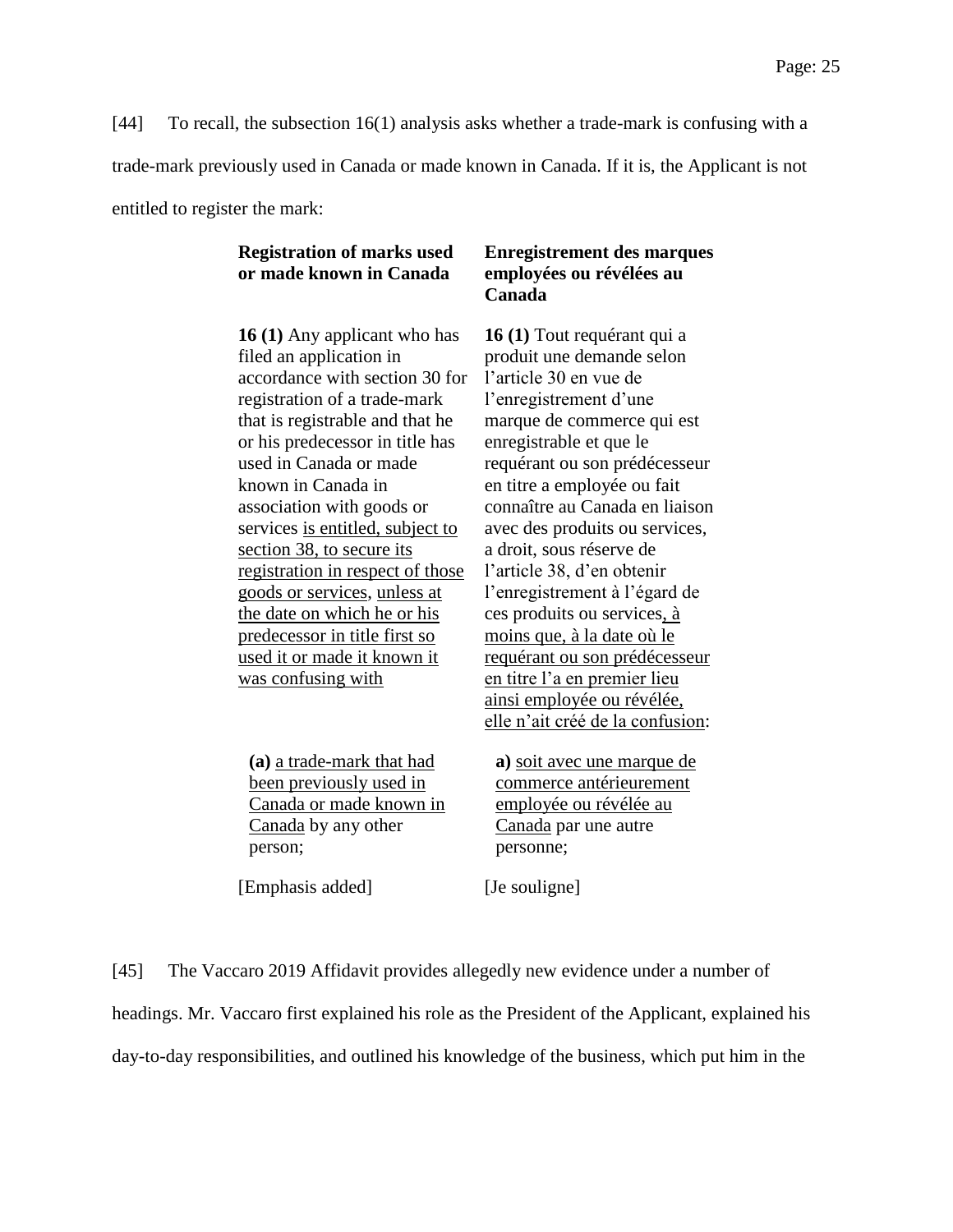position to provide an affidavit about the business. He then provided the following additional information:

1. Background of the Applicant (paras 4 - 9): Mr. Vaccaro explains the business background of the Applicant including its creation and Mr. Vaccaro's role and responsibilities in the business. He states the Applicant's position in the market as a manufacturer that often incorporates diamonds and gold originating from Canada in its jewellery, its size including number of staff, and trade publications in which the Applicant was featured. Mr. Vaccaro states the Applicant "sells its products to end users in Canada through a network of over 1,000 retailers across Canada, including retailers in 10 provinces and 2 territories" and shows a copy of the GOLD Mark. In my view and on a preliminary assessment, this evidence is not material for several reasons. First, virtually all the business background information is substantially the same as his evidence in the Vaccaro 2015 Affidavit filed at the TMOB. The Vaccaro 2019 Affidavit it therefore repetitive and contrary to *Seara* at para 24, *Vivat* at para 27, *Hawke* at para 31 and *Kabushiki* at para 19. What differs is in my view neither sufficiently substantial and significant nor of much, if any, probative value such that it could have had a bearing on a finding of fact or the exercise of a discretion of the TMOB. In addition this evidence is not material because is pertains to facts posterior to the material date of first use which the parties agreed was January 1, 2012. For example, when Mr. Vaccaro says the Applicant "sells its products to end users in Canada through a network of over 1,000 retailers across Canada", he uses the present tense to describe the situation as of April 12, 2019 when his affidavit was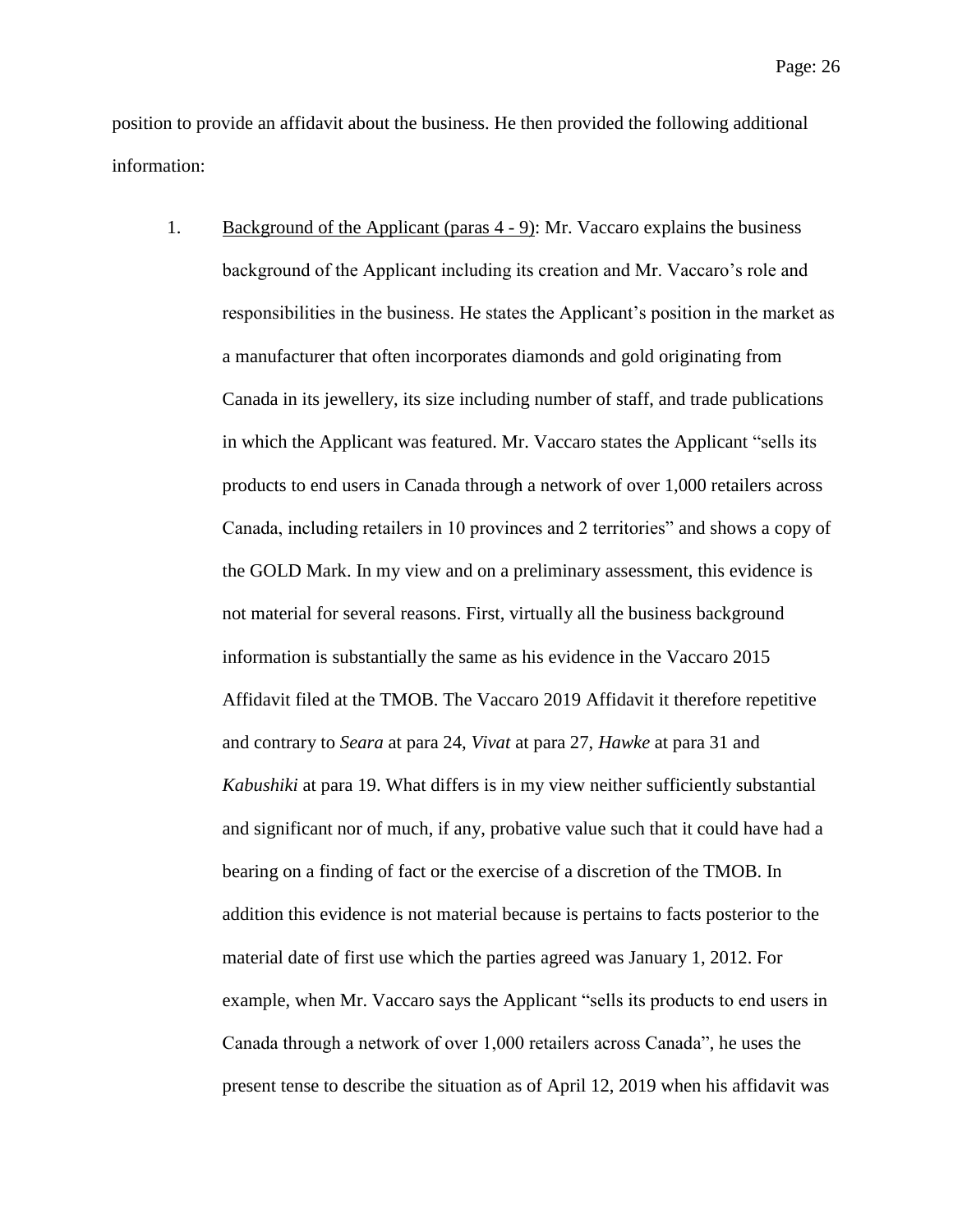sworn. Thus, this additional or new evidence pertains to facts up to seven years after the first use of the GOLD Mark on January 1, 2012. Indeed, all the sales information is posterior to the relevant date of first use under a subsection 16(1) ground of appeal, and thus not material per *Hawke* at para 3, *Kabushiki* at para 19, and is contrary to subsection 16(1) itself.

2. Adoption of the GOLD Marks in Canada (paras 10 - 12): Mr. Vaccaro explains the Applicant had planned in late 2011 to launch a collection of jewellery with gold originating in Canada. He says around that time he created a floral design element that became the GOLD Mark. He says it was based on the maple leaf and the combined design elements from another registered mark owned by the Applicant to demonstrate continuity of the Applicant's brand. He says the words TRULY and CANADIAN were similarly borrowed from other marks belonging to the Applicant. He says on January 1, 2012 the Applicant first used the GOLD Mark. This date is not disputed as the date of first use for the purposes of subsection 16(1), which is in any event repetitive of the Vaccaro 2015 Affidavit. With respect, I do not see this evidence as relevant or probative under subsection 16(1). The date of creation has no bearing on a subsection 16(1) analysis, or on any subsection 6(5) factor because it is common ground the GOLD Mark was not used before the subsection 16(1) material date of first use, namely January 1, 2012. It is also common ground that the GOLD Mark was created two to four years after the CORONA Mark started being used in Canada in 2008. The CORONA Mark was registered on May 19, 2010. On this preliminary assessment, I am unable to find the new evidence sufficiently substantial and significant nor of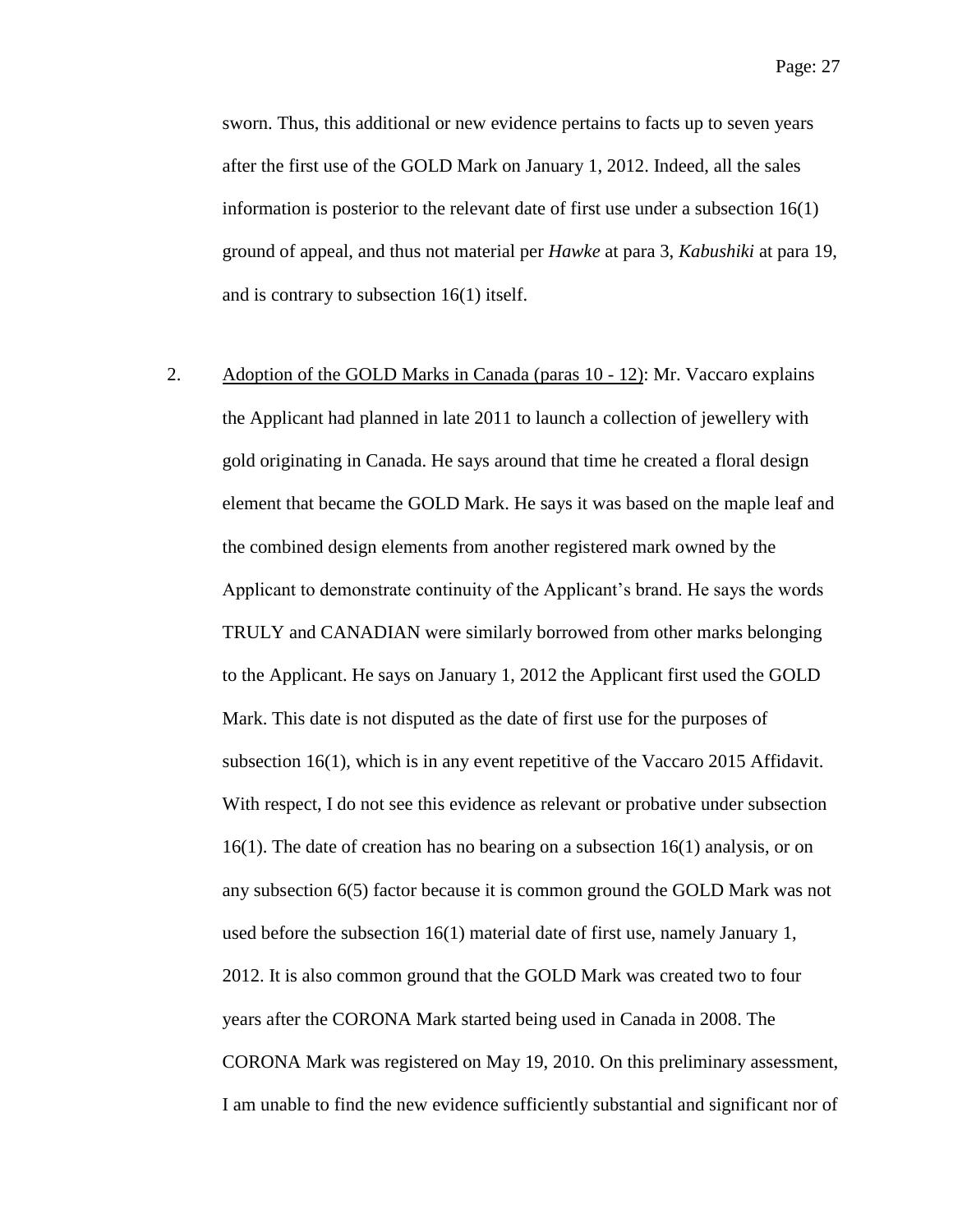much, if any, probative value such that it could have had a bearing on a finding of fact or the exercise of a discretion of the TMOB.

- 3. Use of the GOLD Mark in Canada (paras 13 16): Mr. Vaccaro states the Applicant has used the GOLD Mark since its first use on January 1, 2012. He states the Applicant used the GOLD Mark with packaging surrounding or accompanying its goods and provides sample images. The Respondent submits, and with respect, I agree that none of this evidence is material on a subsection 16(1) ground of appeal because all this evidence pertains to facts posterior to the material date of first use of January 1, 2012. Therefore is not material per *Hawke* at para 31, *Kabushiki* at para 19 and subsection 16(1) itself.
- 4. Modes of sale of the Applicant's goods (paras 17 22): Mr. Vaccaro explains how retailers typically purchase goods from the Applicant. He states the GOLD Mark appears prominently through brochures and catalogues, jewellery displays and posters and signage provided to retailers. In my view, all of this information is posterior to the relevant date and may not be considered under a subsection 16(1) ground of appeal per *Hawke* at para 31, *Kabushiki* at para 19 and subsection 16(1) itself.
- 5. Revenues (paras 23 25): Mr. Vaccaro states since January 1, 2012, the Applicant has sold in excess of \$10 million of goods bearing the GOLD Mark annually in Canada. He provides sample invoices and explains them. He states the GOLD Mark appears prominently on many of the catalogues and brochures. In my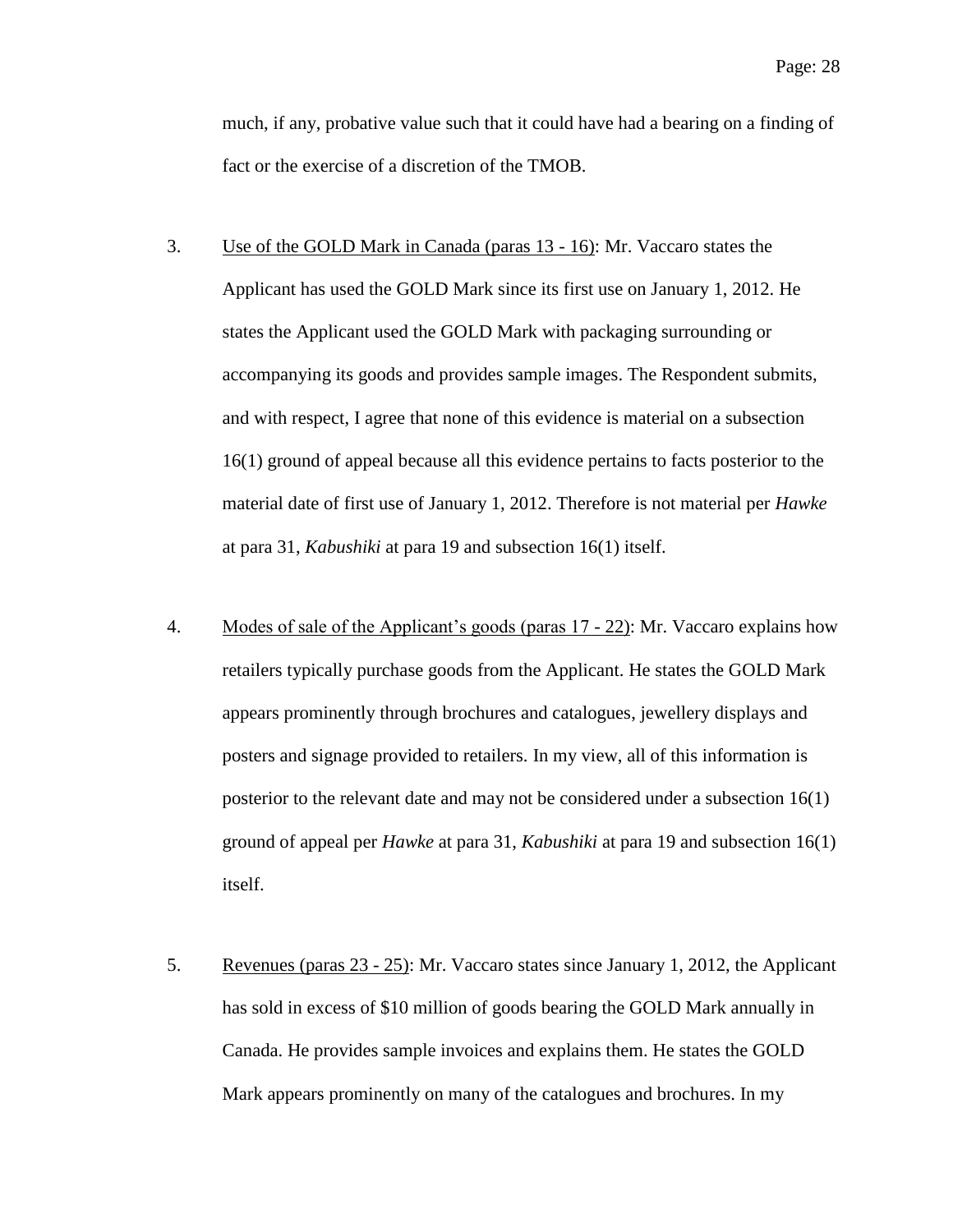respectful view, on a preliminary assessment, this evidence is not material because it deals with events and activities posterior to the relevant date namely the date of first use; it may not be considered under a subsection 16(1) ground of appeal per *Hawke* at para 31, *Kabushiki* at para 19 and subsection 16(1).

- 6. Promotion of the GOLD Mark in Canada (paras 26 27): Mr. Vaccaro states since January 1, 2012, the Applicant promoted the GOLD Mark in Canada. He says the fact the goods are made in Canada by Canadians is very important to the Applicant – something emphasized in promotional materials and advertisements and by the retailers when selling the Applicant's goods to customers. While he makes other statements, in my view this activity involves the requested trademark after the relevant date of first use. In my respectful view, on a preliminary assessment, this evidence is not material because it deals with events and activities posterior to the relevant date namely the date of first use; it may not be considered under a subsection 16(1) ground of appeal per *Hawke* at para 31, *Kabushiki* at para 19 and subsection 16(1).
- 7. Brochures and flyers (paras 28 36): Mr. Vaccaro states the Applicant creates, publishes and circulates a variety of brochures, catalogues and flyers throughout the year, which promote the GOLD Mark in association with its goods – during the Valentines' Day season, the Spring season, and the Christmas season. This is the substantially the same type of information previously filed in the Vaccaro 2015 Affidavit in my preliminary view. Therefore, in my view it is not material because it merely supplements in a minor way and is repetitive of the evidence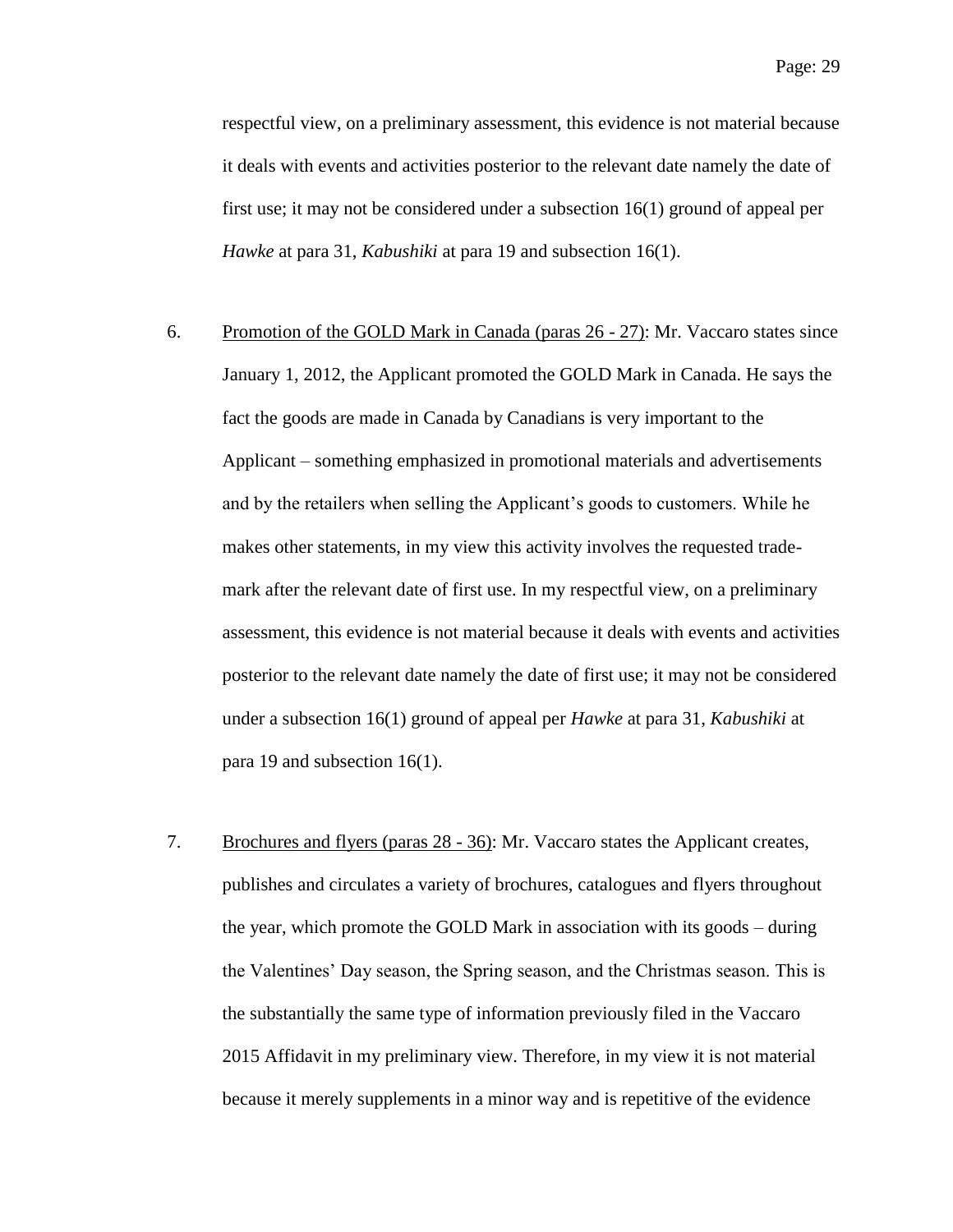below, contrary to *Seara* at para 24, *Vivat* at para 27, *Hawke* at para 31 and *Kabushiki* at para 19. In addition, all this evidence pertains to facts posterior to the relevant material date and may not be considered under a subsection 16(1) ground of appeal per *Hawke* at para 31, *Kabushiki* at para 19 and subsection 16(1) of the *Act*.

- 8. Magazine advertisements (paras 37 41): Mr. Vaccaro says since 2012 the Applicant has promoted the GOLD Mark in association with its goods through print and online magazine advertisements. Mr. Vaccaro says how many individuals on average the various jewellery magazine reaches, the demographics and provides samples of the advertisements and invoices. Again, this evidence pertains to facts posterior to the relevant date, namely the date of first use per subsection 16(1). Therefore, it is not considered under a subsection 16(1) ground of appeal per *Hawke* at para 31, *Kabushiki* at para 19 and subsection 16(1).
- 9. Website (paras 42 44): Mr. Vaccaro states since at least January 2012, the Applicant has promoted the GOLD Marks in association with its goods on its website and since 2018 has used a business-to-business portal to promote its goods to retailers. Once again, on a preliminary assessment, all of this activity pertains to facts posterior to the relevant date of first use and may not be considered under a subsection 16(1) ground of appeal per *Hawke* at para 31, *Kabushiki* at para 19 and subsection 16(1).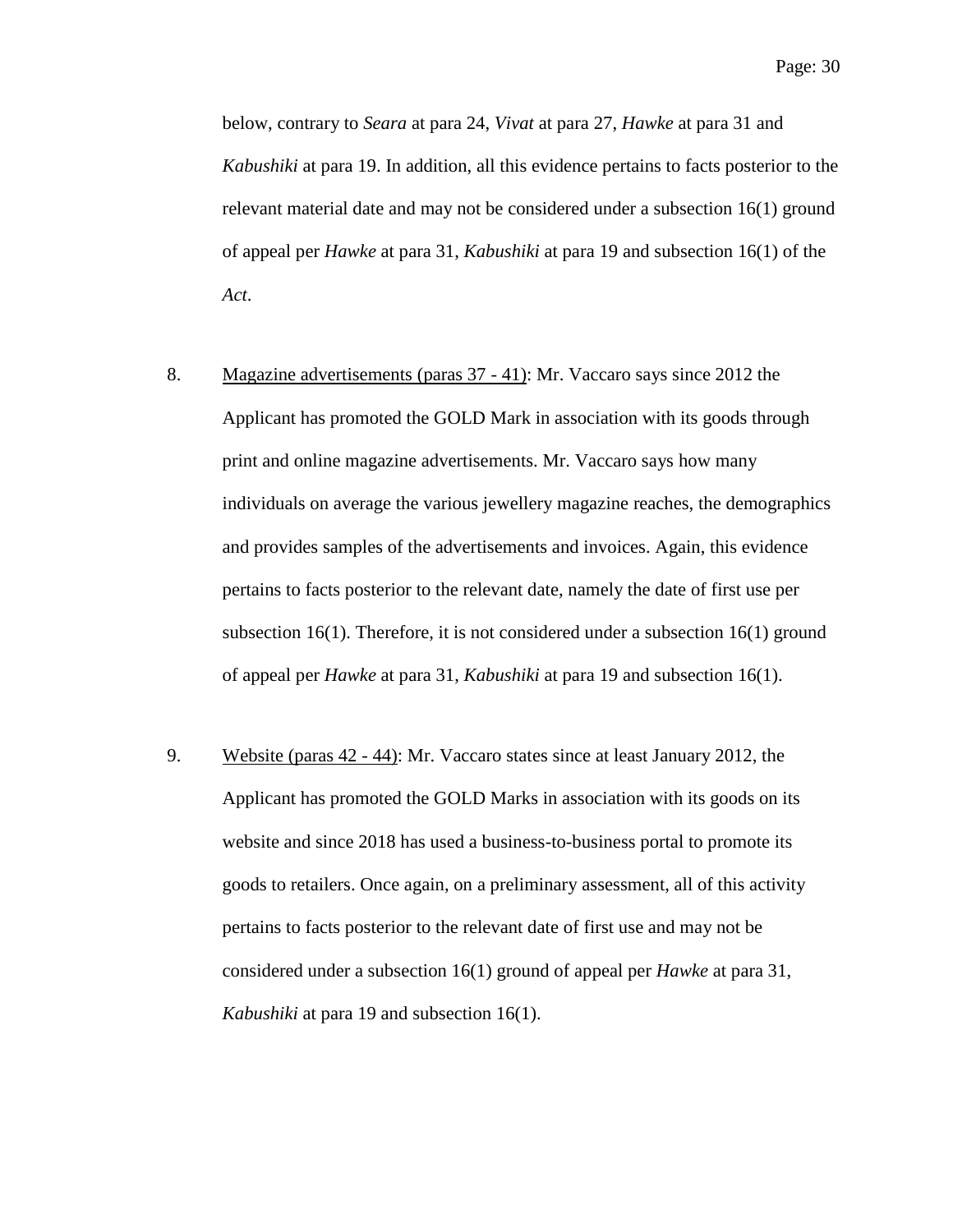- 10. Sponsorships (paras 45 47): Mr. Vaccaro states since 2014 the Applicant has sponsored the Jewellers' Golf Tournament and the Jewellers' Ball. The Applicant has also offered the Giovanni Vaccaro Family Scholarship since 2013. Once again, all this activity pertains to facts after the relevant material date of first use, and therefore is not material new evidence and may not be considered under a subsection 16(1) ground of appeal per *Hawke* at para 31, *Kabushiki* at para 19 and subsection 16(1).
- 11. Exhibitions and tradeshows (paras 48 49): Mr. Vaccaro states the Applicant has attended and promoted its goods at a number of jewellery exhibitions and tradeshows in Canada and provides a list of tradeshows attended and says the GOLD Mark has been promoted since January 2012. However, this and other related evidence provided by Mr. Vaccaro pertains to facts posterior to the relevant date of first use of the GOLD Mark and as such is not material new evidence and may not be considered under a subsection 16(1) ground of appeal per *Hawke* at para 31, *Kabushiki* at para 19, and subsection 16(1).
- 12. Promotional expenditures (para 50): Mr. Vaccaro says the Applicant has spent well in excess of \$200,000 per year on promotion and advertisement of the GOLD Mark in association with its goods. However, and once again, all this evidence pertains to facts posterior to the material date of first use and may not be considered under a subsection 16(1) ground of appeal per *Hawke* at para 31, *Kabushiki* at para 19 and subsection 16(1).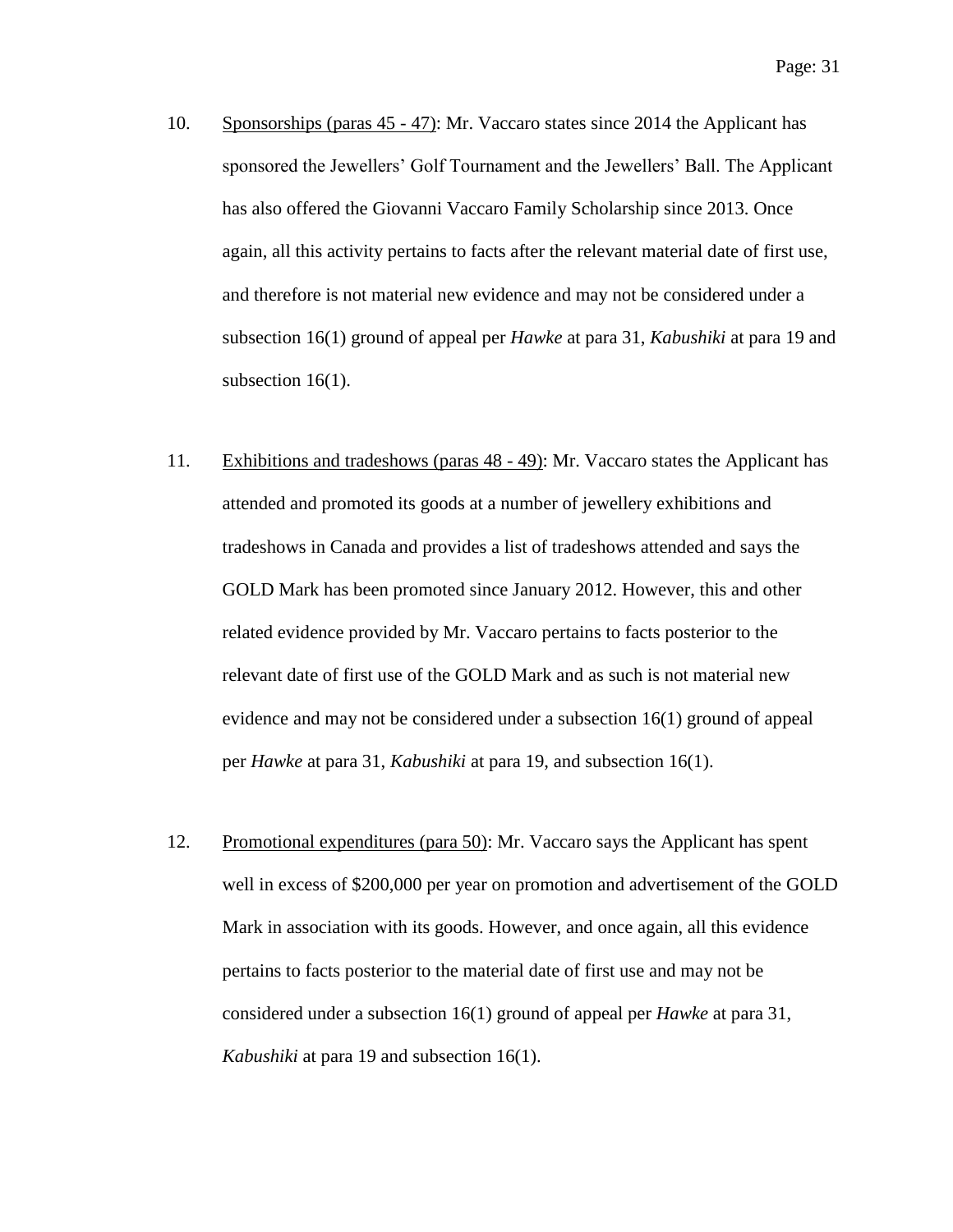- 13. Instances of confusion (para 51 52): Mr. Vaccaro states, as President of the Applicant, any questions regarding confusion of the GOLD Mark as a brand would be ultimately directed to him. Essentially, he says that because he was not aware of any instances of confusion on the part of any customer or retailer, there was no evidence of confusion. In my view, this evidence once again pertains to facts posterior to the material date of first use and may not be considered under a subsection 16(1) ground of appeal per *Hawke* at para 31, *Kabushiki* at para 19, and subsection 16(1).
- <span id="page-31-0"></span>(2) Singh Affidavit filed by the Applicant

[46] The Singh Affidavit provides evidence of shop-in-shop retail displays gathered by the articling student of counsel for the Applicant on April 10, 2019 in Ontario. However, this information was gathered well after the material date for a subsection 16(1) ground of appeal, namely the date of first use of the GOLD Mark on January 1, 2012. Thus, on a preliminary assessment, this alleged new evidence is not material because it pertains to facts posterior to the material date of filing the application and is thus not material under a subsection 16(1) ground of appeal per *Hawke* at para 31, *Kabushiki* at para 19 and subsection 16(1). I also note the Applicant did not refer to this evidence in its written or oral submissions.

<span id="page-31-1"></span>(3) Soare 2019 Affidavit filed by the Respondent

[47] In its memorandum and in oral argument, the Applicant relied upon some parts of the Soare 2019 Affidavit: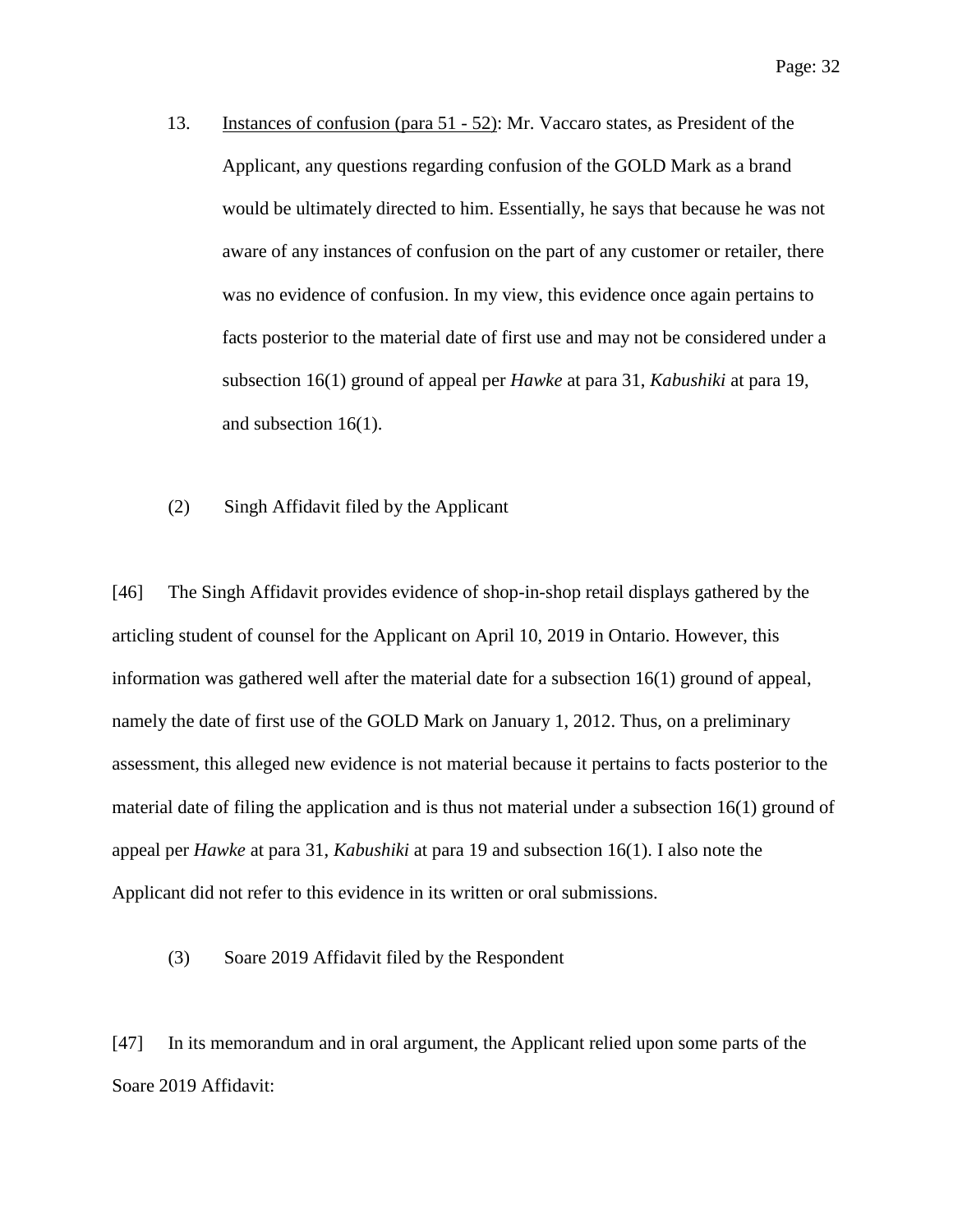- 1. Origin of gold jewellery: In oral and written submissions, the Applicant relies on the portion of the Soare 2019 Affidavit and her cross-examination where she explains the CORONA Mark assures consumers that all gold was mined and refined in Canada. The Applicant submits the Respondent has admitted the words of the CORONA Mark provide notice to their customers the gold is certified as originating from Canada. In my view and on a preliminary assessment, this evidence is not material for several reasons. First, this information is already in the record having been included in the Soare 2014 Affidavit such that this information is repetitive and contrary to *Seara* at para 24, *Vivat* at para 27, *Hawke* at para 31 and *Kabushiki* at para 19. It supplements in a minor way what was already in the record contrary to *Seara* at para 24. In addition, what differs is neither sufficiently substantial and significant nor of probative value such that it could have had a bearing on a finding of fact or the exercise of a discretion of the TMOB under a subsection 16(1) ground of appeal.
- 2. Retailers: In its written submissions, the Applicant relies on a statement made by Ms. Soare on cross-examination when she agreed the Respondent's retailers are very familiar with their trade-marks, and end consumers may be even more knowledgeable than its retailers. Below is this section of the cross-examination:

29. O. And so I take it these retailer customers of yours that you are experienced with, I take it that they are experienced jewellers?

A. I would say yes and no.

30. Q. Okay.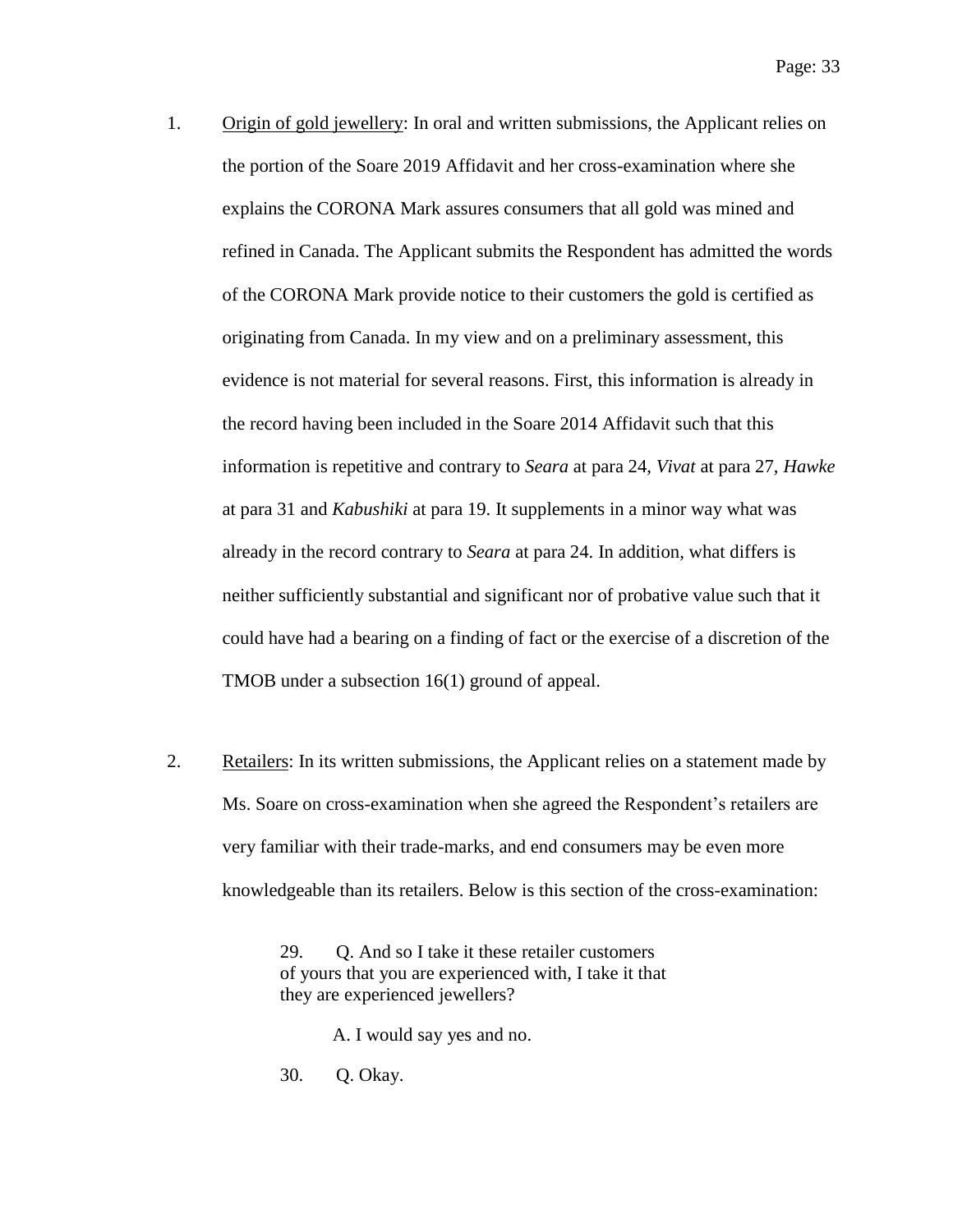A. Some of them probably just started the business. Some of them are definitely in business for, I don't know, quite a few years, but sometimes their children are taking over and they may not be that experienced.

31. Q. Okay. And would you agree with me though that the retailers you are dealing with are more experienced than a consumer or a member of the public?

> A. I would say lately I kind of, you know consumers are very -- you know, it's changed. Basically the consumer changed, you know, with the Internet and everything, you know. Sometimes they actually know more than the retailer just by, you know, searching things and, you know, how the diamonds are mined and how, you know, they are cut and things like this. So I can't hundred percent agree with you.

32. Q. Okay. So the end customer in your opinion sometimes is knowledgeable as some of the jewellers.

A. In some cases possible.

…

302. Q. Right. I take it because of the obviously volume of sales and so forth, that the retail customers are very familiar with your product and the trademarks that are on them?

A. I would say yes.

[48] The Applicant says the Respondent holds the same view it did in *Gemme Canadienne PA* 

*Inc. v 844903 Ontario Ltd.*, 2007 CanLII 81543 (TMOB) [*Gemme*] that retailers and end-

consumers are deliberate in the decision-making process, reducing the chances of confusion even

on first impression. However, the TMOB considered this argument in its Decision: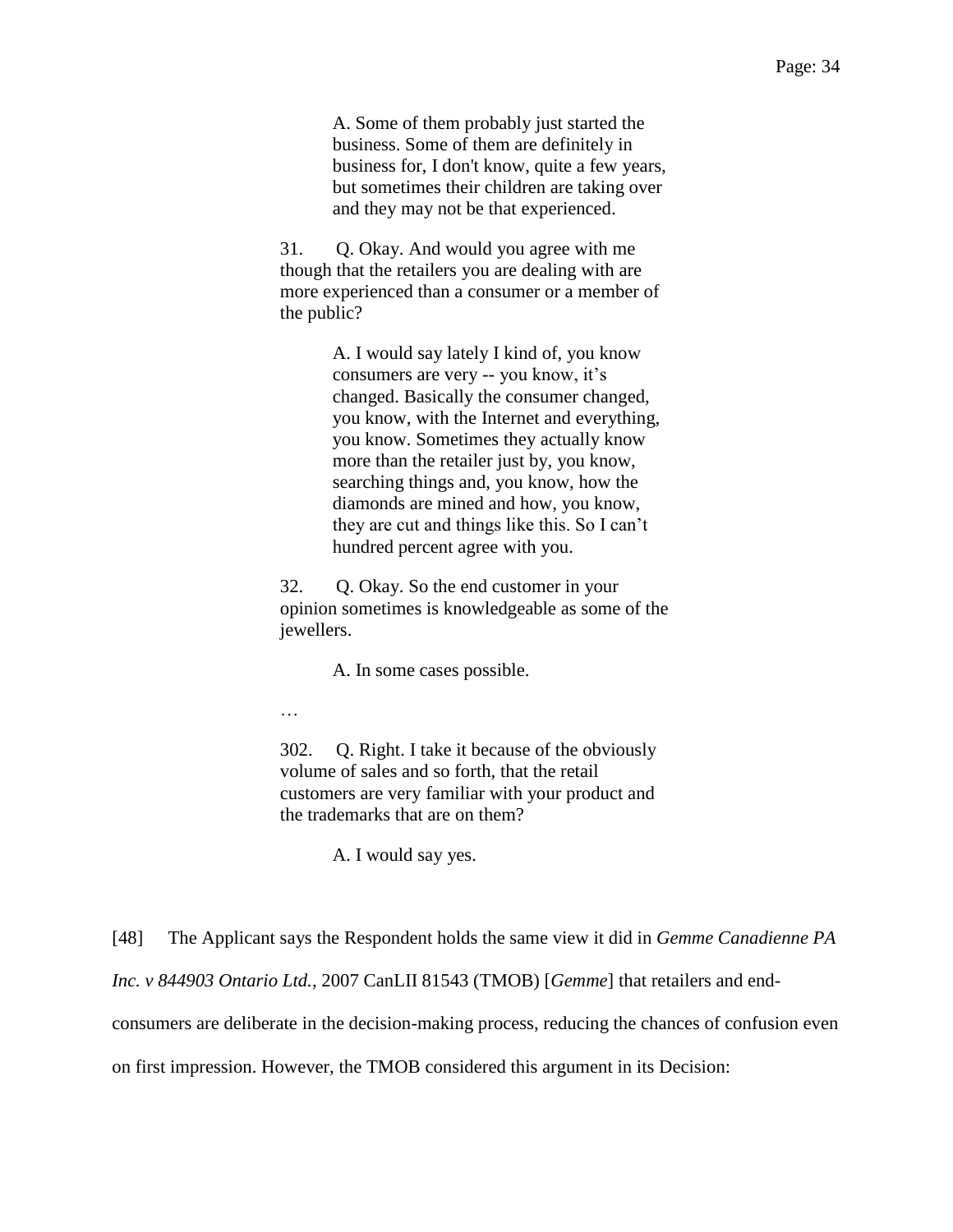[56] The Applicant however submits that both it and the Opponent are in the jewellery business selling products that customers purchase with considerable thought and attention to detail. Accordingly, the Applicant submits, customers purchasing goods from the Applicant are likely to pay close attention to what they are purchasing and are less likely to be confused into thinking these goods are manufactured, sold or otherwise associated with the Opponent. Further to this, the Applicant relies on *Gemme Canadienne PA Incorporated v 84403 Ontario Limited (Corona Jewellery Company)*, 2007 CanLII 81543, in that it was decided in that case that despite the fact that the Applicant and Opponent were both operating in the jewellery business, there was no likelihood of confusion between the parties' marks and the opposition was rejected.

[57] The Opponent disagrees and submits that diamonds and jewellery can be emotional and impulse purchases and not all consumers give the same attention to detail. The Opponent cites *Masterpiece* for the proposition that irrespective of the price of the goods, confusion is still a matter of first impression.

[49] Even if the parties' goods are expensive, Justice Rothstein confirms in *Masterpiece Inc. v Alavida Lifestyles Inc*., 2011 SCC 27 [*Masterpiece*] at para 67 that although consumers in the market for expensive goods may be less likely to be confused, the test is still one of first impression. With respect, the answer by Ms. Soare re the knowledge of consumers is to an extent speculative, and is not remarkable in terms of retailers purchasing from the Respondent. In terms of consumer perspective, it is a borderline important observation. In my view it is neither sufficiently substantial nor significant, nor of such probative value that it could have had a bearing on a finding of fact or the exercise of a discretion.

<span id="page-34-0"></span>(4) Summary of analysis and conclusion regarding alleged material new evidence

[50] In summary, I am not persuaded that any of the alleged new evidence filed or relied upon by the Applicant is sufficiently substantial and significant and of probative value (*Clorox* at para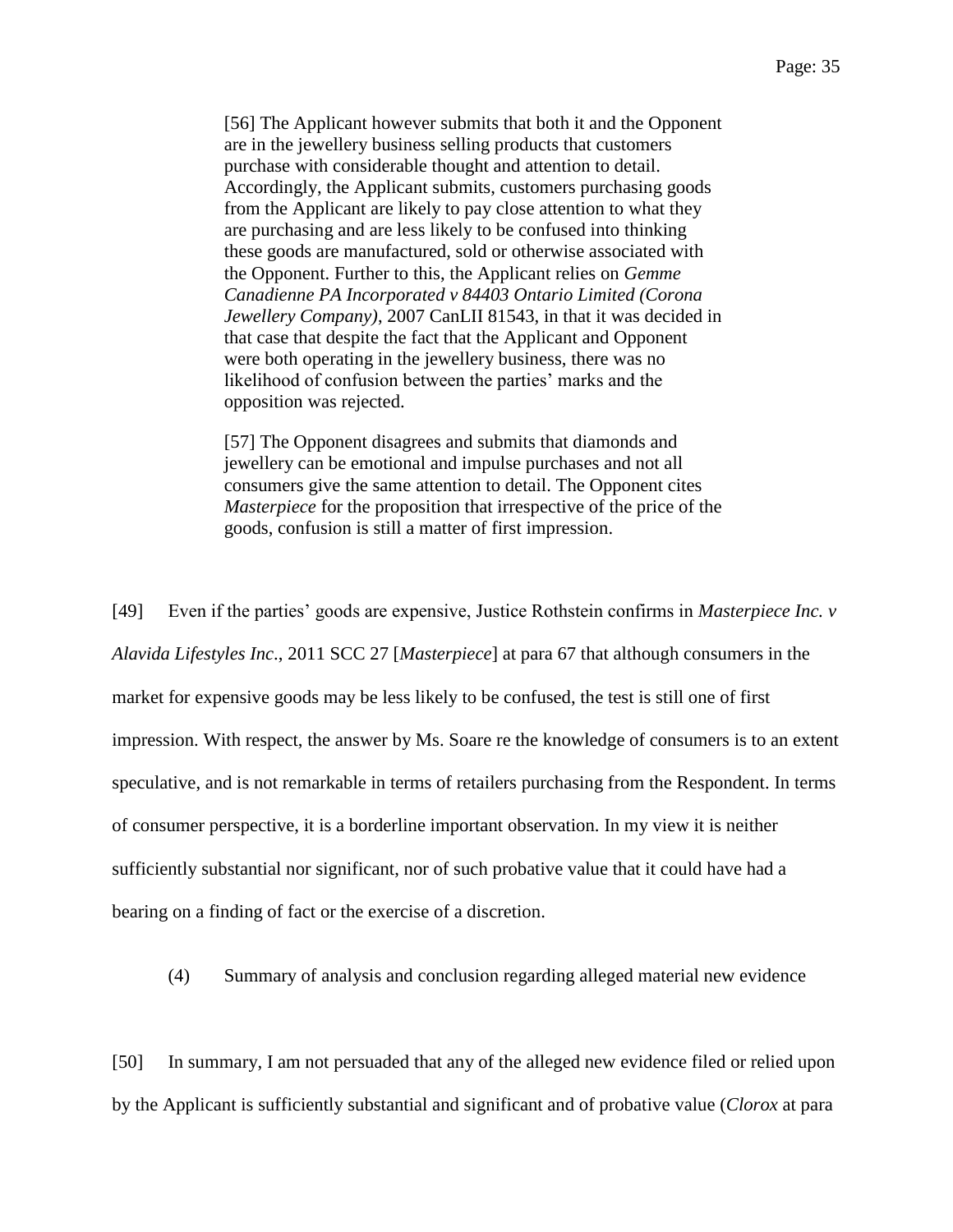21; *Vivat* at para 27; *Seara* at para 24), such that it could have had a bearing on a finding of fact or the exercise of a discretion of the TMOB in terms of the Applicant's appeal. In most cases, the alleged new evidence is not material because it pertains to facts posterior to, and in many cases, well after the material date for subsection  $16(1)$ , which is the date of first use namely January 1, 2012. It is therefore not material per *Hawke* at para 31, *Kabushiki* at para 19 and subsection 16(1) itself. In addition, as seen above, other aspects of the allegedly new evidence offend jurisprudence of this Court and the Federal Court of Appeal because it is repetitive or supplementary or merely confirms earlier evidence (*Seara* at para 24; *Vivat* at para 27; *Hawke* at para 31; *Kabushiki* at para 19).

[51] In coming to this conclusion, I have relied on the settled jurisprudence of this Court and of the Federal Court of Appeal. In this respect, the question for the Court in its preliminary analysis of this alleged material new evidence has been "could this new evidence, because of its significance and probative value, have had a bearing on a finding of fact or the exercise of a discretion of the TMOB?" (*Seara* at para 25). On this preliminary assessment, I am not persuaded (the onus being on the Applicant) the answer is "yes" to any of the alleged additional material evidence. The evidence I have rejected, in my respectful view could not have had a bearing on the TMOB's findings of fact or exercise of discretion (*Seara* at para 23).

### <span id="page-35-0"></span>IV. Analysis of the TMOB Decision on the *Housen* appellate standard of palpable and overriding error

<span id="page-35-1"></span>A. *General*

Page: 36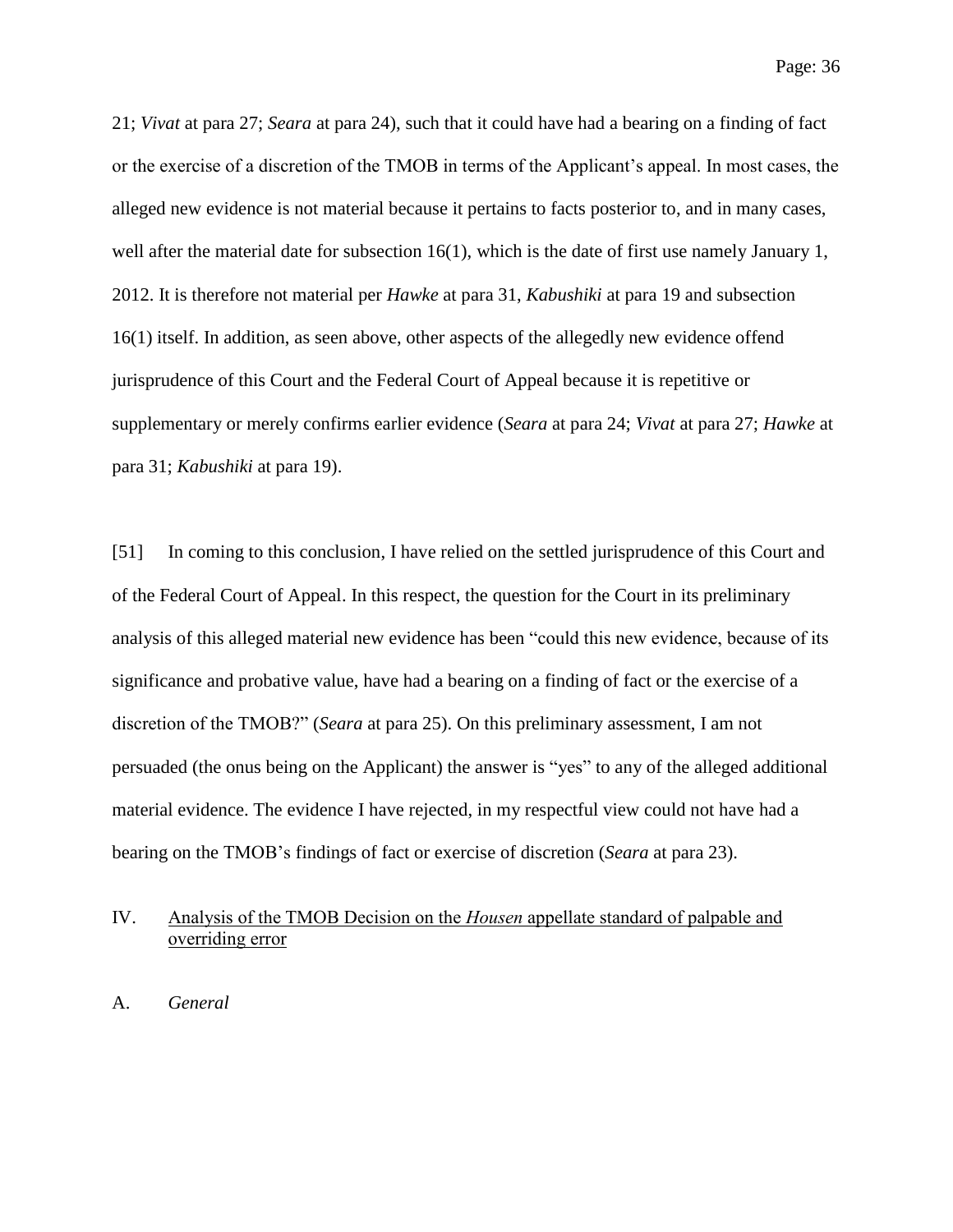[52] As discussed above, the Supreme Court of Canada in *Housen* sets out two aspects of appellate review, one for issues of law including readily extricable legal issues, where the standard of review is correctness. The second, for issues of fact and mixed fact and law, excluding readily extricable legal issues, the appellate standard of review is palpable and overriding error, as stated by the Supreme Court of Canada in *Housen* and confirmed by *Vavilov* at para 37:

> [37] It should therefore be recognized that, where the legislature has provided for an appeal from an administrative decision to a court, a court hearing such an appeal is to apply appellate standards of review to the decision. This means that the applicable standard is to be determined with reference to the nature of the question and to this Court's jurisprudence on appellate standards of review. Where, for example, a court is hearing an appeal from an administrative decision, it would, in considering questions of law, including questions of statutory interpretation and those concerning the scope of a decision maker's authority, apply the standard of correctness in accordance with *Housen v. Nikolaisen*, 2002 SCC 33, [2002] 2 S.C.R. 235, at para. 8. Where the scope of the statutory appeal includes questions of fact, the appellate standard of review for those questions is palpable and overriding error (as it is for questions of mixed fact and law where the legal principle is not readily extricable): see *Housen*, at paras. 10, 19 and 26-37. Of course, should a legislature intend that a different standard of review apply in a statutory appeal, it is always free to make that intention known by prescribing the applicable standard through statute.

[Emphasis added]

[53] In this case, the Respondent says the Applicant did not point to any issue(s) of law. The Appellant did not challenge this assertion in either its written or oral assertions. Accordingly, the Court will presumptively review the TMOB Decision on the appellate standard of palpable and overriding error per *Housen*, unless I am persuaded the appellate standard of correctness is required, e.g., on issues of law.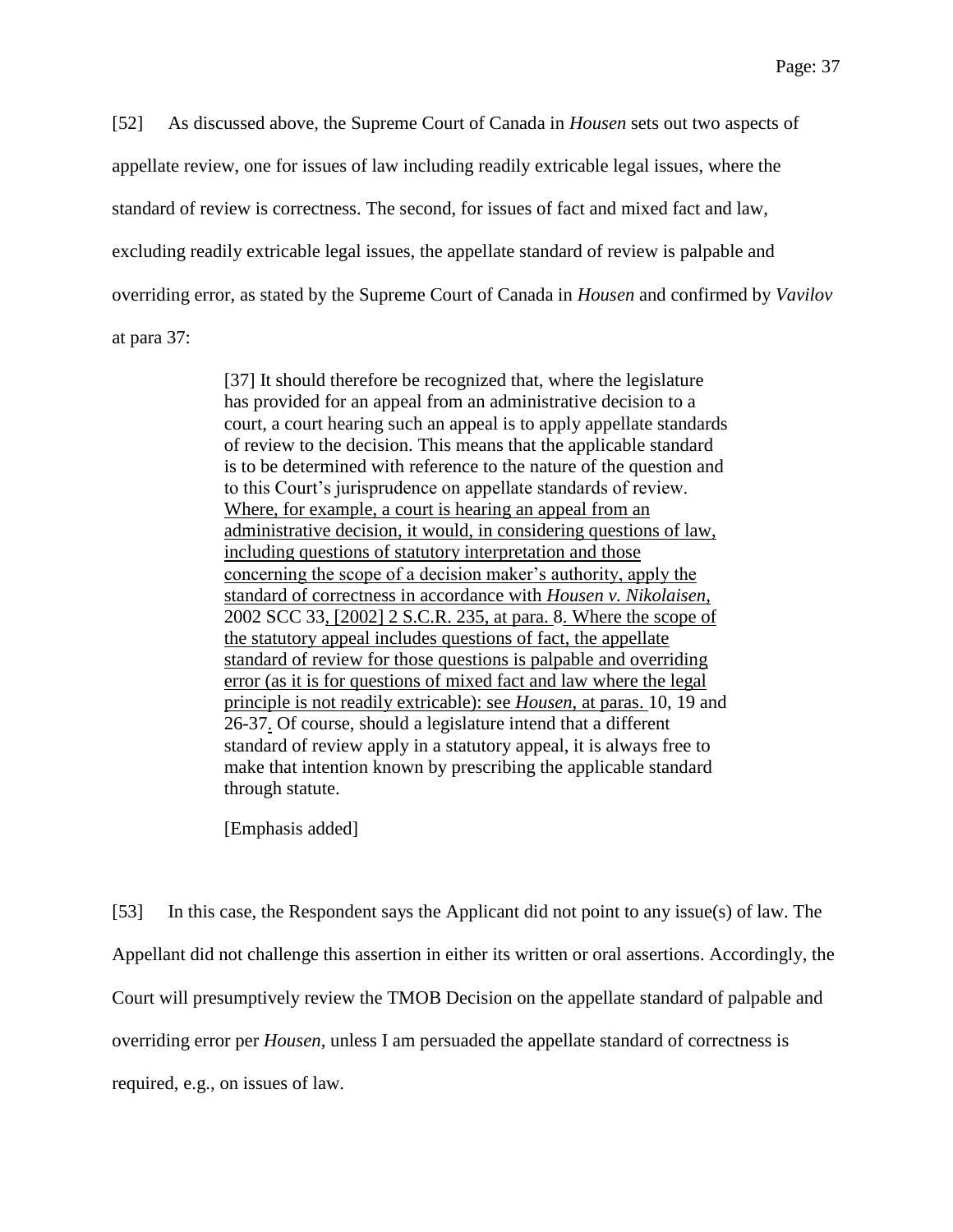[54] Before conducting this appellate review, I will deal with threshold issues.

B. *What constitutes a palpable and overriding error?*

[55] For the Applicant to succeed on its appeal under subsection 16(1) the Court must find one or more palpable and overriding errors in the TMOB Decision. Justice Stratas explains the standard of palpable and overriding error in *Mahjoub v Canada (Citizenship and Immigration)*,

2017 FCA 157 [*Mahjoub*]:

[61] Palpable and overriding error is a highly deferential standard of review: *Benhaim v. St. Germain*, 2016 SCC 48, [2016] 2 S.C.R. 352 at para. 38; *H.L. v. Canada (Attorney General)*, 2005 SCC 25, [2005] 1 S.C.R. 401. When arguing palpable and overriding error, it is not enough to pull at leaves and branches and leave the tree standing. The entire tree must fall. See *Canada v. South Yukon Forest Corporation*, 2012 FCA 165, 431 N.R. 286 at para. 46, cited with approval by the Supreme Court in *St. Germain*, above.

[62] "Palpable" means an error that is obvious. Many things can qualify as "palpable." Examples include obvious illogic in the reasons (such as factual findings that cannot sit together), findings made without any admissible evidence or evidence received in accordance with the doctrine of judicial notice, findings based on improper inferences or logical error, and the failure to make findings due to a complete or near-complete disregard of evidence.

[63] But even if an error is palpable, the judgment below does not necessarily fall. The error must also be overriding.

[64] "Overriding" means an error that affects the outcome of the case. It may be that a particular fact should not have been found because there is no evidence to support it. If this palpably wrong fact is excluded but the outcome stands without it, the error is not "overriding." The judgment of the first-instance court remains in place.

[65] There may also be situations where a palpable error by itself is not overriding but when seen together with other palpable errors, the outcome of the case can no longer be left to stand. So to speak, the tree is felled not by one decisive chop but by several telling ones.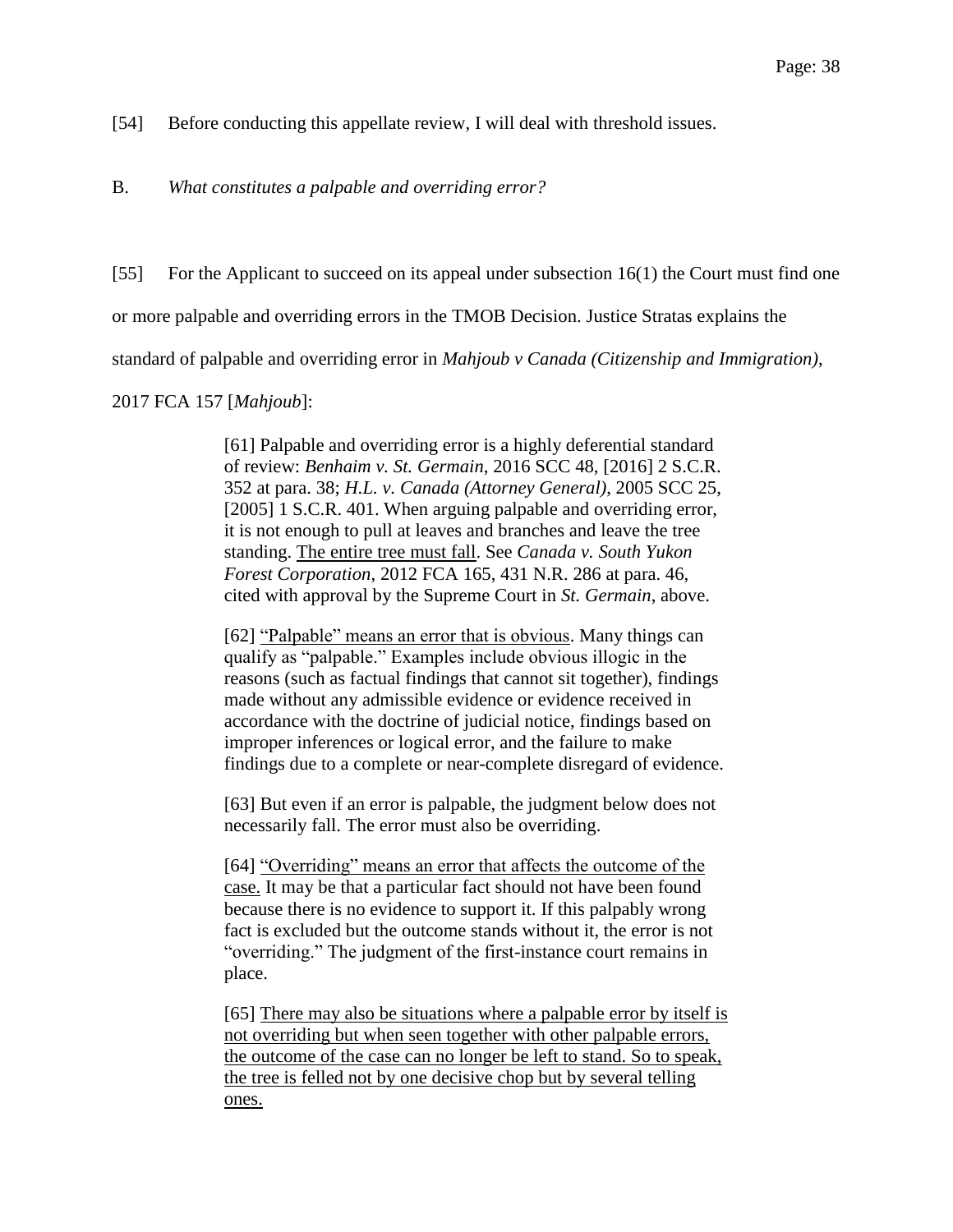### [Emphasis added]

## C. *Analysis under subsection 16(1)*

[56] The TMOB conducted its confusion analysis based on paragraph 12(1)(d). The TMOB also specifically held at para 81 of its Decision that its findings were "equally applicable" to and applied its findings to its analysis under subsection  $16(1)(a)$ . Therefore, and as noted, I will review the issue of confusion in the context of the Applicant's subsection 16(1) ground of appeal. The TMOB Decision contains additional reasons relating to subsection 16(1), which I will also review. In this connection I note that if the Applicant's appeal based on subsection 16(1) is dismissed, it will not be necessary to consider the Applicant's additional submissions under section 2 and paragraph 12(1)(d) of the *Act*.

## D. *Relevance and consideration of the decision(s) of the Examiner in this appeal*

[57] The Applicant asks the Court to consider the decision of the Examiner on the issue of whether or not to advance their proposed trade-marks applications to publication. It alleged the Examiner allowed the mark to be published which meant the Examiner found no confusion, which the Applicant says should be considered as evidence contrary to the Decision of the TMOB.

[58] I have examined the record in this matter. In fact, the CTR shows the Examiner initially rejected the GOLD Mark for advertising because of confusion with the CORONA Mark and others [CTR p. 128]. However, the Applicant provided further submissions to the Examiner who then allowed advertising [CTR pp. 114 to 124]. While I agree the Examiner agreed to allow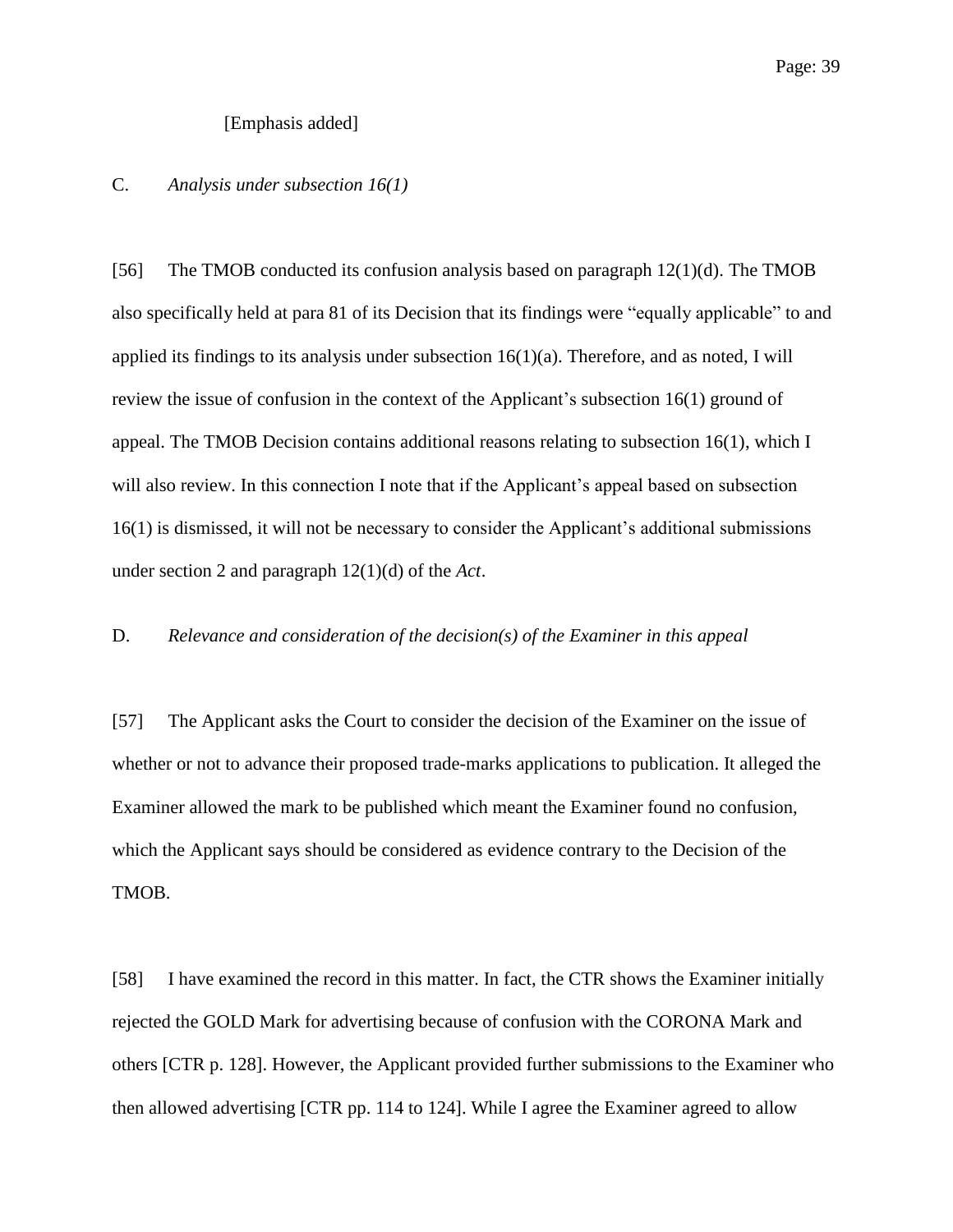advertising, the Examiner's initial decision was to refuse advertising. There were in fact two different decisions made by the Examiner. I agree the second, allowing advertising, differs from the TMOB's initial Decision to refuse registration. However, the initial decision of the examiner is consistent with the Decision under appeal.

[59] In my respectful view, little if any weight should be given to either decision of the Examiner for several reasons. First, whatever the Examiner did between their initial refusal and subsequent acceptance for advertising took place *ex parte*, that is, it appears without the knowledge of or input from the Respondent. Secondly, the Examiner's reconsideration took place without the benefit of the evidence subsequently filed before the TMOB, which had considerably more information on which to base its Decision.

[60] Thus, I find the TMOB Decision substantially more informed, and thus more reliable, with the result that the Examiner's decisions one way or the other may not be considered determinative; instead they are spent once overtaken by the TMOB process.

[61] The Applicant relied on *Masterpiece* for the proposition a decision by the Examiner should be considered in this case. I disagree for several reasons. First, the facts are quite different in *Masterpiece* from those in this appeal. In *Masterpiece*, the Examiner refused to send the mark for publication, denying the application, but gave written reasons for doing so. There was no TMOB hearing in *Masterpiece*. In the case at bar, the Examiner refused publication but after reviewing submissions from the Applicant, decided to allow publication. After publication, the full TMOB process was engaged resulting in the Decision under appeal not to grant registration.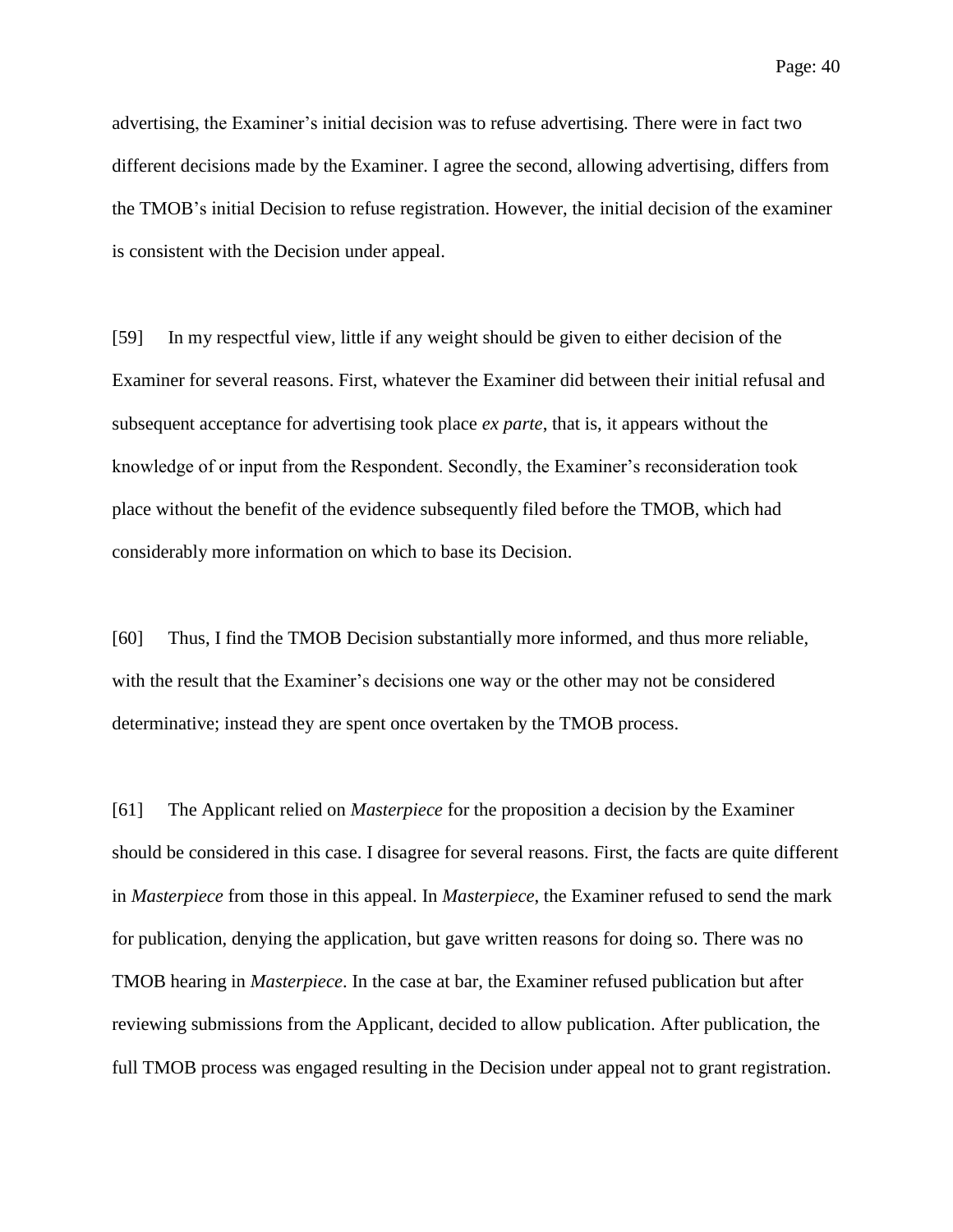[62] I note as well, the Federal Court of Appeal considered the relevance of an Examiner's

decision in *Saint Honore Cake Shop Limited v Cheung's Bakery Products Ltd*., 2015 FCA 12

[Boivin JA], also an appeal from a TMOB decision. The Federal Court of Appeal held there was

no requirement to consider the Examiner's decision because (as in the case at bar) the case was

distinguishable on the facts from *Masterpiece*, the Examiner's decision was in no way

determinative, and such argument was misplaced and distinguishable:

39 Finally, the appellant argues before this Court that the judge failed to "consider the Registrar's decision at the Examination stage" to allow the appellant to publish its trade-marks for opposition. This, argues the appellant, is contrary to the Supreme Court of Canada decision in *Masterpiece* at paragraph 112 where it was found that the judge ought to have considered the examination decision as a relevant surrounding circumstance in the context of the confusion analysis.

40 The appellant's argument is misplaced and distinguishable given that the issue in *Masterpiece* concerned an expungement case where the Registrar's only decision available was that of the examiner. In the present case, there was a full Opposition Board proceeding. Unlike *Masterpiece*, where the examiner found confusion, and hence refused registration of Masterpiece Inc.'s marks, the examiner did not address the issue of confusion and her decision was in no way determinative (Appeal Book, Vol. 3A at 1482).

[Emphasis added]

[63] I therefore agree with the Respondent that I need not consider the Examiner's decisions. I should add this issue was not raised in the Notice of Application, nor in the Applicant's memorandum of fact and law, and was addressed only in oral argument.

E. *Subsection 6(5) analysis, part 1*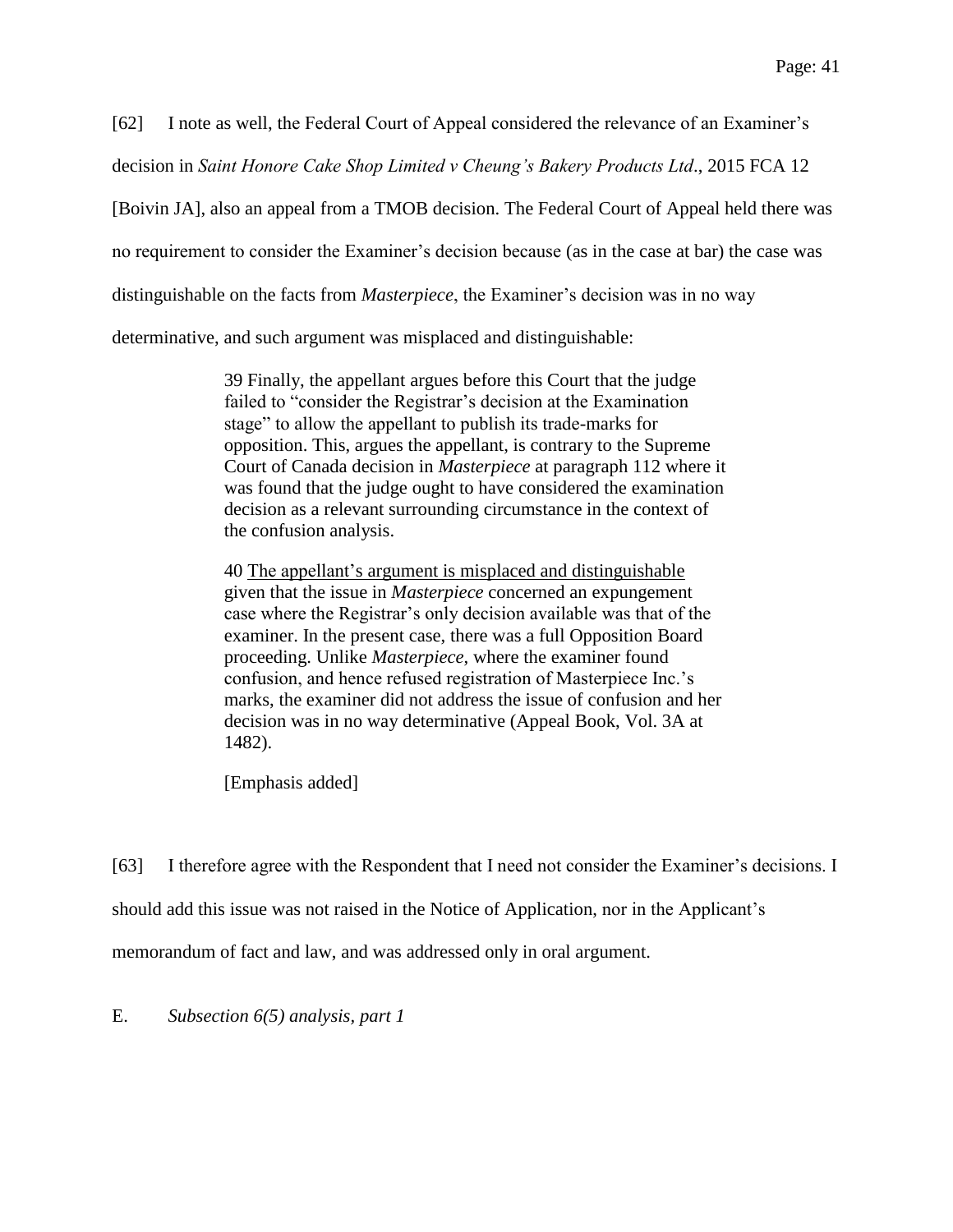Page: 42

[64] The TMOB assessed confusion in terms of each statutory factor set out in subsection 6(5), followed by consideration of additional circumstances. I will do the same and will consider and determine whether the TMOB made any palpable and overriding error(s) under the subsection 6(5) statutory factors. Because no additional evidence was admitted, the standard of review is not correctness but presumptively palpable and overriding error (*Clorox* at para 21). The Court will then stand back and determine whether, taken as a whole and in its entirety the Decision is flawed by a palpable and overriding error that goes to the very core of the outcome of the case such that the Decision must be set aside (*Clorox* at para 38).

[65] Before reviewing the confusion analysis, as will become clear, the Applicant disagrees with the TMOB Decision in many respects. In my respectful view, the Applicant is attempting to re-litigate the case and to have this Court reweigh the evidence where it was not successful below. It bears repeating that the Court is reviewing the Decision on a standard of palpable and overriding error. This, and with respect, is a "steep hill to climb" as the Federal Court of Appeal confirmed in *Clorox*:

> [38] The appellant now asks this Court to reweigh the evidence and to come to a different conclusion than that reached by the TMOB and the Federal Court. This is a steep hill to climb, considering that on questions of fact and of mixed fact and law, the standard of review is the standard of palpable and overriding error. In other words, the appellant must convince this Court that the Federal Court made an error that is obvious and that goes to the very core of the outcome of the case: *Canada v. South Yukon Forest Corporation*, 2012 FCA 165 at para. 46, 431 N.R. 286. This is an even more deferential standard of review than the standard of reasonableness applied by the Federal Court.

[Emphasis added]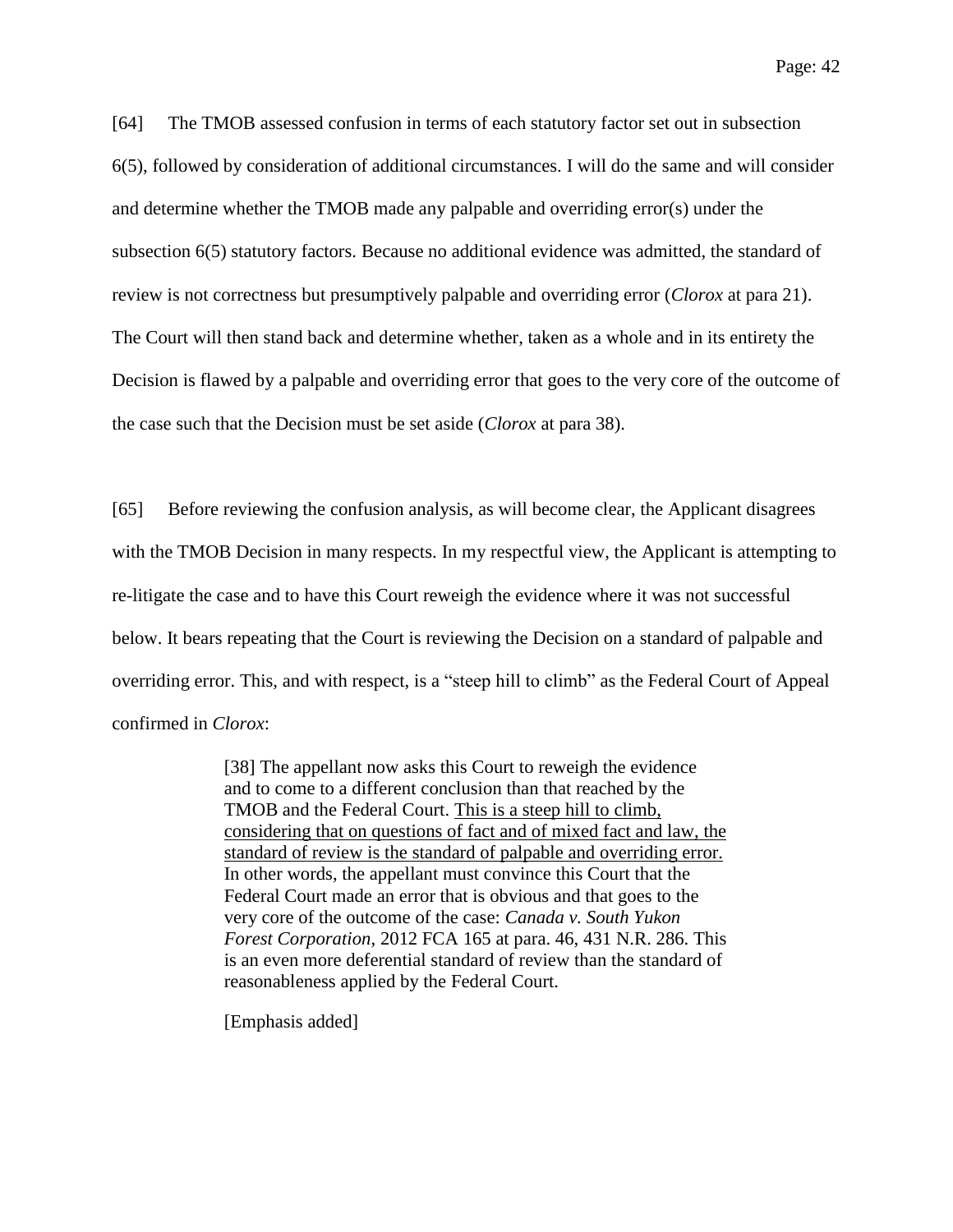Page: 43

[66] This caution applies equally to this appeal from the TMOB to the Federal Court under section 56. To emphasize, on this section 56 appeal it is not enough for the Applicant to relitigate the case on a balance of probabilities as it did below. The Applicant must persuade this Court that the TMOB made an error that is obvious and goes to the very core of the outcome of the case, i.e., that the TMOB made a palpable and overriding error such that the tree falls per *Mahjoub* at para 61.

(1) Degree of Resemblance, per paragraph 6(5)(e)

[67] The Supreme Court of Canada in *Masterpiece* states the degree of resemblance is the statutory factor that is often likely to have the greatest effect on the confusion analysis under subsection 6(5), and is where a confusion analysis should start:

> [49] In applying the s. 6(5) factors to the question of confusion, the trial judge conducted his analysis in the order of the criteria set forth in s. 6(5), concluding with a consideration of the resemblance between the marks. While it is no error of law to do so, the degree of resemblance, although the last factor listed in s. 6(5), is the statutory factor that is often likely to have the greatest effect on the confusion analysis (K. Gill and R. S. Jolliffe, *Fox on Canadian Law of Trade-marks and Unfair Competition* (4th ed. (loose-leaf)), at p. 8-54; R. T. Hughes and T. P. Ashton, *Hughes on Trade Marks* (2nd ed. (loose-leaf)), at §74, p. 939). As Professor Vaver points out, if the marks or names do not resemble one another, it is unlikely that even a strong finding on the remaining factors would lead to a likelihood of confusion. The other factors become significant only once the marks are found to be identical or very similar (Vaver, at p. 532). As a result, it has been suggested that a consideration of resemblance is where most confusion analyses should start (*ibid.*).

[Emphasis added]

[68] An analysis of the degree of resemblance is required by para  $6(5)(e)$ :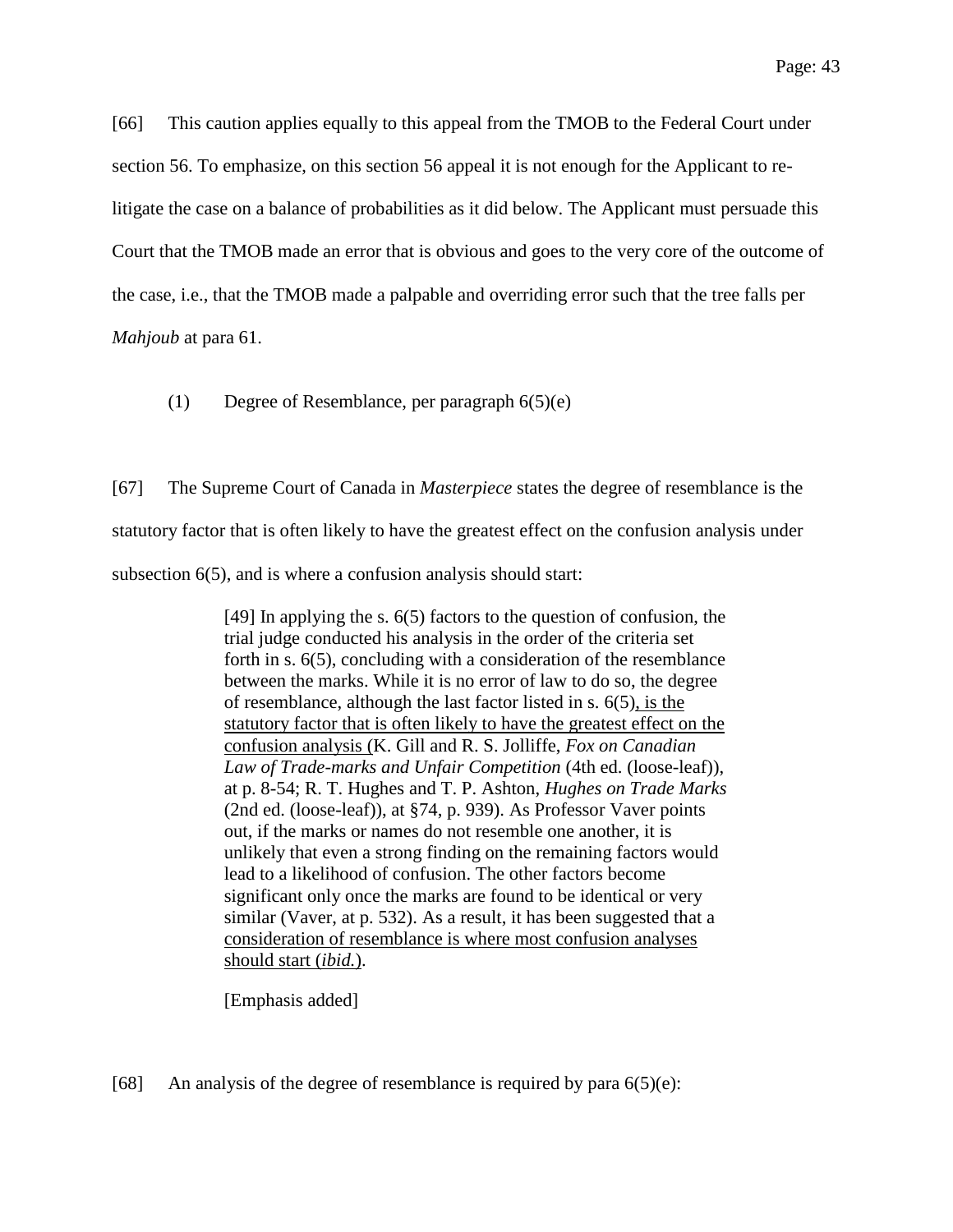**(5)** In determining whether trade-marks or trade-names are confusing, the court or the Registrar, as the case may be, shall have regard to all the surrounding circumstances including

# **What to be considered Éléments d'appréciation**

**(5)** En décidant si des marques de commerce ou des noms commerciaux créent de la confusion, le tribunal ou le registraire, selon le cas, tient compte de toutes les circonstances de l'espèce, y compris:

… …

**(e)** the degree of resemblance between the trade-marks or trade-names in appearance or sound or in the ideas suggested by them.

**e)** le degré de ressemblance entre les marques de commerce ou les noms commerciaux dans la présentation ou le son, ou dans les idées qu'ils suggèrent.

[Emphasis added] [Je souligne]

[69] In its Notice of Application, the Applicant raised the following grounds of appeal in

relation to resemblance:

12(f) finding that the parties' trademarks had a high degree of visual resemblance;

12(g) finding that the inclusion of a maple leaf design in the parties' marks, albeit significantly different designs, contributed to the degree of resemblance;

12(h) not taking into account the inclusion of the word TRULY and the different stylization and emphasis of GOLD Mark when considering the degree of resemblance between the parties' trademarks at issue;

[70] Upon consideration I am not persuaded the TMOB erred as alleged by the Applicant in grounds  $12(f)$ ,  $12(g)$  or  $12(h)$  just set out. It applied the correct legal framework, considered the arguments of the parties, and came to an informed conclusion on the issue of resemblance. The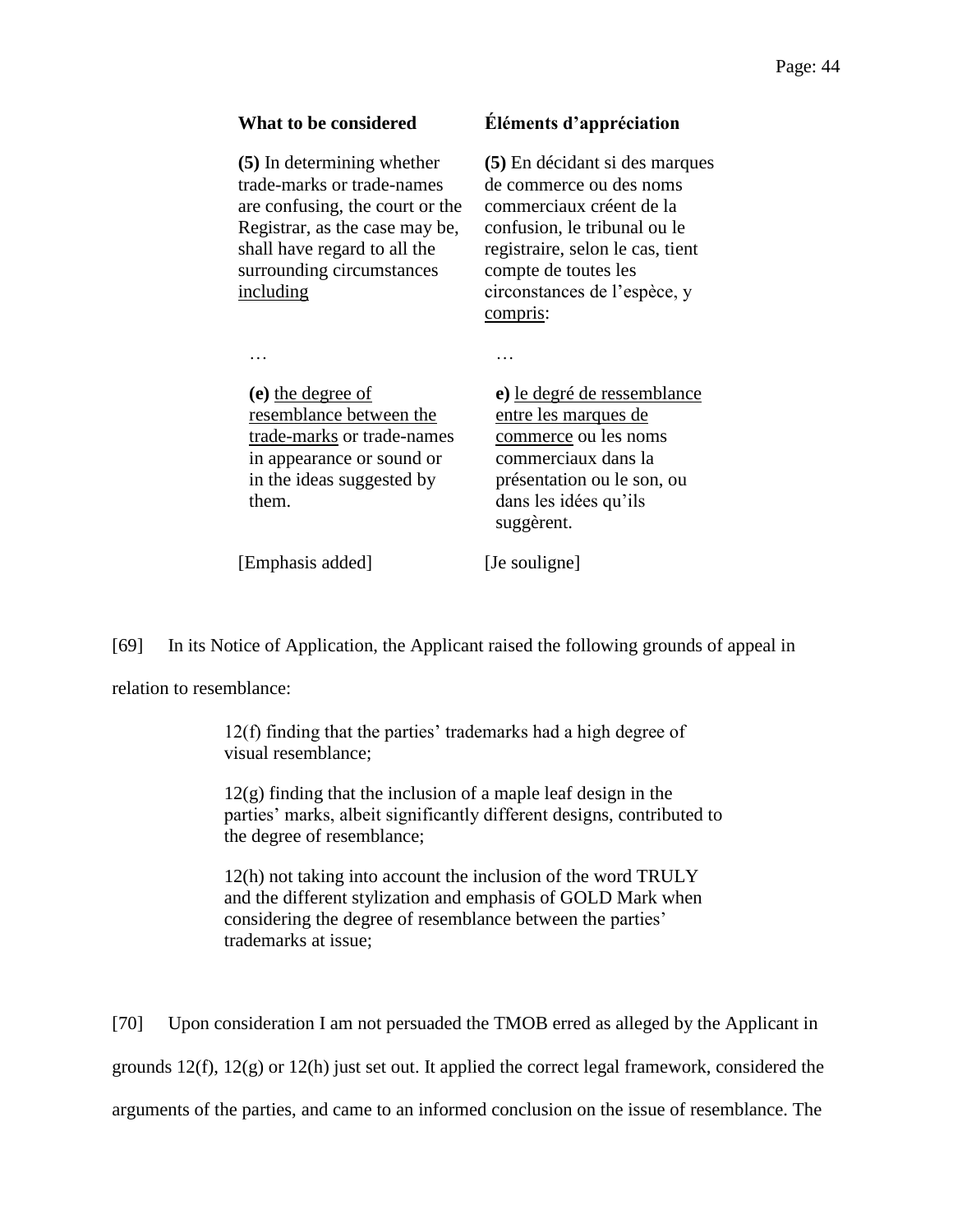TMOB determined resemblance favours the Respondent. It found that "when considering the totality of the marks, they are highly similar in appearance, when sounded, and in the ideas suggested":

> [60] In considering the degree of resemblance, the Supreme Court of Canada in *Masterpiece*, *supra*, sets out that resemblance is defined as the quality of being either like or similar (para 62) and that the approach to assessing resemblance should involve a consideration of whether there is an aspect of a trade-mark that is particularly striking or unique (para 64). Further, while it is generally accepted that the first component of a mark is often the most important for the purposes of distinguishing between the marks, the importance of this factor diminishes if the first component is suggestive or descriptive [*Conde Nast Publications Inc v Union des Éditions Modernes* (1979), 46 CPR (2d) 183 (FCTD); *Sky Solar Holdings Co., Ltd. v Skypower Global*, 2104 TMOB 262 (CanLII) at paras 48-50; *Health4All Products Limited v The Nutraceutical Medicine Company* 111C 2012 TMOB 194 (CanLII) at paras 61-62; *International Business Machines Corporation v Loris Technologies Inc*, 2013 TMBO 136 (CanLII) at para 70; *Reno-Depot v Homer TLC Inc* (2009), 2010 TMBO 11 (CanLII) at para 58]. The law is also clear that when assessing confusion it is not proper to dissect trade-marks into their component parts, rather, marks must be considered in their entirety [*United States Polo Assn v Polo Ralph Lauren* Corp (2000), 2000 CanLII 16099 (FCA) 9. CPR (4th) 51 (FCA) at para 18].

> [61] The Opponent submits that the Mark comprises the wording of its CANADIAN CERTIFIED GOLD & Design trade-mark in its entirety, and also comprises a maple leaf design.

[62] The Opponent submits that the words TRULY CANADIAN CERTIFIED GOLD, due to their placement and size in the Mark, are a dominant and integral feature of the Mark. The Opponent submits that although the application for the Mark disclaims the right to the exclusive use of the words TRULY CANADIAN CERTIFIED GOLD, the disclaimer has no effect for the purpose of assessing confusion; even if a word or material is disclaimed as part of a mark, if the disclaimed material is a dominant feature and is an integral part of the mark, the disclaimer has no effect for the purpose of assessing confusion [citing *Standard Coil Products (Canada) Ltd v Standard Radio Corp* (1971) PC 106].

[63] The Applicant submits that its Mark does not resemble any of the Opponent's CORONA Marks. In particular, the Applicant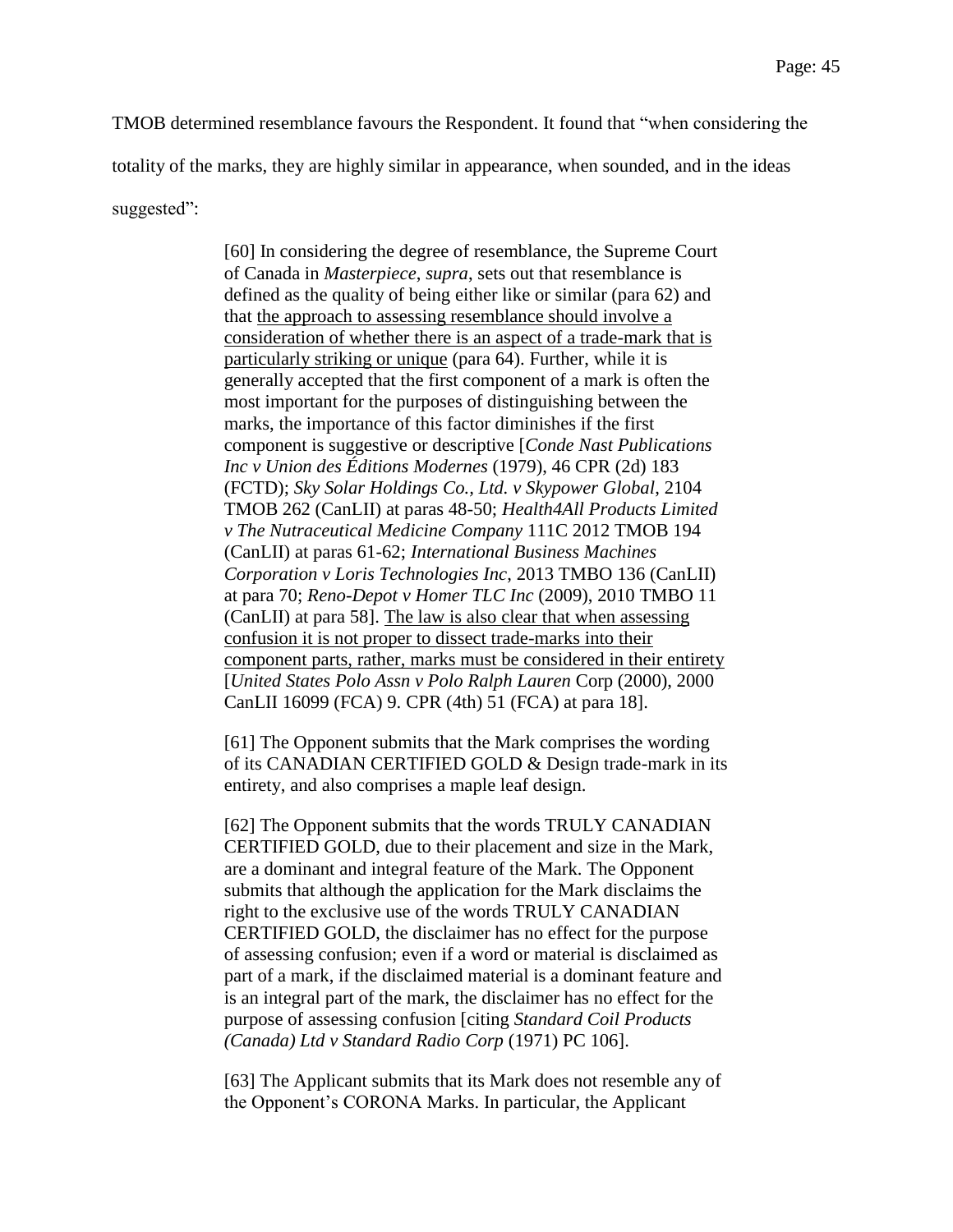stresses that the leaf design element of the Mark and the Opponent's CANADIAN CERTIFIED GOLD Design mark is entirely different, in that the Applicant's leaf design includes an oval insert with a triangular design with the overall shape of the marks being different.

[64] In the present case, I find none of the constituent components of either party's marks to be overwhelmingly striking or unique in and of themselves, however, when considering the totality of the marks, they are highly similar in appearance, when sounded, and in the ideas suggested. Both parties' marks include a maple leaf design and the Applicant has subsumed the entirety of the wording of the Opponent's mark and simply added an adverb to stress the genuine sentiment cast on the remainder of the mark.

[65] Accordingly, I find this factor also favours the Opponent.

[Emphasis added]

[71] In my respectful view, the TMOB was acting within its discretion and on the record before it in finding, as it did that "when considering the totality of the marks, they are highly similar in appearance, when sounded, and in the ideas suggested". This is the essence of ground 12(f) in the Notice of Application (the Decision does not use the words 'high degree of visual resemblance'). In my respectful view, the determination of the degree of resemblance between two marks generally, and these two composite marks specifically, is a highly subjective decision. This finding is not flawed by illogicality or disregard of evidence per *Mahjoub* at para 62. I am not persuaded the TMOB made a palpable and overriding error in this respect.

[72] The TMOB found none of the constituent components of either party's marks were "overwhelmingly striking or unique in and of themselves." However, when considering the totality of the marks the TMOB found they are "highly similar in appearance, when sounded, and in the ideas suggested." It noted both parties' marks include a maple leaf design. The TMOB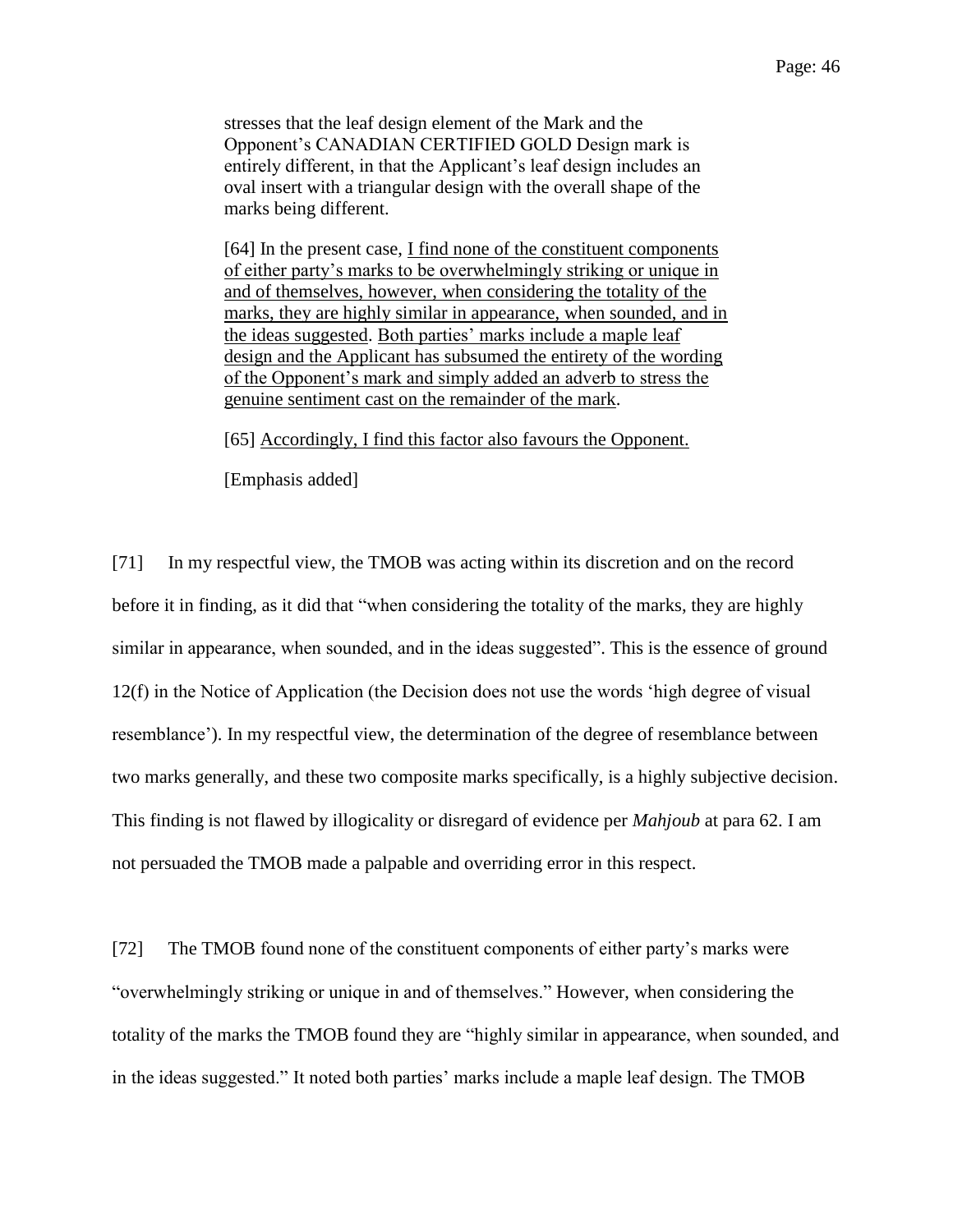concluded the Applicant has subsumed the entirety of the wording of the CORONA Mark and simply added an adverb to stress the genuine sentiment cast on the remainder of the GOLD Mark.

[73] The Applicant disagrees with this conclusion, observing that while both marks have the phrase CANADIAN CERTIFIED GOLD, they differ significantly in appearance. The CORONA Mark has the words in ordinary script one below the other, all below a 10-point maple leaf. The GOLD Mark adds the word TRULY with the words emphasized in different font size and stylized script, distinguishing two portions of the phrase, and includes a 9-point maple leaf.

[74] It is apparent from paras 63 and 64 of the TMOB's reasons just quoted above it considered the Applicant's arguments in this respect. However, it did not agree and found the two marks "highly similar in appearance, when sounded, and in the ideas suggested." This was open to it. There is no illogicality or failure to adhere with the evidence in this connection, nor is this aspect of its decision flawed by palpable and overriding error.

[75] The Respondent submits the Applicant uses an incorrect method in its submissions by putting the marks side-by-side and dissecting them into their component parts. I agree this is not the proper approach; the TMOB must look at, and in my view, did consider the entirety of the two marks per *Masterpiece* at para 76 and *Veuve Clicquot Ponsardin v Boutiques Cliquot Ltée*., 2006 SCC 23 [*Veuve Clicquot*] at para 20. In my view, the TMOB conducted its review on the entirety of the marks, and in doing so simply considered a number of issues on which the parties disagreed.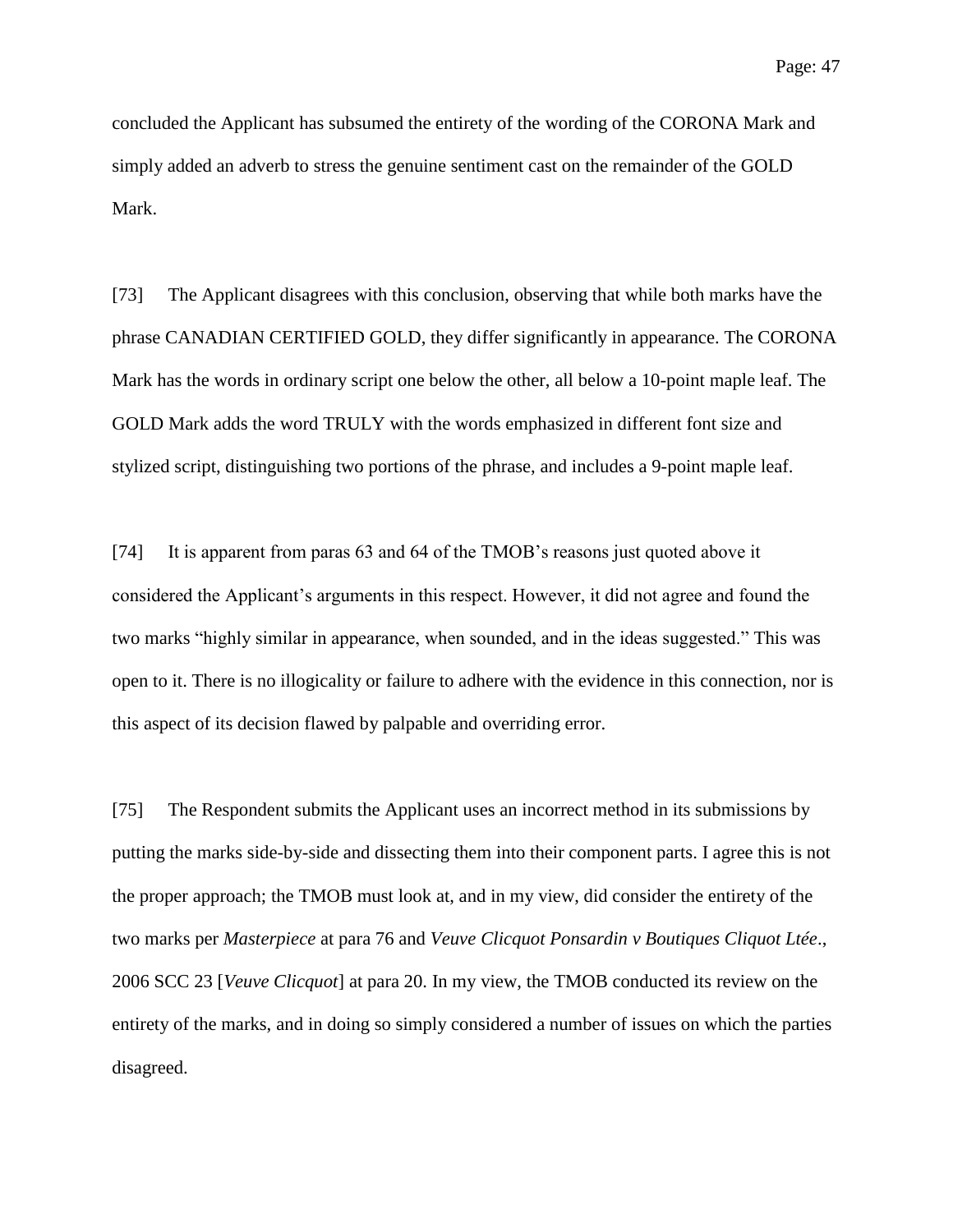[76] It was open to the TMOB to find neither design portion of the competing marks

particularly striking or unique. This conclusion by the TMOB answers the Applicant's argument in ground  $12(g)$  that the two maple leaf designs were "significantly different;" The TMOB found otherwise and I am not persuaded of any illogicality or disregard of evidence in this connection.

[77] In ground 12(h) in its Notice of Application, the Applicant submits it should have succeeded in differentiating its mark from that of the Respondent by the addition of the word TRULY and regarding design stylization difference. The TMOB considered these submissions and rejected them. The difficulty for the Applicant is the wording is not only substantially the same; it is identical except for one word added by the Applicant: "TRULY". This, as the TMOB found, does little more than stress the sentiment of the rest of the mark. The TMOB concluded:

> [64] In the present case, I find none of the constituent components of either party's marks to be overwhelmingly striking or unique in and of themselves, however, when considering the totality of the marks, they are highly similar in appearance, when sounded, and in the ideas suggested. Both parties' marks include a maple leaf design and the Applicant has subsumed the entirety of the wording of the Opponent's mark and simply added an adverb to stress the genuine sentiment cast on the remainder of the mark.

[Emphasis added]

[78] I am not persuaded of any illogicality or evidentiary disregards in this connection, nor do I find a palpable and overriding error in this determination.

[79] The Applicant submits the word elements are terms that describe the goods and should be available to all traders in the industry. The Applicant submits the Respondent cannot be granted a monopoly over the words such that all other jewellery trade is prevented from using them. There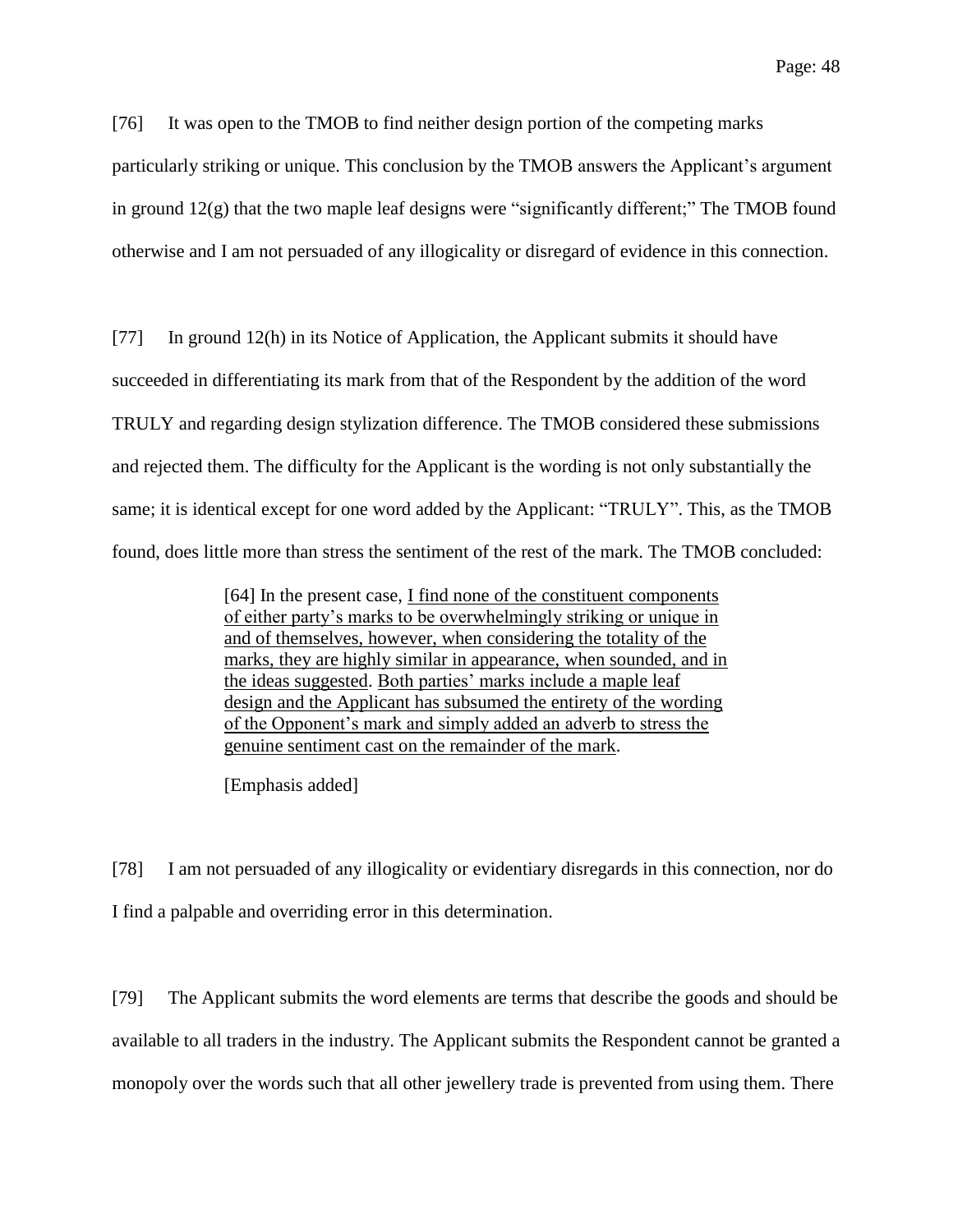is no merit in this argument. First, all trade-marks grant a limited monopoly to the holder; that is what trade-marks do whether granted by the common law or by registration under the *Act*. In addition, the dispute in this case was not over a word mark but between two composite marks, that is, a word marks coupled with designs and it is the totality or entirety of the composite mark that is protected by registration.

[80] The Applicant submits the Respondent's 11-point maple leaf (in my view it has only 10 points) is common in association with gold and jewellery, such that given the descriptive nature of the word elements of the CORONA Mark, the average consumer will look at small differences between the marks to distinguish them. Therefore, the Applicant submits the GOLD Mark should be afforded a very limit scope of protection.

[81] With respect, this argument was considered and rejected by the TMOB: "As alluded to earlier, the test to be applied is a matter of first impression in the mind of the casual consumer somewhat in a hurry, who sees the Mark when he or she has no more than an imperfect recollection of the Opponent's CANADIAN CERTIFIED GOLD Design mark, and does not pause to give the matter any detailed consideration or scrutiny, nor to examine closely the similarities and differences between the marks". This analysis is not flawed by illogicality or disregard of evidence. I am not persuaded it is a palpable and overriding error in this respect.

[82] The TMOB found the two marks "highly similar in appearance, when sounded, and in the ideas suggested". With respect, there is no palpable and overriding error in the TMOB's consideration of resemblance in this respect either. The Board approached the matter within the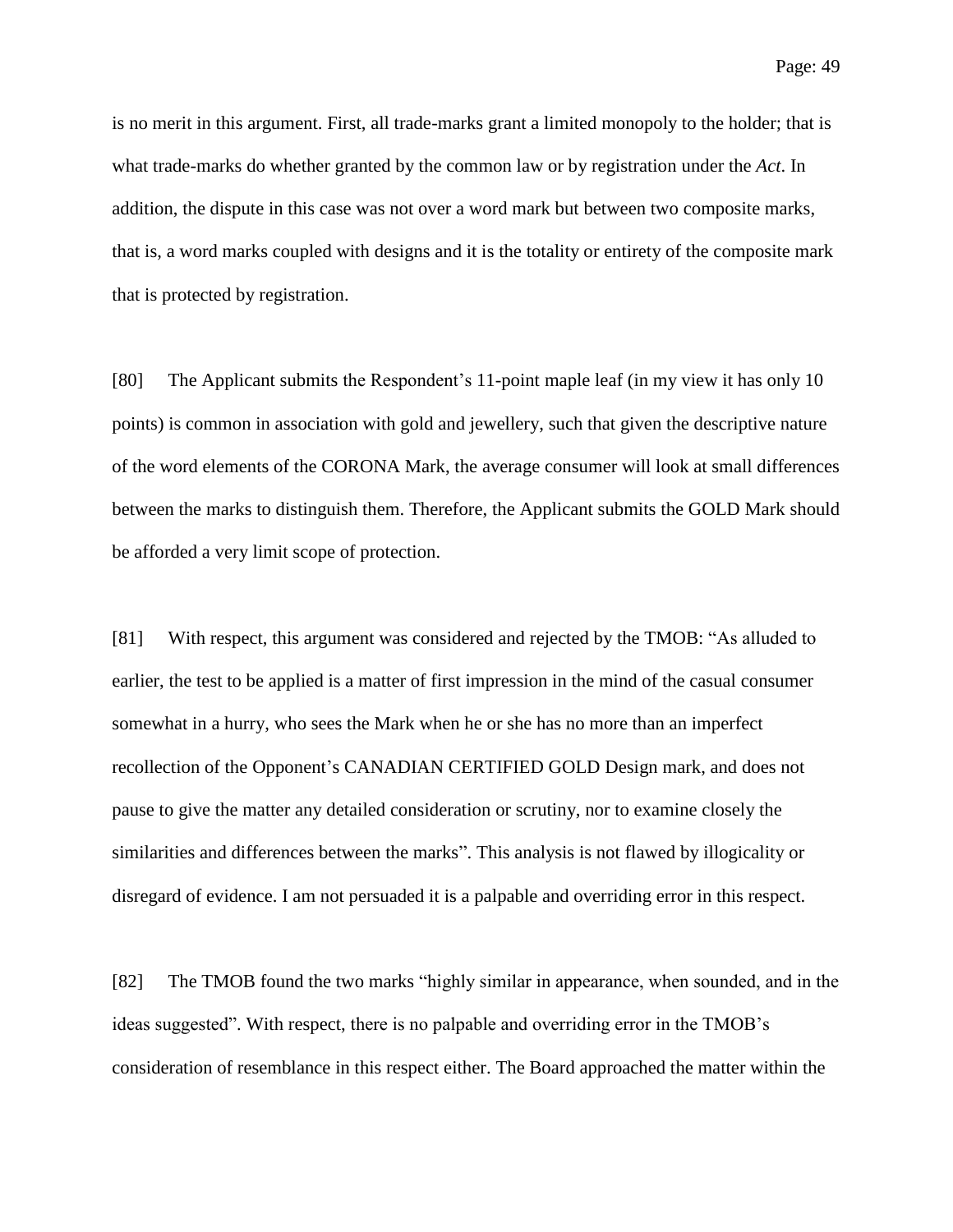proper legal framework. The findings it made were open to it on the record, particularly given the standard of review of a palpable and overriding error. Both marks consist of a leaf design and the wording CANADIAN CERTIFIED GOLD. It was certainly open to the TMOB to find the stylization of the word elements and use of script font would not affect the recollection of the average consumer who would not remember the small differences, rather, they would remember the message CANADIAN CERTIFIED GOLD. With respect, these findings contain neither illogicality nor disregard of evidence. There is no palpable and overriding error in this respect.

[83] In summary, there is no palpable and overriding error in the TMOB's reasons respecting resemblance.

(2) Inherent distinctiveness and extent to which the marks have become known, per paragraph  $6(5)(a)$ 

### [84] Paragraph 6(5)(a) provides:

**(5)** In determining whether trade-marks or trade-names are confusing, the court or the Registrar, as the case may be, shall have regard to all the surrounding circumstances including

**(a)** the inherent distinctiveness of the trademarks or trade-names and the extent to which they have become known;

### **What to be considered Éléments d'appréciation**

**(5)** En décidant si des marques de commerce ou des noms commerciaux créent de la confusion, le tribunal ou le registraire, selon le cas, tient compte de toutes les circonstances de l'espèce, y compris:

**a)** le caractère distinctif inhérent des marques de commerce ou noms commerciaux, et la mesure dans laquelle ils sont devenus connus;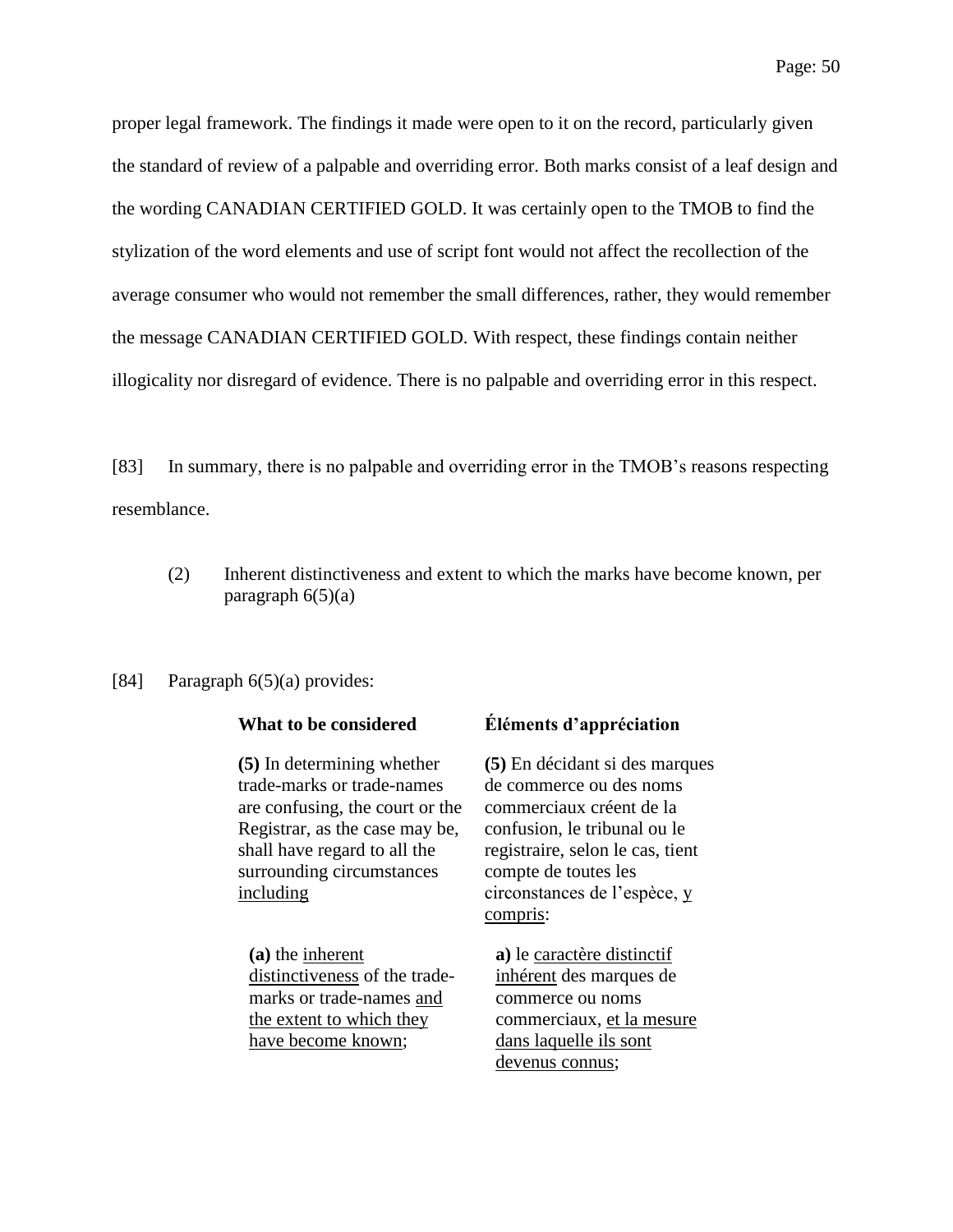[Emphasis added] [Je souligne]

[85] The Applicant in its Notice of Application submits the TMOB erred as follows:

12(a) finding that the words TRULY CANADIAN CERTIFIED GOLD in BHJ's mark had "little inherent distinctiveness":

12(b) inferring that a substantial portion of the sales figures provided in Corona's evidence pertained to jewellery and gold in association with the Corona Mark when Corona made reference to use of four other trademarks in its Statement of Opposition and provided no breakdown of the sales figures as between the trademarks relied upon by Corona in its affidavit evidence;

[86] The TMOB held in favour of the Respondent on paragraph 6(5)(a). It found the two competing marks had "some measure" of *inherent* distinctiveness. However, the TMOB in its considered analysis held the CORONA Mark had greater *acquired* distinctiveness because of longer period of use, substantial sales, and extensive promotion.

[87] I agree with the Applicant that distinctiveness requires consideration of both the inherent distinctiveness of the mark and the extent to which the mark has acquired distinctiveness through use in the marketplace: *United Artists Corp. v Pink Panther Beauty Corp*., [1998] FCJ No. 441 (CA) [Linden JA]:

> [23] The first item listed under subsection 6(5) is the strength of the mark. This is broken down into two considerations: the inherent distinctiveness of the mark, and the acquired distinctiveness of the mark. Marks are inherently distinctive when nothing about them refers the consumer to a multitude of sources. Where a mark may refer to many things or, as noted earlier, is only descriptive of the wares or of their geographic origin, less protection will be afforded the mark. Conversely, where the mark is a unique or invented name, such that it could refer to only one thing, it will be extended a greater scope of protection.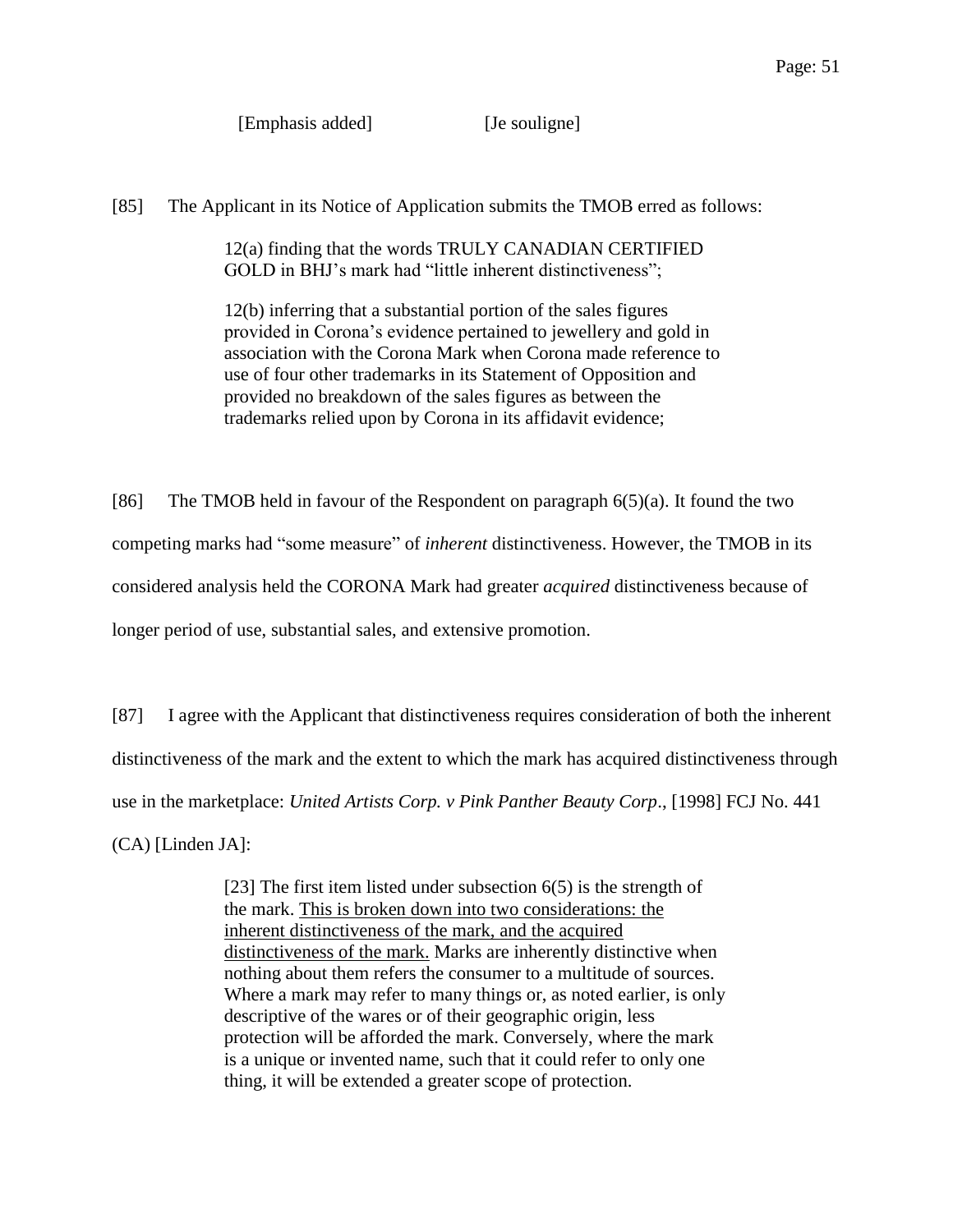### [Emphasis added]

[88] I also note the Supreme Court of Canada described distinctiveness in *Mattel, Inc. v* 

*3894207 Canada Inc*., 2006 SCC 22 [*Mattel*] at para 75 as: "distinctiveness is of the very

essence and is the cardinal requirement of a trade-mark", citing to *Western Clock Co. v Oris* 

*Watch Co*., 1931 CanLII 372 (FC), [1931] Ex. C.R. 64, per Audette J, at para 67.

[89] Applying this law to the facts of this case, the TMOB disagreed with the Applicant and

held in favour of the Respondent on distinctiveness per paragraph  $6(5)(a)$ :

[41] The overall consideration of the section 6(5)(a) factor, involves a combination of inherent and acquired distinctiveness of the parties' marks.

[42] The Applicant's Mark consists of a stylized maple leaf design and the words "TRULY CANADIAN CERTIFIED GOLD". On the other hand, the Opponent's mark also consists of a stylized maple leaf design, with the words "CANADIAN CERTIFIED GOLD".

[43] The Opponent submits that each of the CORONA Marks is inherently distinctive in respect of the goods, namely, jewellery and gold. More particularly, with respect to its CANADIAN CERTIFIED GOLD Design mark, the Opponent submits that this mark includes a unique combination of words phrased in a manner that is not how one normally would say such words, which provides for some inherent distinctiveness of this mark. On the other hand, with respect to the Applicant's Mark, the Opponent submits that, overall, it is inherently distinctive of the goods, but the word portion of the Mark specifically, is highly suggestive of the goods, namely, jewellery comprising Canadian gold.

[44] The Applicant submits that the leaf design in the Opponent's CERTIFIED CANADIAN GOLD Design mark is simply a maple leaf, which is inherently weak, as is shown through the state of the register evidence filed under the Anastacio affidavit. With respect to the word portion CERTIFIED CANADIAN GOLD, the Applicant further submits, this is descriptive of gold as being certified in Canada, the place of origin of the goods.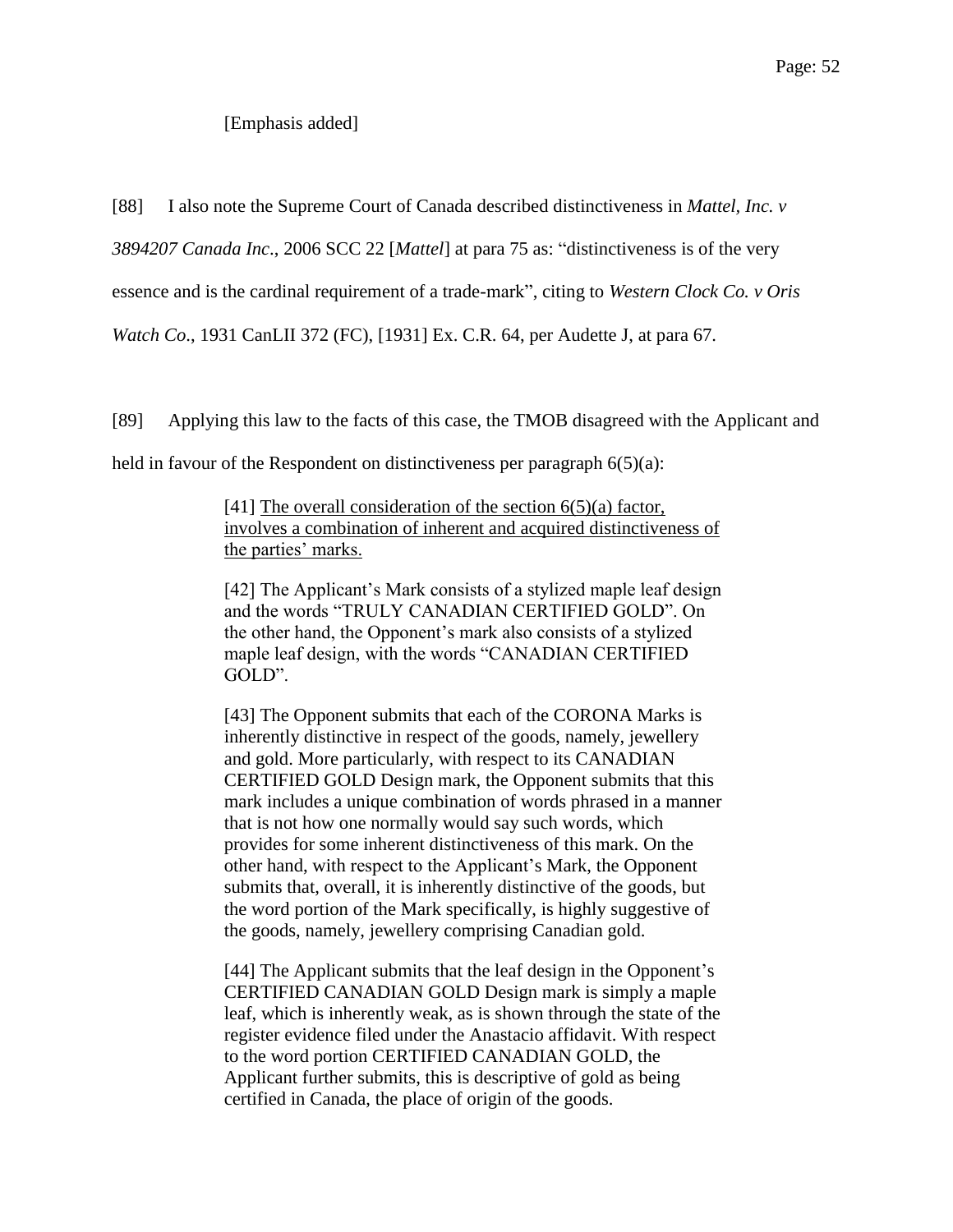[45] With respect to its own Mark, the Applicant submits that the Opponent admits that the Mark is distinctive. The Applicant submits that the Mark contains a distinctive maple leaf design which does not have a stem like any of the Opponent's CORONA Marks which feature a maple leaf design, and the words TRULY CANADIAN appear in stylized script with block lettering of the words CERTIFIED GOLD; the overall impact being quite distinctive.

[46] While the representation of a maple leaf, in itself, is not inherently distinctive [see *Maple Leaf Gardens, Limited v Barbarian Sportswear Mfg Ltd*, 1994 CanLII 101011, I accept that the maple leaf design elements of the Mark and the Opponent's CERTIFIED CANADIAN GOLD Design mark provide some measure of inherent distinctiveness to the parties' marks, by virtue of their stylized designs.

[47] With respect to the word elements of the parties' marks, the words CANADIAN CERTIFIED GOLD and TRULY CANADIAN CERTIFIED GOLD are highly suggestive if not clearly descriptive of jewellery and gold which is authenticated or guaranteed to have its place of origin in Canada. Thus, I find that the word elements add little inherent distinctiveness to either party's mark.

[48] Nonetheless, the strength of a trade-mark may be increased by means of it becoming known in Canada through promotion or use.

[49] The Opponent submits that based on the Applicant's exhibits, the Mark does not appear to have been used prior to the filing date of the application on September 12, 2012. However, I note that there is evidence of a transaction dated September 4, 2012 for the sale of jewellery sold under the Mark (per Exhibit B invoices to the Vaccaro affidavit). Furthermore, with respect to promotion of the goods in association with the Mark, advertising and promotion in the evidence dates to the Christmas 2012 brochures (Exhibit J to the Vaccaro affidavit), of which 556,500 were distributed in Canada. The evidence shows continuous advertising and promotion of the goods from that time, with the distribution of various seasonal brochures throughout Canada ranging from 27,200 brochures for the Spring 2014 season to 506,201 brochures distributed during the 2013 Christmas season. Accordingly, I accept that the Mark had become known throughout Canada to some extent as of the material date. [ed. The material date of first use per paragraph  $12(1)(d)$  is the date of the TMOB Decision i.e. July 1, 2017, five years after the date of first use].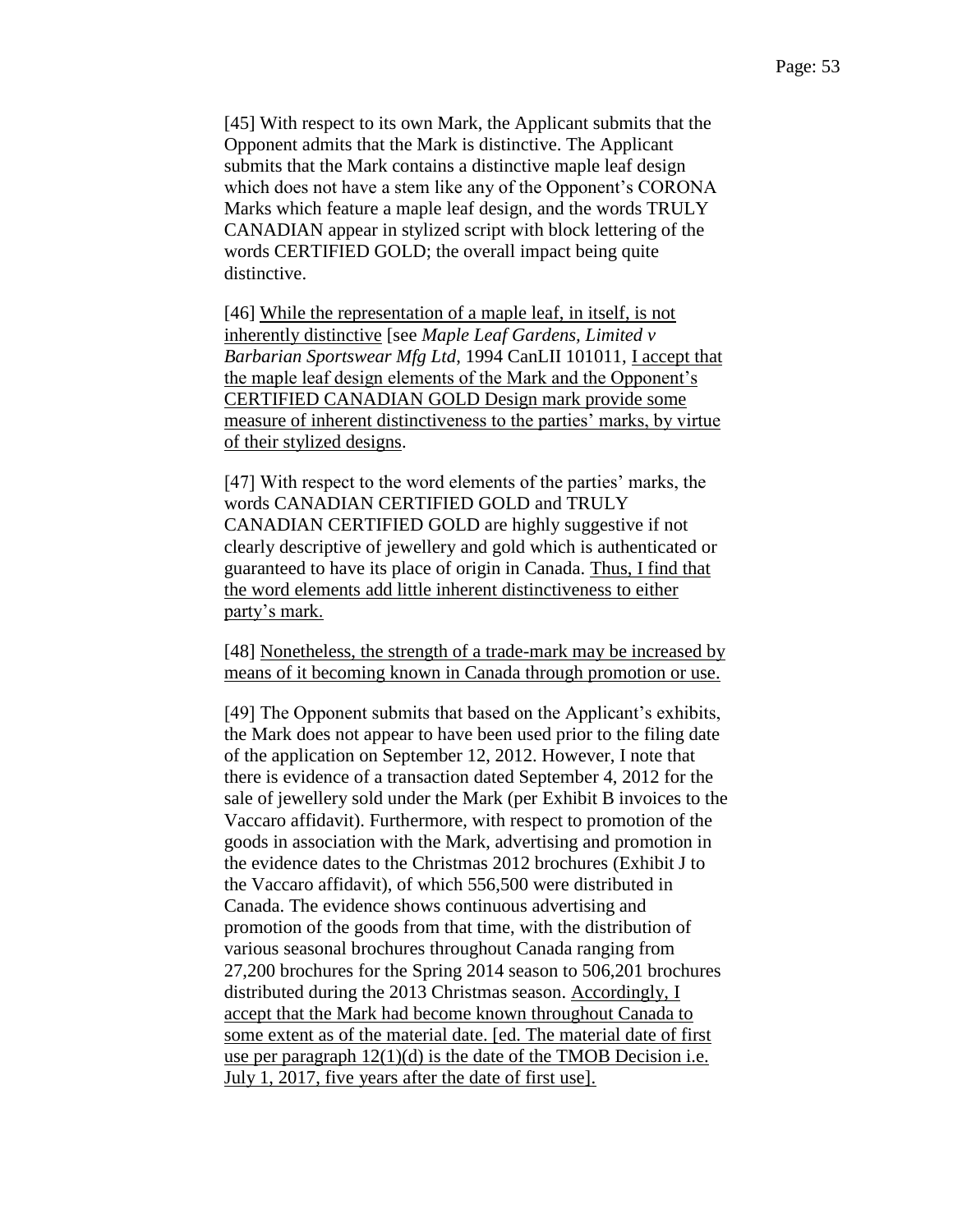[50] By contrast, the Opponent submits, the CORONA Marks were all extensively used since at least as early as 2009, and have become well known across Canada. In this regard, the Opponent submits that it has distributed more than 5 million brochures and catalogues displaying one or more of the CORONA Mark each year across Canada to its 200 retailers and their end-customers. Moreover, I am prepared to infer that a substantial portion of the significant sales figures attested to by Ms. Soare pertain to jewellery and gold sold in association with the CANADIAN CERTIFIED GOLD Design mark, as the majority of the Opponent's evidence with respect to use of the CORONA Marks and their promotion specifically pertains to the CANADIAN CERTIFIED GOLD Design mark. That is, this is the mark that is displayed consistently throughout the evidenced brochures and catalogues dating back as early as May 2008 (per Exhibit B to the Soare affidavit, "Lasting Treasures" brochure/catalogue). In addition, the Opponent's evidence also demonstrates that this mark has been associated with the Opponent's goods when sold since 2008 (per Exhibits G, J and K to the Soare affidavit).

[51] In view of the longer period of use, substantial sales, and more extensive promotion over a longer period of time of the Opponent's CANADIAN CERTIFIED GOLD Design mark, I accept that the Opponent's mark has become known in Canada in association with jewellery and gold to a much greater extent than the Mark. Accordingly, I find this factor favours the Opponent.

[Emphasis added]

[90] The TMOB in this considered analysis, found *inherent* distinctiveness favoured the parties equally. The Applicant submits this is an error because its maple leaf design is more stylized than the Respondent's design. It is not an 11-point maple leaf, it contains additional design elements and has a greater degree of inherent distinctiveness. With respect, the TMOB assessed this argument and found against the Applicant concluding both parties' marks had the same inherent distinctiveness: both "provide some measure of inherent distinctiveness to the parties' marks, by virtue of their stylized designs."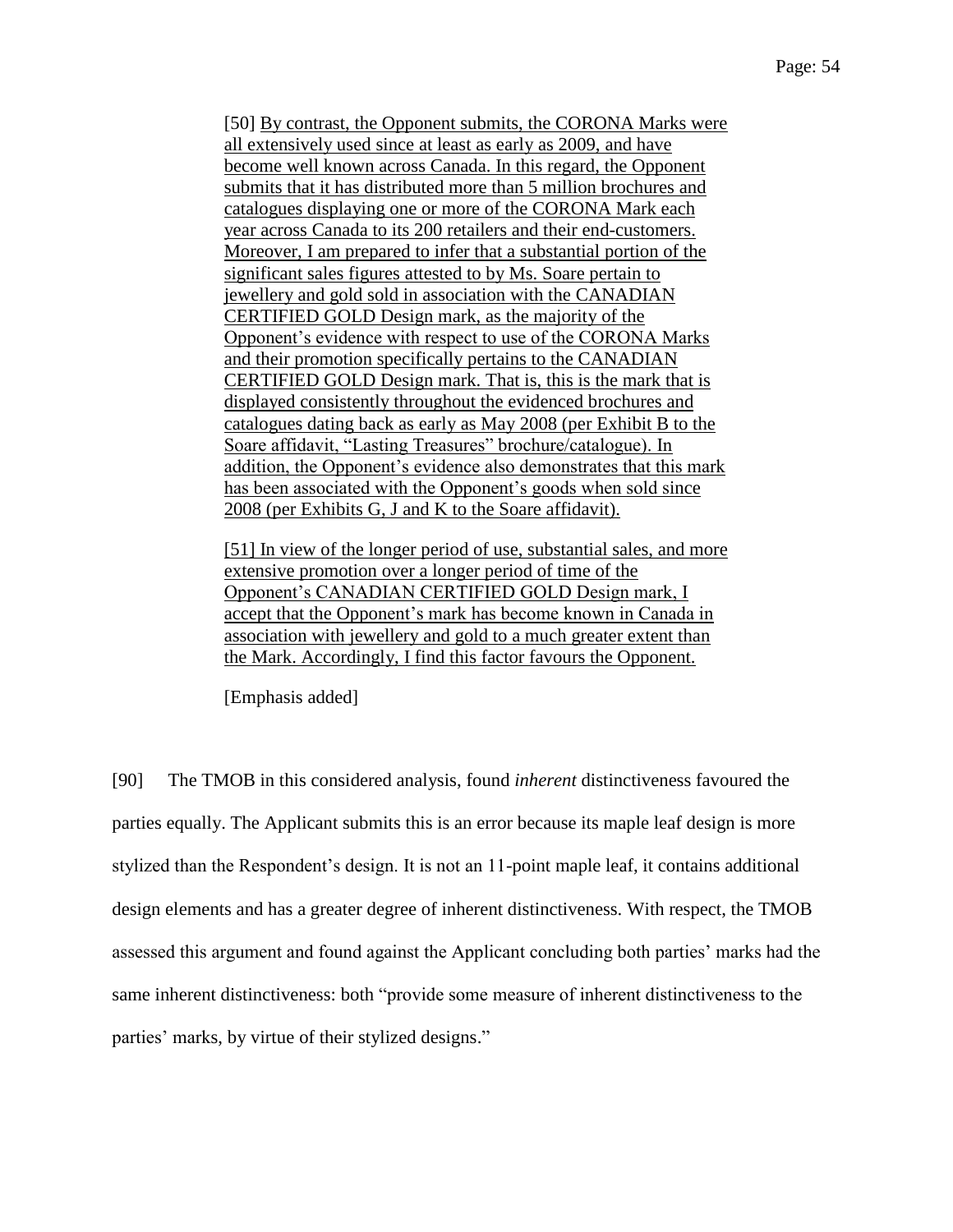[91] With respect to the word elements of the parties' marks, the TMOB held both the words CANADIAN CERTIFIED GOLD and TRULY CANADIAN CERTIFIED GOLD were "highly suggestive if not clearly descriptive of jewellery and gold which is authenticated or guaranteed to have its place of origin in Canada. Thus, I find that the word elements add little inherent distinctiveness to either party's mark."

[92] In my view, these finding were open to the TMOB in this case in its discretion and judgment. I see neither illogicality nor disregard of evidence in respect of the assessment of the design or words of the two marks nor their overall assessment and comparisons.

[93] While I appreciate the Applicant disagrees with this factual determination, I am unable to conclude either finding respecting inherent distinctiveness is palpable or overriding error. This disposes of the Applicant's ground 12(a) of its Notice of Application.

[94] However, in terms of *acquired* distinctiveness, the TMOB favoured the Respondent finding the CORONA Mark had greater acquired distinctiveness than the GOLD Mark based on "the longer period of use, substantial sales, and more extensive promotion over a longer period of time". The Applicant argued it has substantial evidence of use and making known of the Applicant's GOLD Mark, and disputes its mark had become known to a much lesser extent. With respect, there is no merit in this argument. First, on the evidence, the CORONA Mark had been in use since 2008, some four years before the material date of first use of the GOLD Mark for this subsection 16(3) analysis, which was January 1, 2012.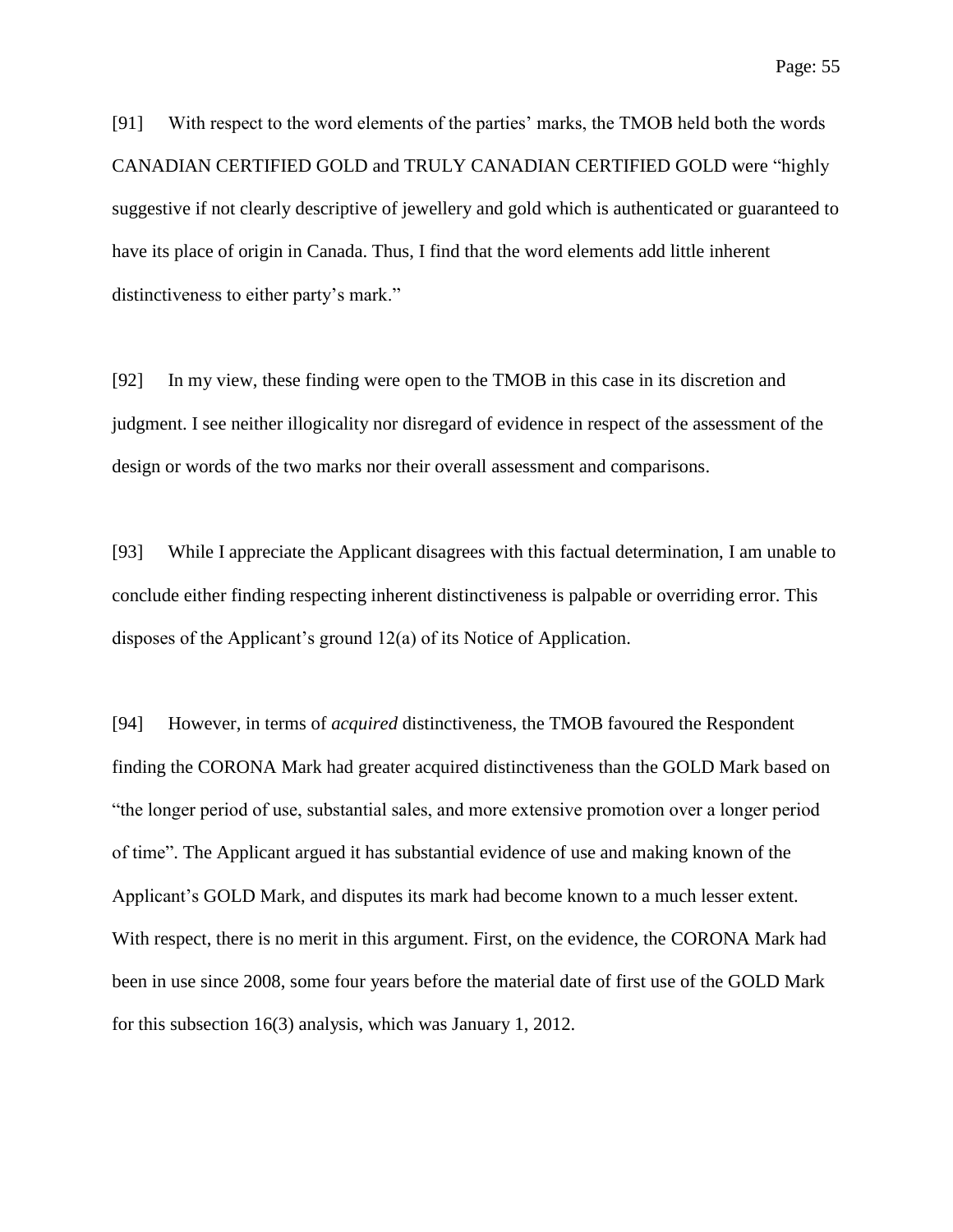[95] The Respondent adds the TMOB took into account the Applicant's position and still found as it did, and I agree. Regardless, the Respondent submits an error to this effect would not be palpable or overriding, and I also agree. The TMOB set out the legal framework. It conducted a careful, balanced review of both inherent and acquired distinctiveness, there is no illogicality, and its findings are certainly justified on this record.

[96] I note the Applicant relies on the *Gemme* decision relating to the Respondent's GEOMETRIC Design for diamond jewellery. In the facts of that case, the TMOB said trademarks including a diamond design and/or a maple leaf possessed little inherent distinctiveness, and were suggestive of "jewellery" and Canada. There, the Respondent's application for the GEOMETRIC Design was opposed and the TMOB in *Gemme* found:

> [20] The opponent's design mark possesses little inherent distinctiveness as the diamond design component of the mark is suggestive of the applicant's wares and services, that is, of jewellery and precious or semi-precious gems. The other design component of the mark namely, the image of the maple leaf, is symbolic of Canada and, as may be inferred from Ms. McDonald's evidence is a fairly ubiquitous feature of trade-marks in the Canadian marketplace. Thus, the opponent's mark is a relatively weak mark.

[97] With respect, I do not see *Gemme* as determinative of this case because it is distinguishable. In *Gemme*, the TMOB held there was little inherent distinctiveness in the opponents' design such that it was a relatively weak mark. The case had a different record; there was little or no evidence of acquired distinctiveness of the opponent's mark. Thus, the opposition was dismissed and the mark was registered. This is very different from the present case where the TMOB found the Respondent's mark had a "longer period of use, substantial sales, and more extensive promotion over a longer period of time" than the Applicant, and, the TMOB found the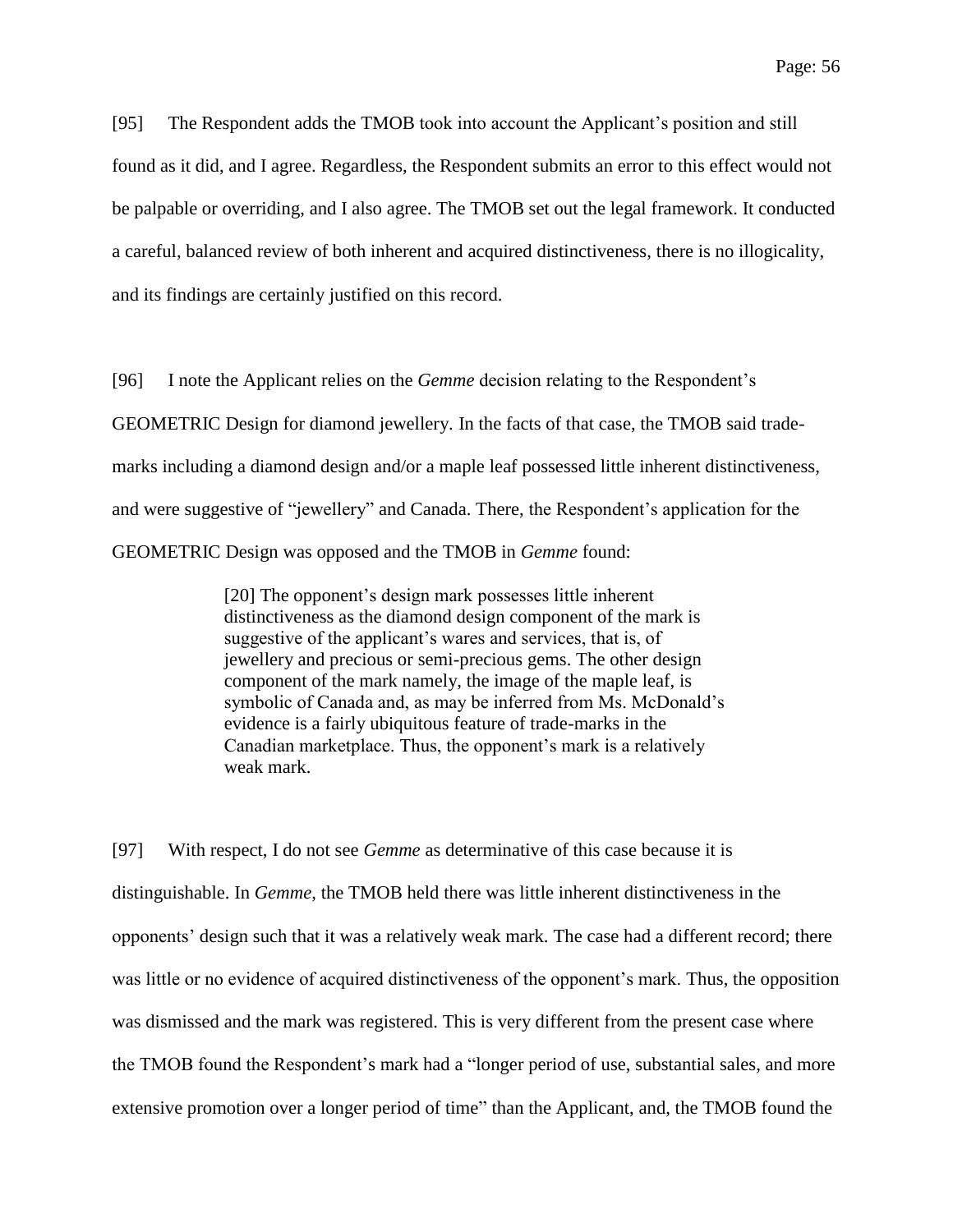GOLD Mark "has become known in Canada in association with jewellery and gold to a much greater extent than the [Applicant's] Mark". Accordingly, in my view this factor favours the Respondent.

[98] I note again that the Applicant's GOLD Mark were not used at all before January 1, 2012, whereas the evidence was the CORONA Mark had been in use since 2008 and was registered in 2010 – four and two years before the material date of first use for this subsection 16(3) analysis, which was January 1, 2012. Not only were the facts different, but in addition it is trite law each case must be decided on its own facts and law. *Gemme* was also decided before *Masterpiece*, which affirmed the proper test is one of first impression.

[99] Turning to ground 12(b) in the Notice of Application, the Applicant submits the TMOB made an error when looking at the Respondent's sales figures when it inferred the majority of sales, based on figures provided for five marks, were associated with the CORONA Mark when no breakdown of sales was provided. The Applicant submits based on this allegedly erroneous finding, the TMOB held the CORONA Mark was known to a "much greater extent" than the GOLD Mark. With respect, there is no palpable and overriding error in this respect. In my view, it was open to the TMOB to draw an inference that a substantial portion of Corona's sales would have pertained to the use of the Corona Mark. In disputing the drawing of an inference, the Applicant simply disagrees with the weighing and assessing of evidence by the TMOB. In any event, the TMOB's decision was based not only on inferred sales, but the longer period of use, substantial sales, and more extensive promotion over a longer period of time.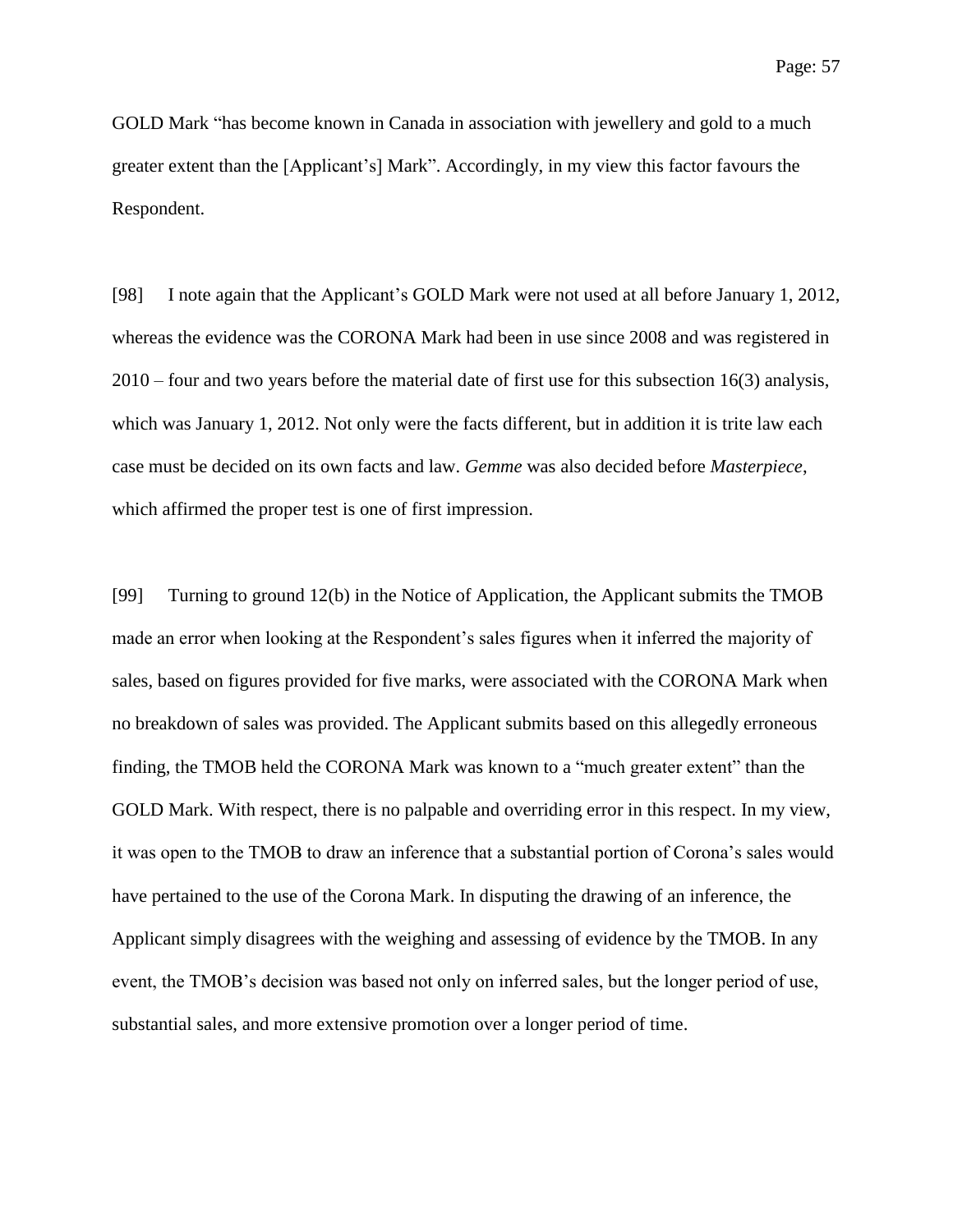Page: 58

[100] The Applicant further submits a party cannot be permitted to monopolize the suggestive maple leaf in the jewellery industry. With respect, I am not persuaded by this argument. Again, every trade-mark grants its holder to some extent a limited monopoly, either on words or design or a combination of both. If it is truly the case that "no one ought to be permitted to prevent the other members of the community from using for purposes of description a word which has reference to the character or quality of goods" as cited in *Ontario Teachers Pension Plan Board v Canada (Attorney General*), 2012 FCA 60 [Nadon JA] at para 35, then the Applicant's application could be dismissed on that basis. More fundamentally, the Respondent had been granted protection through use and registration, to the totality of its mark which includes both its stylized maple leaf design, and the words CERTIFIED CANADIAN GOLD.

[101] The Applicant says the TMOB unreasonably dismissed the state of the register evidence because other registered marks did not include the wording CANADIAN CERTIFIED GOLD. The Anastacio 2015 Affidavit provides a list of other trade-marks registrations with maple leaf designs associated with jewellery, gold and diamonds. The Applicant says the TMOB ignored evidence demonstrating the leaf portion (which the TMOB found was the more distinctive element) was common in the industry. However, this evidence was before the TMOB and I can see no palpable or overriding error in its conclusion based on the record before it.

[102] The Applicant further submits that since 2012 it annually distributed promotional material bearing the GOLD Mark and advertised its mark in and at a number of tradeshows. With respect, there is no palpable and overriding error here, again because I disallowed this alleged new evidence in that it pertained to facts arising posterior to the material date of first use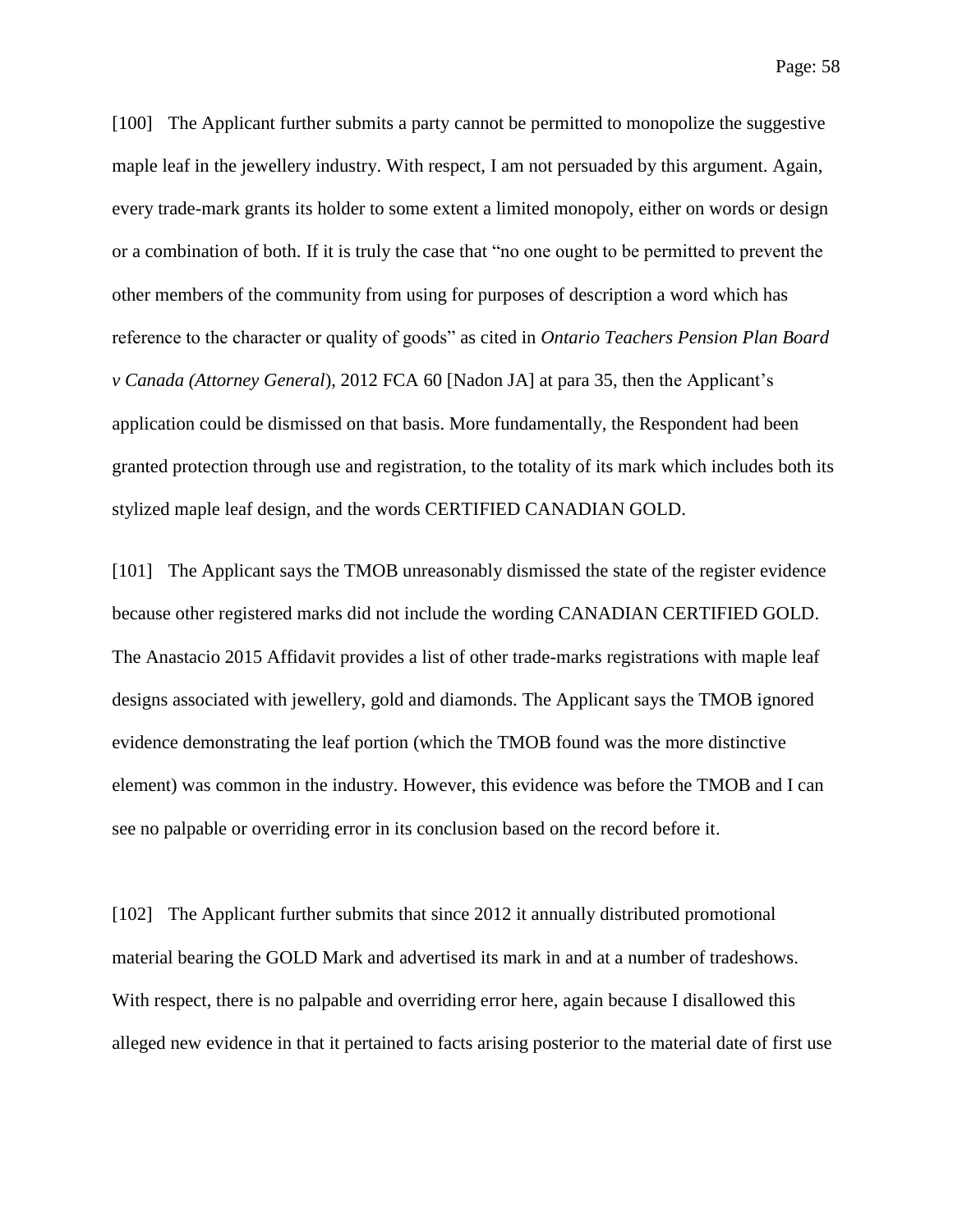under a subsection 16(1) ground of appeal, and was not material per *Hawke* at para 31, *Kabushiki* at para 19 and subsection 16(1) itself.

[103] In summary, the TMOB found in favour of the Respondent in terms of acquired distinctiveness and extent made known, but found the two marks the same in terms of inherent distinctiveness. These conclusions are supported by the record. I found no illogicality or disregard of evidence. The TMOB conducted a careful and balanced review, had regard to the proper legal framework, and in my view found as it did in accordance with the record and jurisprudence. I am not persuaded this distinctiveness aspect of the confusion analysis is flawed by palpable and overriding error.

(3) Length of time each mark has been in use, per paragraph 6(5)(b)

[104] Paragraph 6(5)(b) provides that another factor to consider is the length of time each mark has been in use:

**(5)** In determining whether trade-marks or trade-names are confusing, the court or the Registrar, as the case may be, shall have regard to all the surrounding circumstances including

## **What to be considered Éléments d'appréciation**

**(5)** En décidant si des marques de commerce ou des noms commerciaux créent de la confusion, le tribunal ou le registraire, selon le cas, tient compte de toutes les circonstances de l'espèce, y compris:

… …

(b) the length of time the trade-marks or trade-names have been in use;

b) la période pendant laquelle les marques de commerce ou noms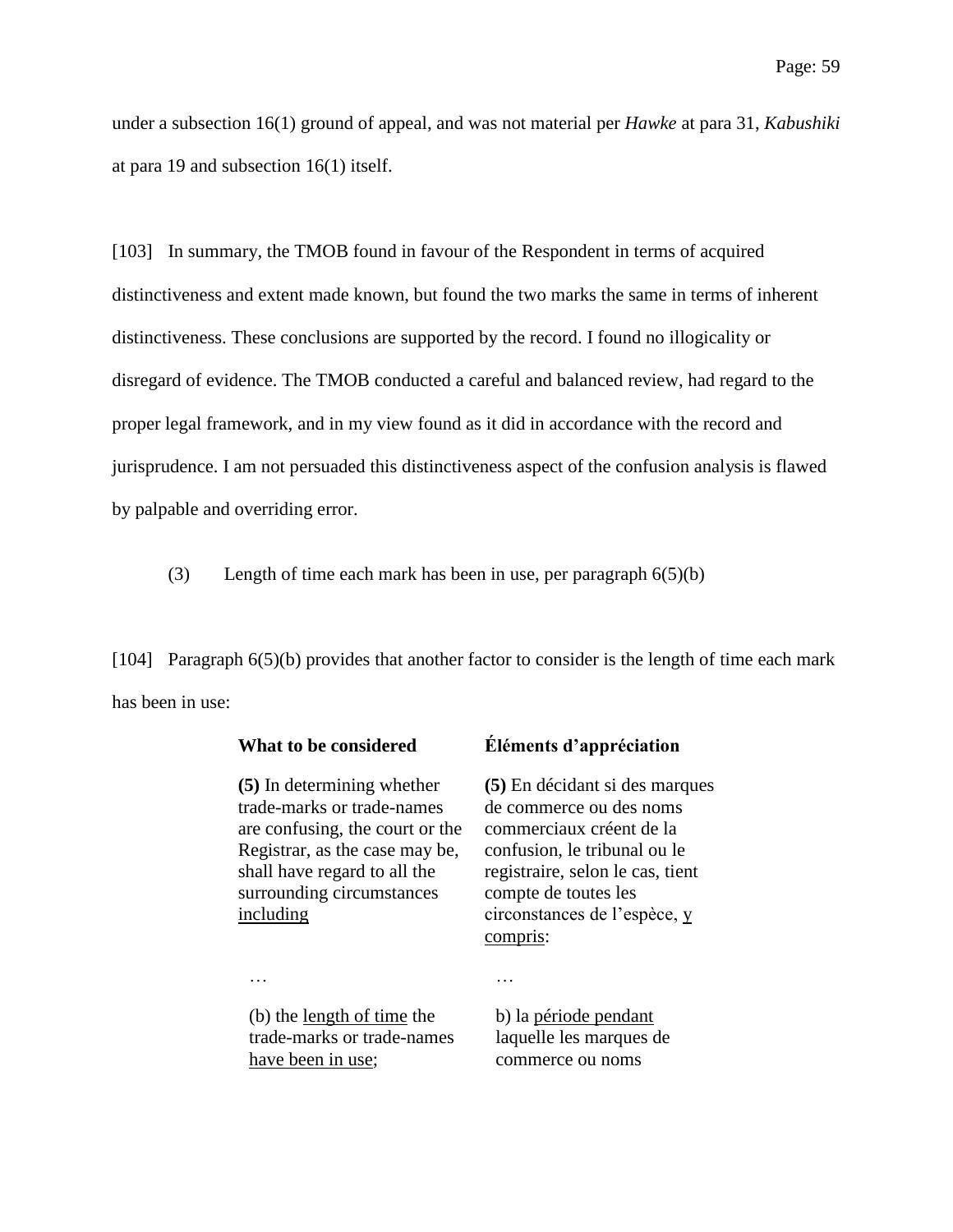commerciaux ont été en usage;

[Emphasis added] [Je souligne]

[105] The Applicant in its Notice of Application submits the TMOB erred as follows:

12(c) finding that the length of time that the parties' respective trademarks had been in use "strongly favoured" Corona;

[106] The TMOB found paragraph 6(5)(b) strongly favoured the Respondent because the CORONA Mark had been in use longer, which with respect was the case. The Applicant submits the CORONA Mark has not been in use for a significantly long time and as previously argued, both marks have been extensively used and promoted in Canada. The TMOB rejected the Applicant's submission:

> [52] Having regard to my analysis under section 6(5)(a) of the Act above, I conclude that the Opponent has shown use of its CANADIAN CERTIFIED GOLD Design mark in association with the jewellery and gold over a lengthier period of time.

[53] Accordingly, I find that this factor strongly favours the Opponent.

[Emphasis added]

[107] The Respondent submits, and I agree, the TMOB found this factor strongly favoured the Respondent because of its evidence of use over what I consider a lengthy period of time, beginning at least as early as 2008 – as much as four years longer than that of the Applicant. For the subsection 16(1) ground of appeal, the Respondent properly submits its use of the CORONA Mark starting in 2008 predates the Applicant's first use of the GOLD Mark in January 2012 by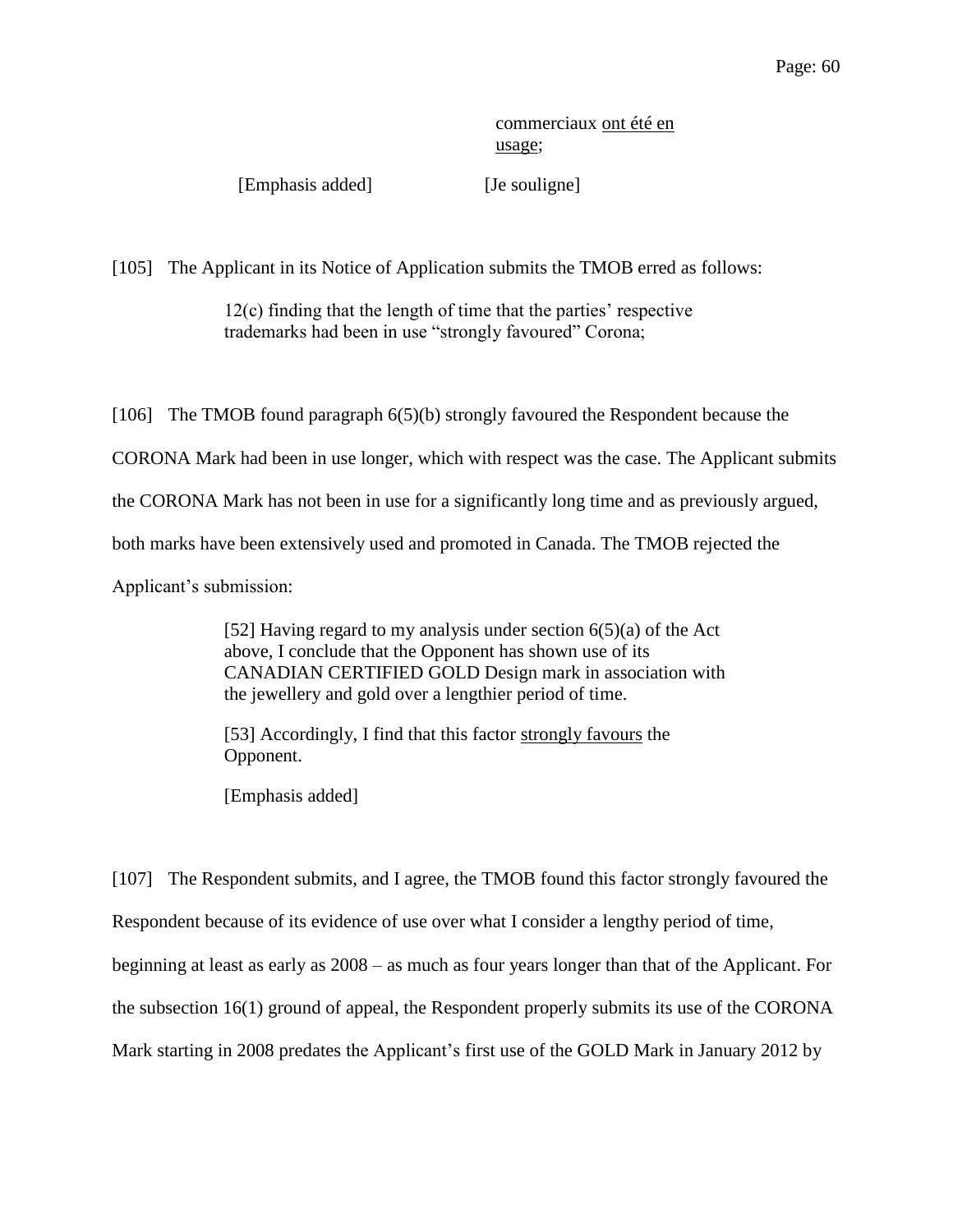four years. Importantly there was no use of the GOLD Mark before the date of the Applicant's first use on January 1, 2012.

[108] With respect, it was certainly open to the TMOB to find as it did, on the record. Again, there is neither illogicality nor disregard of evidence. In my respectful view the TMOB's conclusion is not flawed by palpable and overriding error in respect of paragraph 6(5)(b).

(4) Nature of the goods and channels of trade, per paragraphs 6(5)(c) and (d)

[109] Both paragraphs  $6(5)(c)$  and (d) were argued together by both parties and decided together by the TMOB. These paragraphs state:

| What to be considered                                                                                                                                                                                   | Éléments d'appréciation                                                                                                                                                                                                               |
|---------------------------------------------------------------------------------------------------------------------------------------------------------------------------------------------------------|---------------------------------------------------------------------------------------------------------------------------------------------------------------------------------------------------------------------------------------|
| (5) In determining whether<br>trade-marks or trade-names<br>are confusing, the court or the<br>Registrar, as the case may be,<br>shall have regard to all the<br>surrounding circumstances<br>including | (5) En décidant si des marques<br>de commerce ou des noms<br>commerciaux créent de la<br>confusion, le tribunal ou le<br>registraire, selon le cas, tient<br>compte de toutes les<br>circonstances de l'espèce, y<br><u>compris</u> : |
|                                                                                                                                                                                                         |                                                                                                                                                                                                                                       |
| (c) the <u>nature of the goods</u> ,<br>services or business;                                                                                                                                           | c) le genre de produits,<br>services ou entreprises;                                                                                                                                                                                  |
| ( <b>d</b> ) the <u>nature</u> of the trade;<br>and                                                                                                                                                     | <b>d</b> ) la <u>nature</u> du commerce;                                                                                                                                                                                              |
| [Emphasis added]                                                                                                                                                                                        | [Je souligne]                                                                                                                                                                                                                         |

[110] In connection with paragraphs 6(5)(c) and (d), the TMOB again found in favour of the Respondent: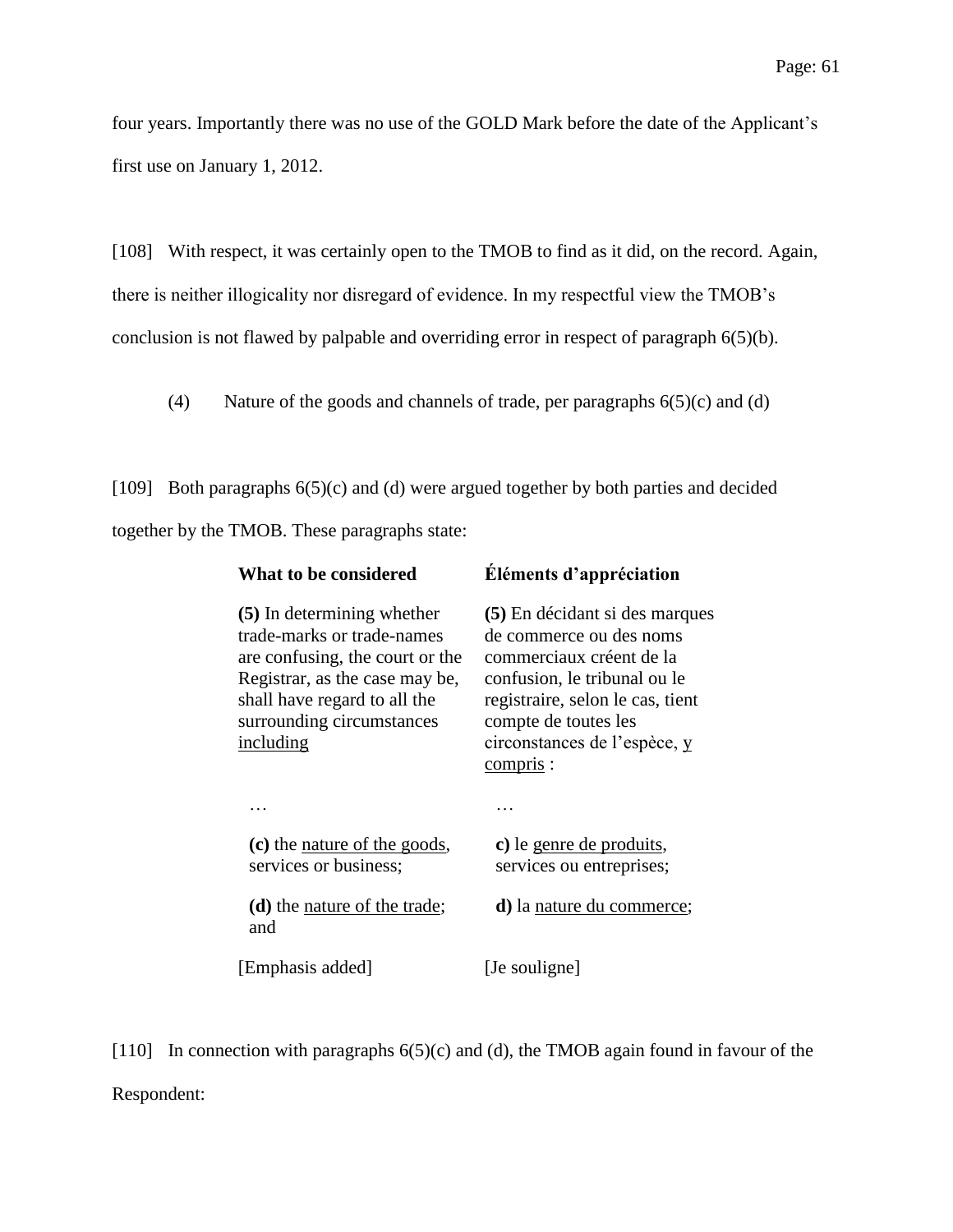[54] It is the Applicant's statement of services as defined in its application versus the Opponent's registered goods and services that govern my determination of this factor [see *Esprit International v Alcohol Countermeasure Systems Corp* (1997), 84 CPR (3d) 89 (TMOB)]. These statements, must be read with a view to determining the probable type of business or trade intended by the parties rather than all possible trades that might be encompassed by the wording. However, evidence of the parties' actual trades is useful in this respect [*McDonald's Corp v Coffee Hut Stores Ltd* (1996), 68 CPR (3d) 168 (FCA)].

[55] There does not appear to be any dispute between the parties that the nature of their goods and the nature of their business or trade is the same.

[56] The Applicant however submits that both it and the Opponent are in the jewellery business selling products that customers purchase with considerable thought and attention to detail. Accordingly, the Applicant submits, customers purchasing goods from the Applicant are likely to pay close attention to what they are purchasing and are less likely to be confused into thinking these goods are manufactured, sold or otherwise associated with the Opponent. Further to this, the Applicant relies on *Gemme Canadienne PA Incorporated v 84403 Ontario Limited (Corona Jewellery Company)*, 2007 CanLII 81543, in that it was decided in that case that despite the fact that the Applicant and Opponent were both operating in the jewellery business, there was no likelihood of confusion between the parties' marks and the opposition was rejected.

[57] The Opponent disagrees and submits that diamonds and jewellery can be emotional and impulse purchases and not all consumers give the same attention to detail. The Opponent cites *Masterpiece* for the proposition that irrespective of the price of the goods, confusion is still a matter of first impression.

[58] Even if the parties' goods are expensive, Justice Rothstein confirms in *Masterpiece* that although consumers in the market for expensive goods may be less likely to be confused, the test is still one of first impression. Justice Senegal of the Superior Court of Quebec in *De Grandpre Joli-Coeur v De Grandpre Chait* (2011) 94 CPR (4th) 129 summarizes the Supreme Court of Canada's discussion on this point in Masterpiece as follows at para 97-98:

> In *Masterpiece*, the Supreme Court stated that it is an error to believe that, since consumers of expensive goods and services generally take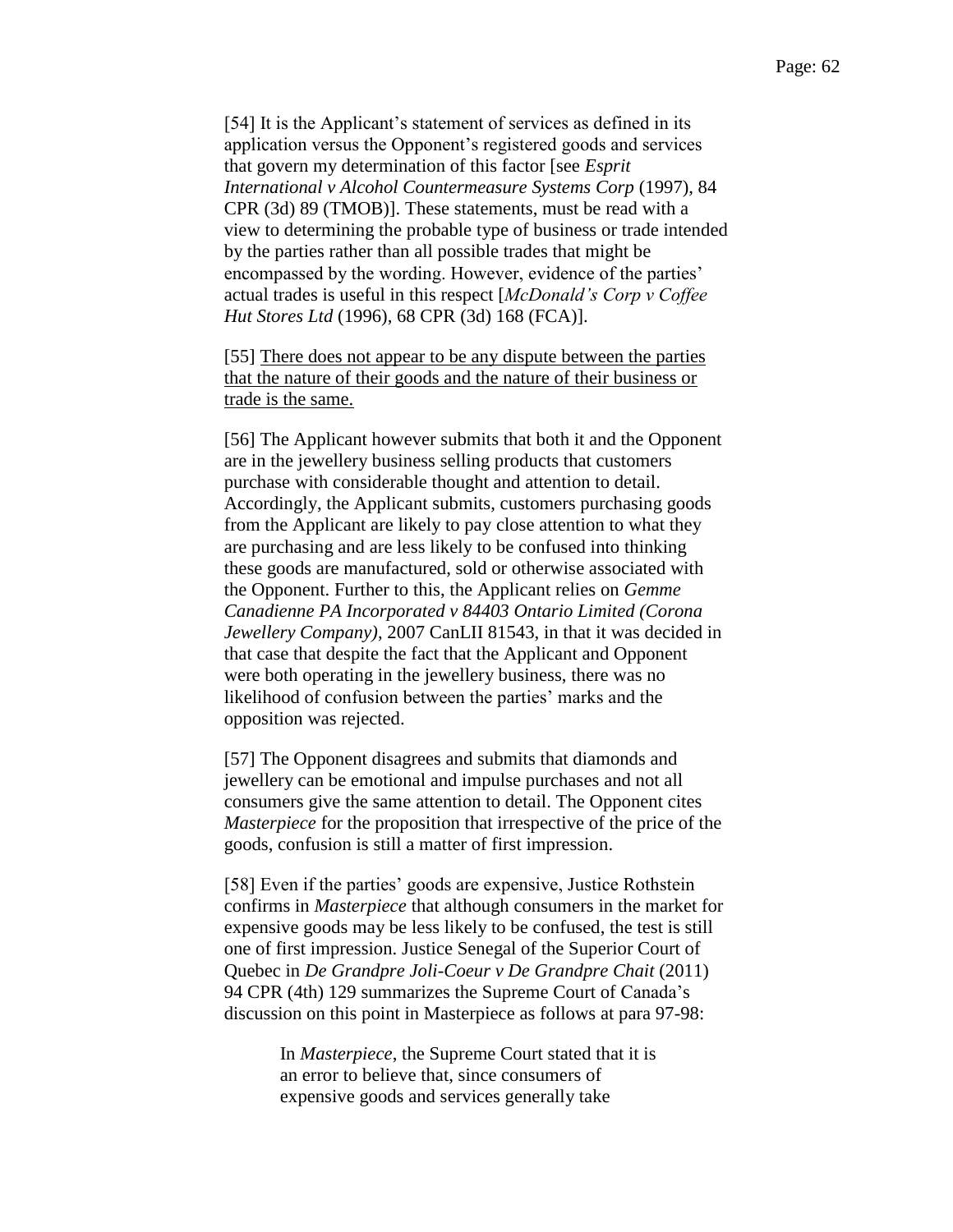considerable time to inform themselves about the source of those goods and services, there is a reduced likelihood of confusion. Confusion must instead be assessed from the perspective of the first impression of the consumer approaching a costly purchase when he or she encounters the trade-mark. It is not relevant that consumers are unlikely to make choices based on first impressions or that they will generally take considerable time to inform themselves about the source of expensive goods and services. Careful research which may later remedy confusion does not mean that no confusion ever existed or that it will not continue to exist in the minds of consumers who did not carry out that research.

In the view of the Supreme Court, consideration must be limited to how a consumer with an imperfect recollection of a business's mark would have reacted upon seeing the other company's mark. The question of cost is unlikely to lead to a different conclusion in cases where a strong resemblance suggests a likelihood of confusion and the other factors set out in subsection 6(5) of the Act do not point strongly against a likelihood of confusion.

[my emphasis]

[59] Having regard to the aforementioned, I find these factors favour the Opponent.

[Emphasis added]

[111] The TMOB found the nature of the goods and trade favour the Respondent, and did so because there was no dispute between the parties that the nature of their goods and the nature of their business or trade is the same. The Applicant conceded the nature of goods and channels of trade are substantially the same, such that this factor favours the Respondent.

[112] The Applicant in its Notice of Application submits the TMOB erred as follows: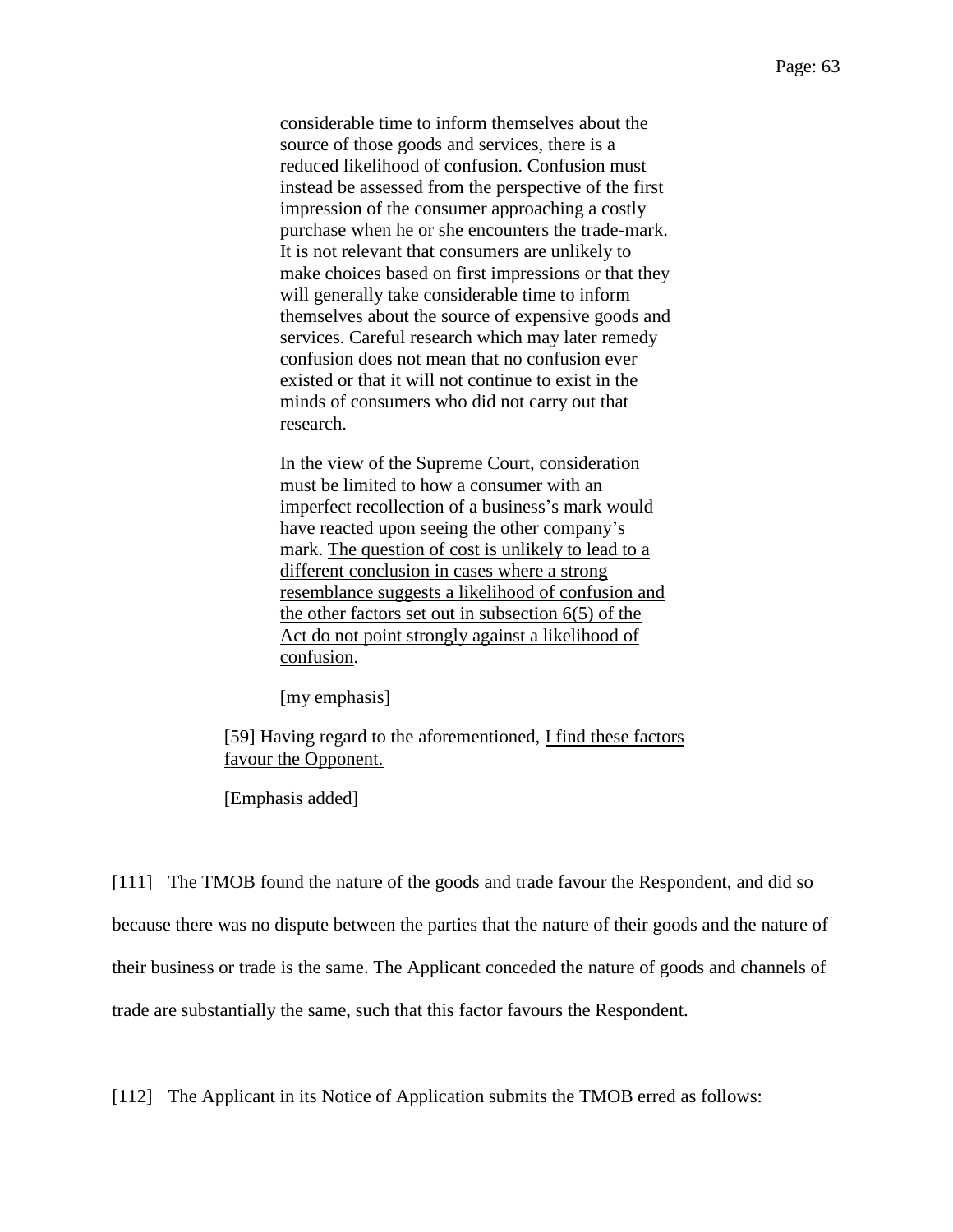12(d) concluding that cost of the Applicant's goods was not a factor in the review of confusion between the parties' trademarks when the Applicant argued that clients purchase jewellery with considerable thought and attention to detail without referencing costs;

12(e) not taking into account the findings by the Registrar in *Gemme*;

[113] In terms of ground 12(d), I agree the Applicant submitted both it and the Respondent are in the jewellery business selling products that customers purchase with considerable thought and attention to detail. The Applicant then submitted that customers purchasing goods from the Applicant are likely to pay close attention to what they are purchasing and are less likely to be confused into thinking these goods are manufactured, sold or otherwise associated with the Respondent.

[114] However, the Respondent advanced a counter argument namely that diamonds and jewellery may be emotional and impulse purchases, and that not all consumers give the same attention to detail. The Respondent cites *Masterpiece* for the proposition that irrespective of the price of the goods, confusion is still a matter of first impression.

[115] I agree with the Respondent. Even if the parties' goods are expensive, Justice Rothstein speaking for the Court confirms in *Masterpiece* that although consumers in the market for expensive goods may be less likely to be confused, the test is still one of "first impression", at para 67:

> [67]This Court has affirmed that consumers in the market for expensive goods may be less likely to be confused when they encounter a trade-mark, but the test is still one of "first impression". In his reasons, the trial judge used the importance and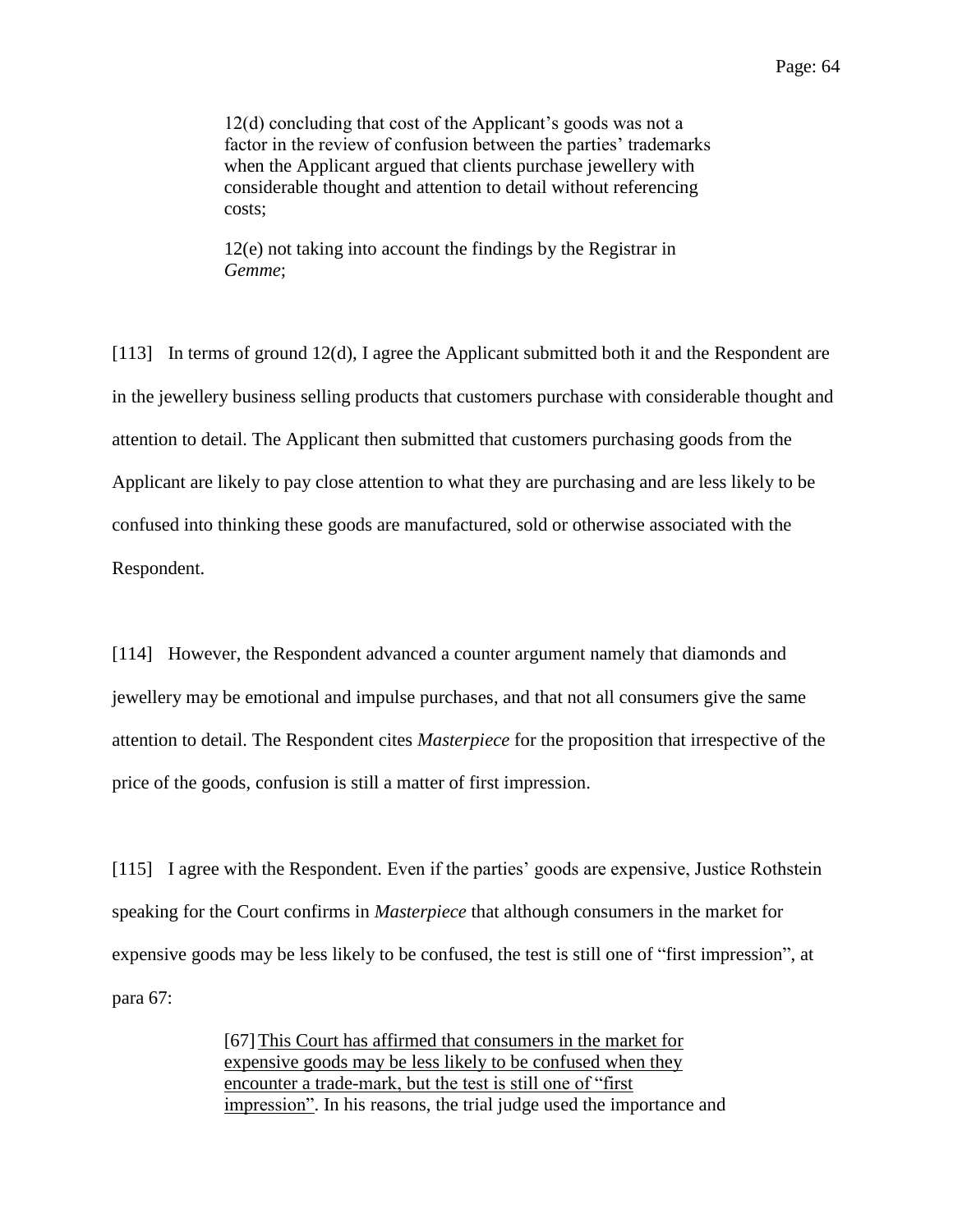cost of expensive goods and services to change the likelihood of confusion test from one of first impression of a trade-mark to a test of consumers being "unlikely to make choices based on first impressions". This approach is not consistent with the test for confusion under s. 6(5) which has been consistently endorsed by this Court, most recently in *Veuve Clicquot*.

[Emphasis added]

[116] Both the Applicant and the Respondent are manufacturers of gold jewellery in this case, and of diamond jewellery in the Related Diamond Dispute. The Applicant in oral argument (but not in its memorandum or Notice of Application) advanced a different position namely, the consumer perspective was that of a sophisticated retail company purchasing gold jewellery on a wholesale basis in relatively large orders ("in bulk") from either the Applicant or the Respondent, both sophisticated manufacturer and wholesalers. The Respondent on the other hand submits the consumer in issue is the ultimate purchaser from a retail store, and the test is one of first impression and imperfect recollection.

[117] The jurisprudence provides guidance. The classic test from the Supreme Court of Canada on who is the consumer, is found in *Veuve Clicquot*:

> [20] The test to be applied is a matter of first impression in the mind of a casual consumer somewhat in a hurry who sees the name *Cliquot* on the respondents' storefront or invoice, at a time when he or she has no more than an imperfect recollection of the VEUVE CLICQUOT trade-marks, and does not pause to give the matter any detailed consideration or scrutiny, nor to examine closely the similarities and differences between the marks…

[118] The Supreme Court of Canada confirms a "casual consumer" does not pause to give the marks detailed consideration, nor a side-by-side comparison as to the differences between the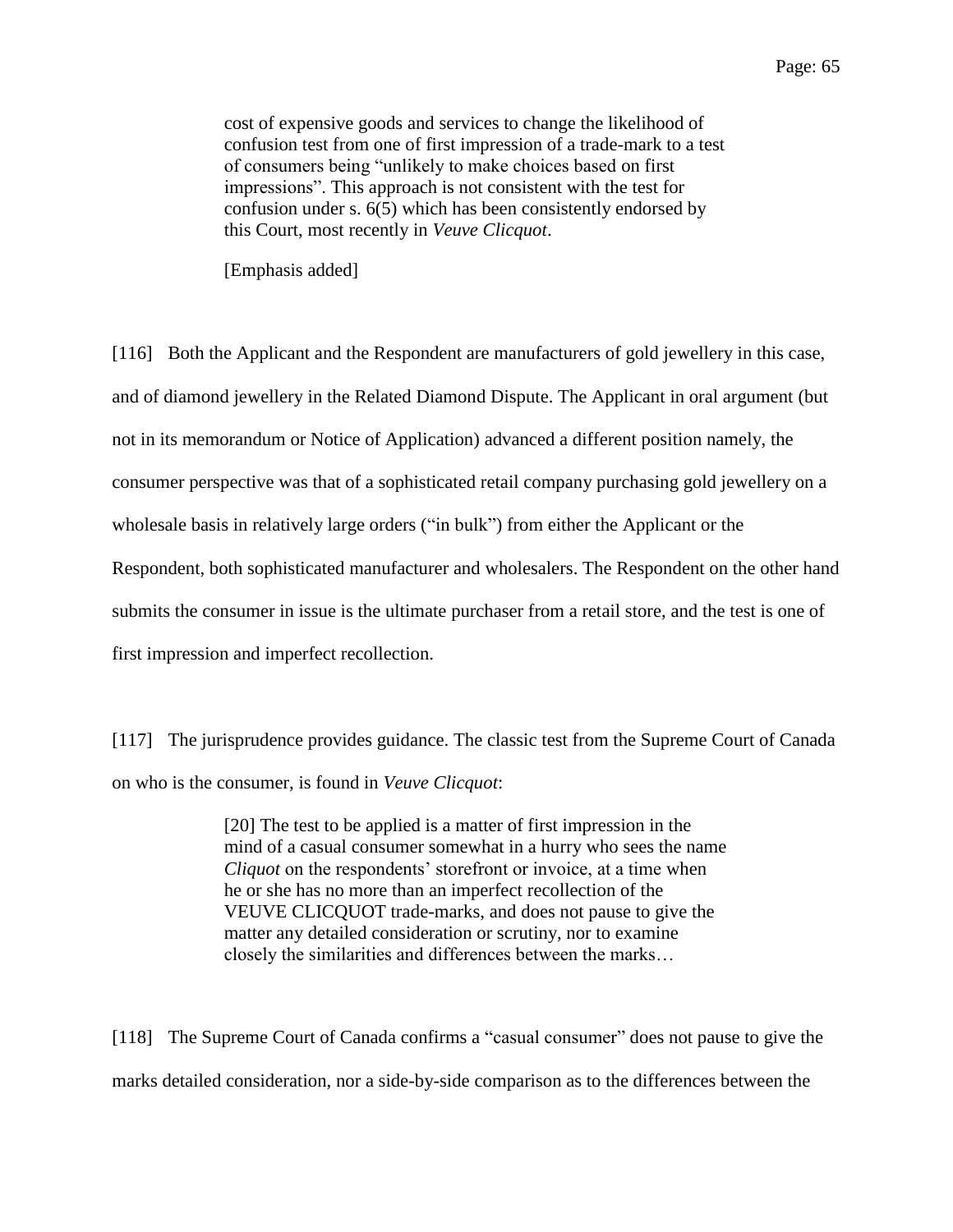marks; see *Masterpiece*. The Court should consider the mark as it is encountered by the

consumer — as a whole, and as a matter of first impression:

[83] Neither an expert, nor a court, should tease out and analyze each portion of a mark alone. Rather, it should consider the mark as it is encountered by the consumer — as a whole, and as a matter of first impression. In *Ultravite Laboratories Ltd. v. Whitehall Laboratories Ltd.*, 1965 CanLII 43 (SCC), [1965] S.C.R. 734, Spence J., in deciding whether the words "DANDRESS" and "RESDAN" for removal of dandruff were confusing, succinctly made the point, at pp. 737-38: "[T]he test to be applied is with the average person who goes into the market and not one skilled in semantics."

[Emphasis added]

[119] The Federal Court of Appeal in *Clorox* confirms the test is a matter of first impression of

a casual consumer, and also states the consumer may be different in valuable or niche markets:

[32] There is no dispute between the parties as to the proper test for confusion. That test was set out by the Supreme Court in paragraph 20 of *Veuve Clicquot Ponsardin v. Boutiques Cliquot Ltée.*, 2006 SCC 23, [2006] 1 S.C.R. 824:

> The test to be applied is a matter of first impression in the mind of a casual consumer somewhat in a hurry who sees the name *Cliquot* on the respondents' storefront or invoice, at a time when he or she has no more than an imperfect recollection of the VEUVE CLICQUOT trade-marks, and does not pause to give the matter any detailed consideration or scrutiny, nor to examine closely the similarities and differences between the marks.

[33] The Federal Court was well aware of that test and indeed quoted that very same extract. It is also well established that when applying the test for confusion, the trier of fact must have regard to all the surrounding circumstances, including those specifically enumerated in subsection 6(5) of the *Act*. Again, this is precisely what the Federal Court did in the case at bar, stressing as Justice Rothstein did in *Masterpiece Inc. v. Alavida Lifestyles Inc*., 2011 SCC 27, [2011] 2 S.C.R. 387 (at para. 49) [*Masterpiece*], that the most important criterion is that of resemblance between the marks.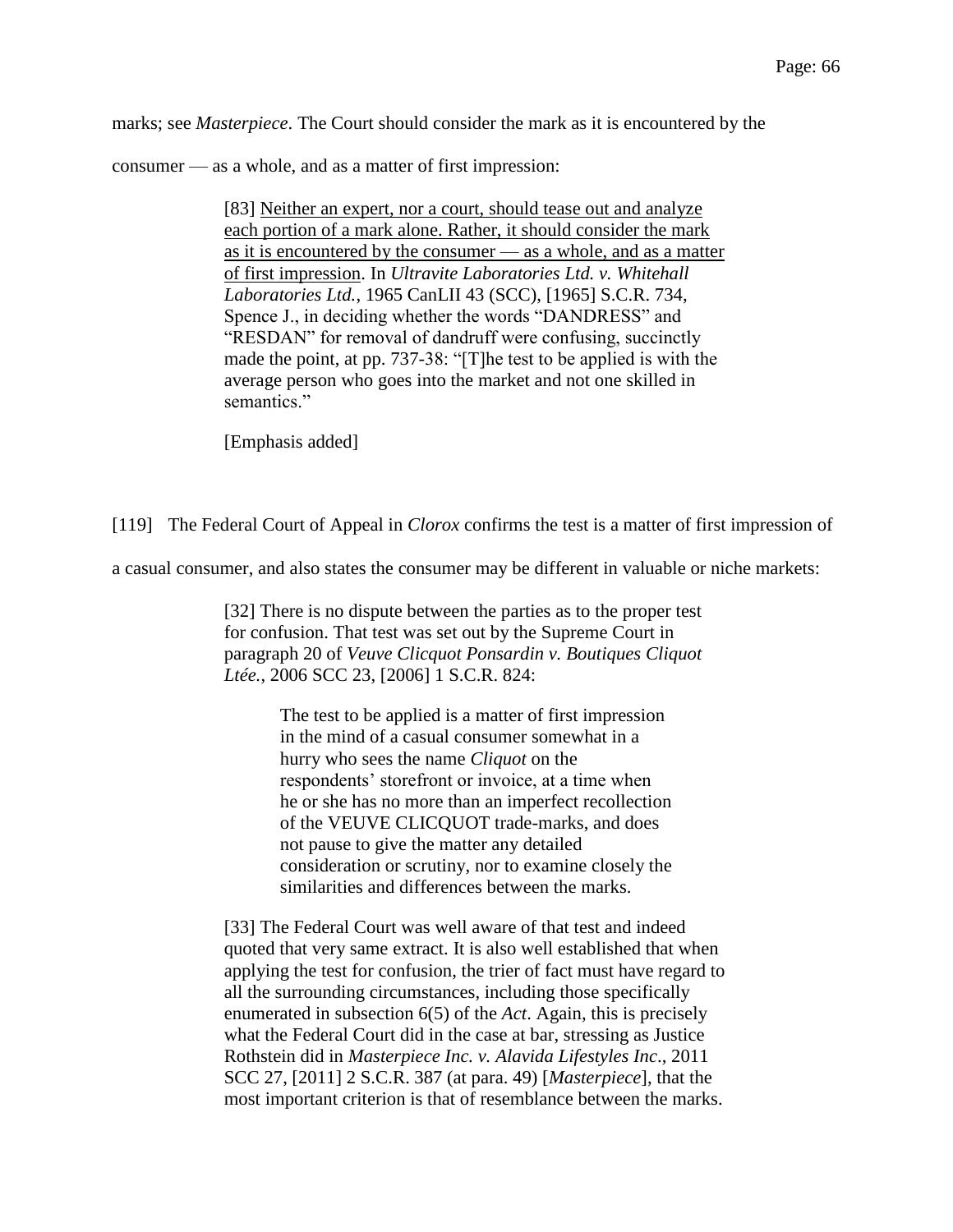[34] Clorox argued, however that the Federal Court erred in writing that a consumer "is not always hurried to the same extent" for valuable or niche market goods.

[35] I can see no error in that statement. Quite to the contrary, it is consistent with the decision of the Supreme Court in *Mattel*, according to which consumers will be more cautious and take more time in some circumstances:

> A consumer does not of course approach every purchasing decision with the same attention, or lack of it. When buying a car or a refrigerator, more care will naturally be taken than when buying a doll or a mid-priced meal…

> *Mattel* at para. 58, citing *General Motors Corp. v. Bellows*, 1949 CanLII 47 (SCC), [1949] S.C.R. 678.

[36] Contrary to Clorox's argument, the degree of care of the relevant consumer may vary with the circumstances, and the normal channels of trade for a particular good must also be taken into account. This is necessarily the case for JAVELO bleach, which must be ordered by tanker-truck quantities. The Federal Court could therefore take that factor into consideration in assessing the likelihood of confusion, and made no error of law in doing so.

[120] The casual consumer, in *Gemological Institute of America v Gemology Headquarters* 

*International*, 2014 FC 1153 [*Gemological*] [Kane J] included both the retailer and end

consumer:

[85] Moreover, the confusion is assessed from the perspective of the mythical customer or consumer (*Mattel, Inc v 3894207 Canada Inc*, 2006 SCC 22 at paras 56-58, [2006] 1 SCR 772 [*Mattel*]; that consumer includes the whole range from the large wholesalers to jewellery makers to large and small retailers and ultimately the end consumer.

[121] Justice Rothstein in *Masterpiece* states: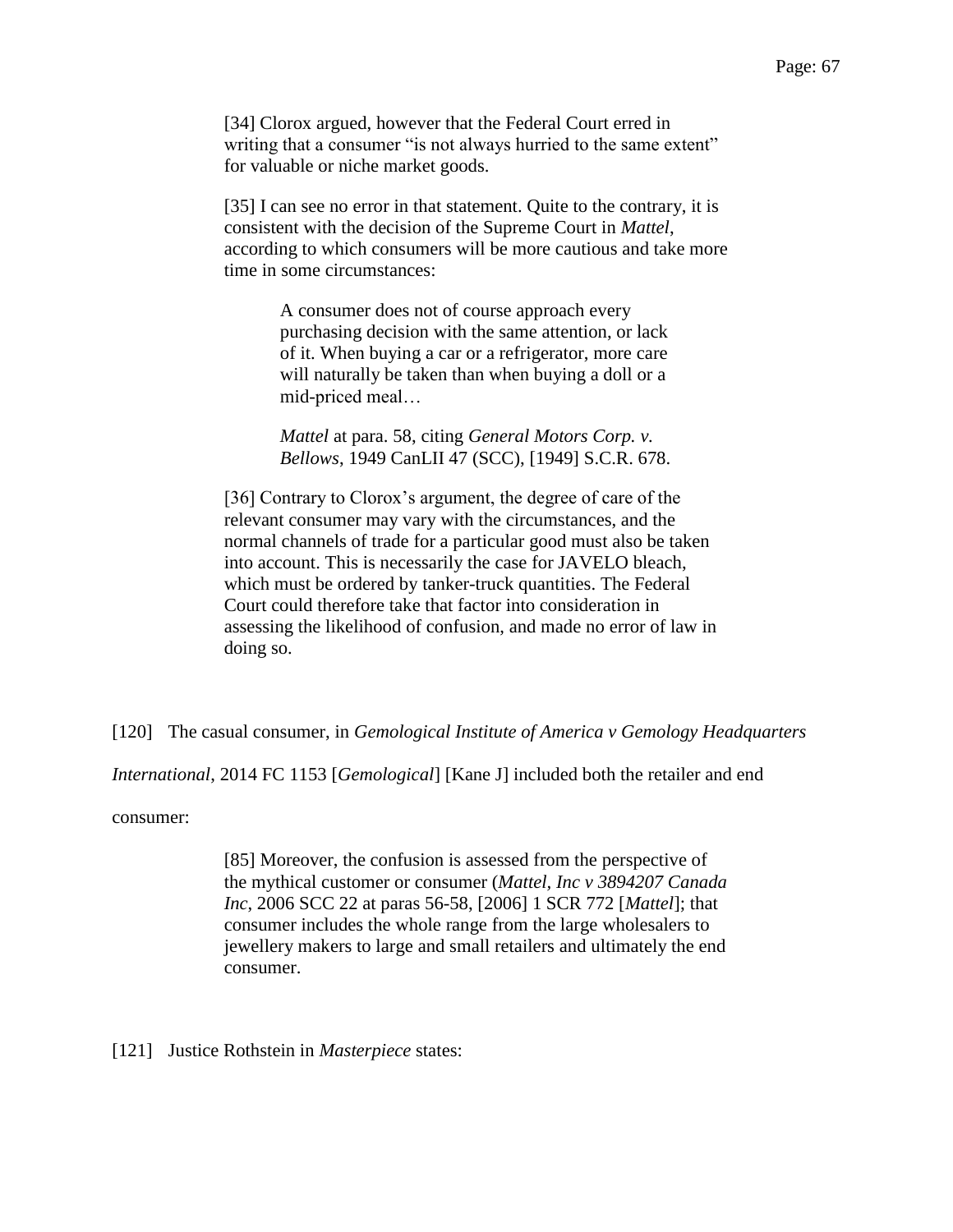[40] At the outset of this confusion analysis, it is useful to bear in mind the test for confusion under the *Trade-marks Act*. In *Veuve Clicquot Ponsardin v. Boutiques Cliquot Ltée*, 2006 SCC 23, [2006] 1 S.C.R. 824, Binnie J. restated the traditional approach, at para. 20, in the following words:

> The test to be applied is a matter of first impression in the mind of a casual consumer somewhat in a hurry who sees the [mark], at a time when he or she has no more than an imperfect recollection of the [prior] trade-marks, and does not pause to give the matter any detailed consideration or scrutiny, nor to examine closely the similarities and differences between the marks.

Binnie J. referred with approval to the words of Pigeon J. in *Benson & Hedges (Canada) Ltd. v. St. Regis Tobacco Corp.*, 1968 CanLII 1 (SCC), [1969] S.C.R. 192, at p. 202, to contrast with what is not to be done — a careful examination of competing marks or a side by side comparison.

[Emphasis added]

[122] I conclude the Supreme Court of Canada's definition of consumer in *Veuve Clicquot* is relevant no matter the type of goods or service or market. Ultimately, the final purchaser of the gold jewellery in this case, whether for his or her own personal enjoyment, or as a gift to yet another in the chain to final recipient, must in a case like this, be a highly important part of the consumer perspective analysis.

[123] As the Federal Court of Appeal in *Clorox* and Justice Kane in *Gemological* held, different consumers in a chain of recipients from manufacturer to ultimate consumer may pay more or less attention to differences between marks, be they greater or smaller.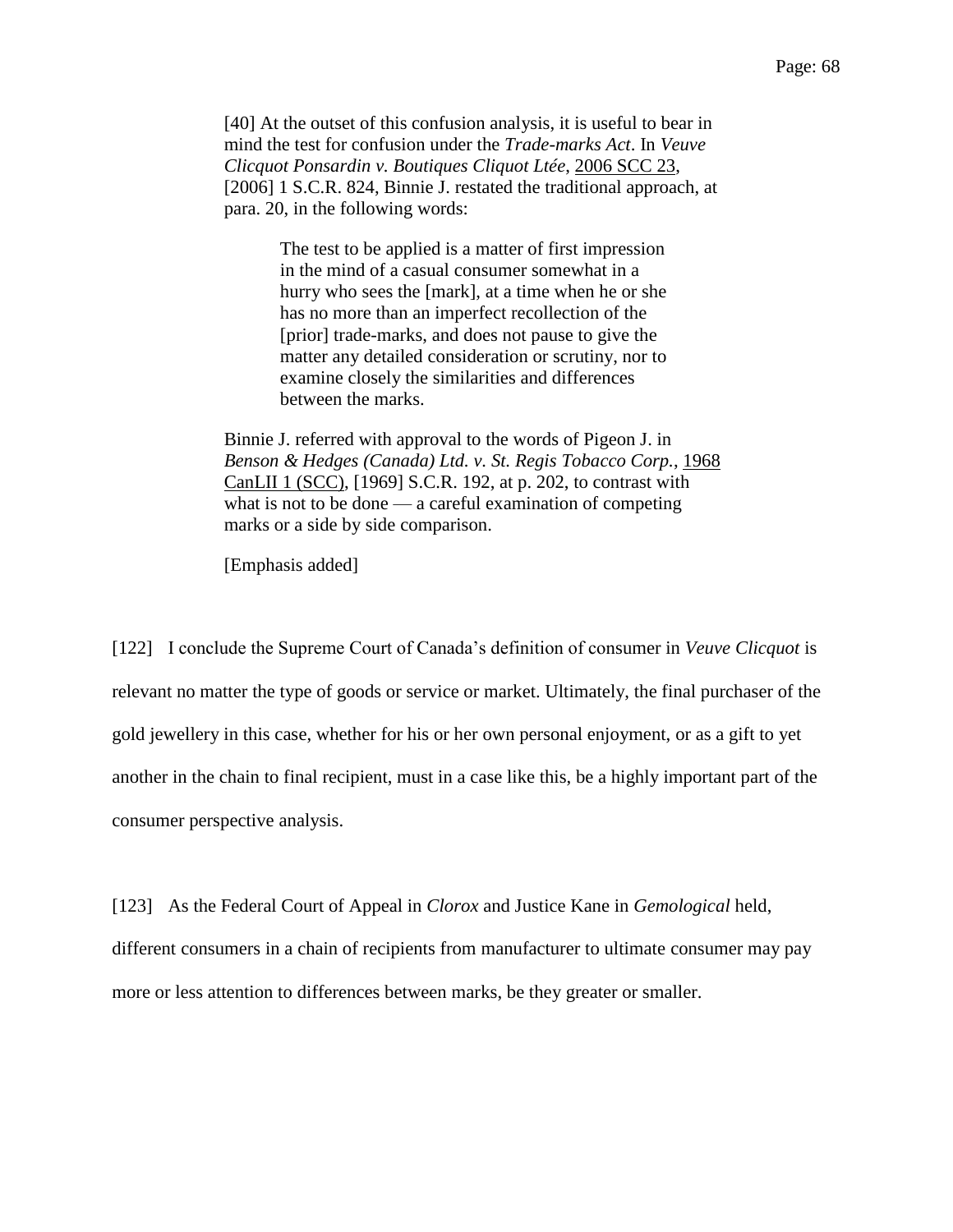[124] Such circumstances are relevant and are to be considered, but at the end of the day the test is that from *Veuve Clicquot* and more recently *Masterpiece* namely one of first impression and imperfect recollection. In my view, this is particularly the case with gold (or diamond, or gold and diamond) jewellery as in this case. Thus, while a relevant circumstance will be the relationship, sophistication and expertise of a large retailer dealing with a large manufacturer/wholesaler, the perspective of their ultimate customers applies where, as in this case, the applicable test is that of first impression and imperfect recollection.

[125] In my view these TMOB's reasons set out the proper test for confusion in this case namely first impression and imperfect recollection:

> [56] The Applicant however submits that both it and the Opponent are in the jewellery business selling products that customers purchase with considerable thought and attention to detail. Accordingly, the Applicant submits, customers purchasing goods from the Applicant are likely to pay close attention to what they are purchasing and are less likely to be confused into thinking these goods are manufactured, sold or otherwise associated with the Opponent. Further to this, the Applicant relies on *Gemme Canadienne PA Incorporated v 84403 Ontario Limited (Corona Jewellery Company)*, 2007 CanLII 81543, in that it was decided in that case that despite the fact that the Applicant and Opponent were both operating in the jewellery business, there was no likelihood of confusion between the parties' marks and the opposition was rejected.

> [57] The Opponent disagrees and submits that diamonds and jewellery can be emotional and impulse purchases and not all consumers give the same attention to detail. The Opponent cites *Masterpiece* for the proposition that irrespective of the price of the goods, confusion is still a matter of first impression.

> [58] Even if the parties' goods are expensive, Justice Rothstein confirms in *Masterpiece* that although consumers in the market for expensive goods may be less likely to be confused, the test is still one of first impression. Justice Senegal of the Superior Court of Quebec in *De Grandpre Joli-Coeur v De Grandpre Chait* (2011)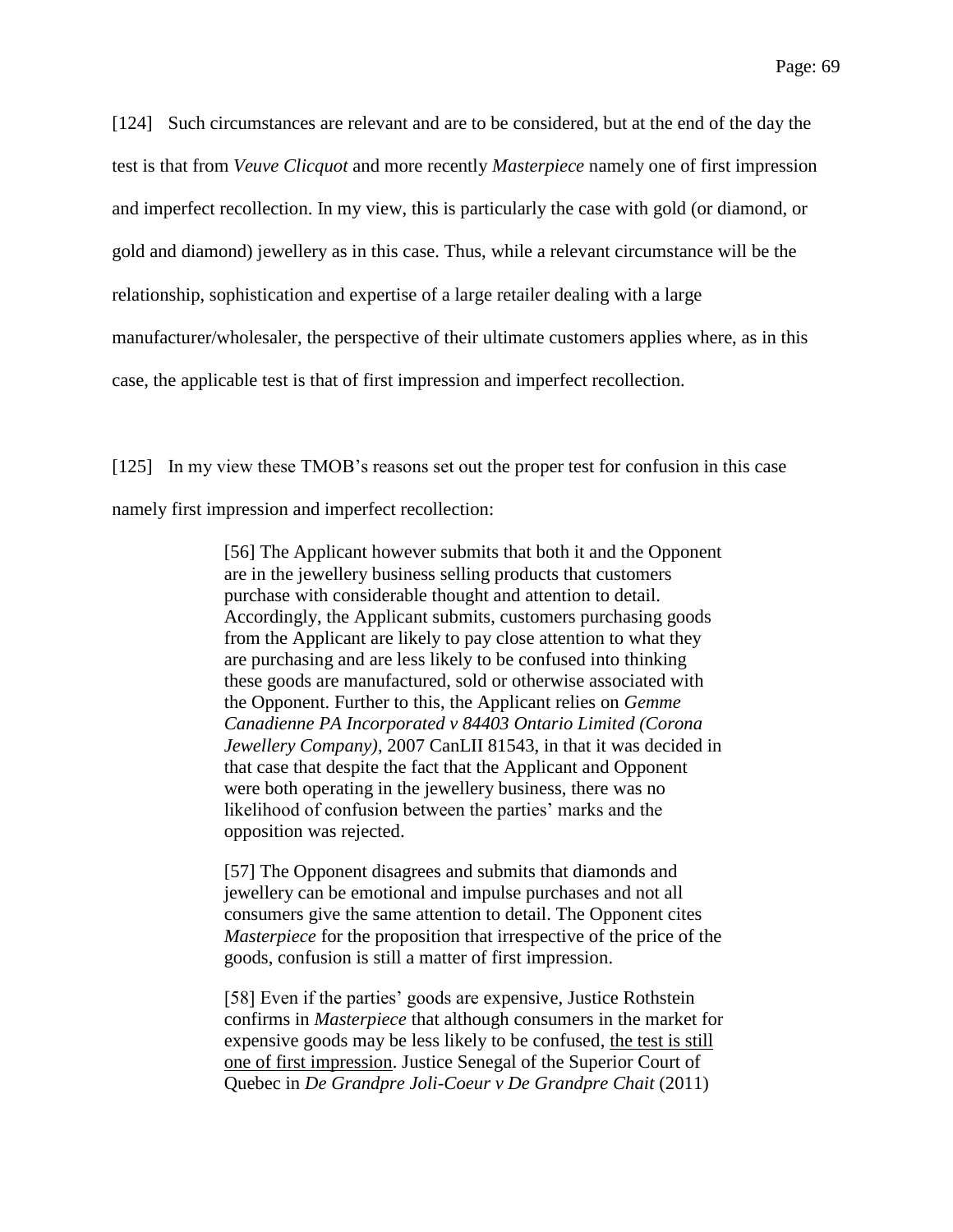94 CPR (4th) 129 summarizes the Supreme Court of Canada's discussion on this point in Masterpiece as follows at para 97-98:

> In *Masterpiece*, the Supreme Court stated that it is an error to believe that, since consumers of expensive goods and services generally take considerable time to inform themselves about the source of those goods and services, there is a reduced likelihood of confusion. Confusion must instead be assessed from the perspective of the first impression of the consumer approaching a costly purchase when he or she encounters the trade-mark. It is not relevant that consumers are unlikely to make choices based on first impressions or that they will generally take considerable time to inform themselves about the source of expensive goods and services. Careful research which may later remedy confusion does not mean that no confusion ever existed or that it will not continue to exist in the minds of consumers who did not carry out that research.

In the view of the Supreme Court, consideration must be limited to how a consumer with an imperfect recollection of a business's mark would have reacted upon seeing the other company's mark. The question of cost is unlikely to lead to a different conclusion in cases where a strong resemblance suggests a likelihood of confusion and the other factors set out in subsection 6(5) of the Act do not point strongly against a likelihood of confusion.

[my emphasis]

[Emphasis added]

[126] Once again, the Applicant relies on *Gemme*, and does so in ground 12(e) in its Notice of Application. With respect to the cost of the parties' goods, this submission is of no merit. It is trite law that each case must be determined on its own facts. *Gemme* involved different parties, different marks, and differing evidence. It was also decided before the Supreme Court of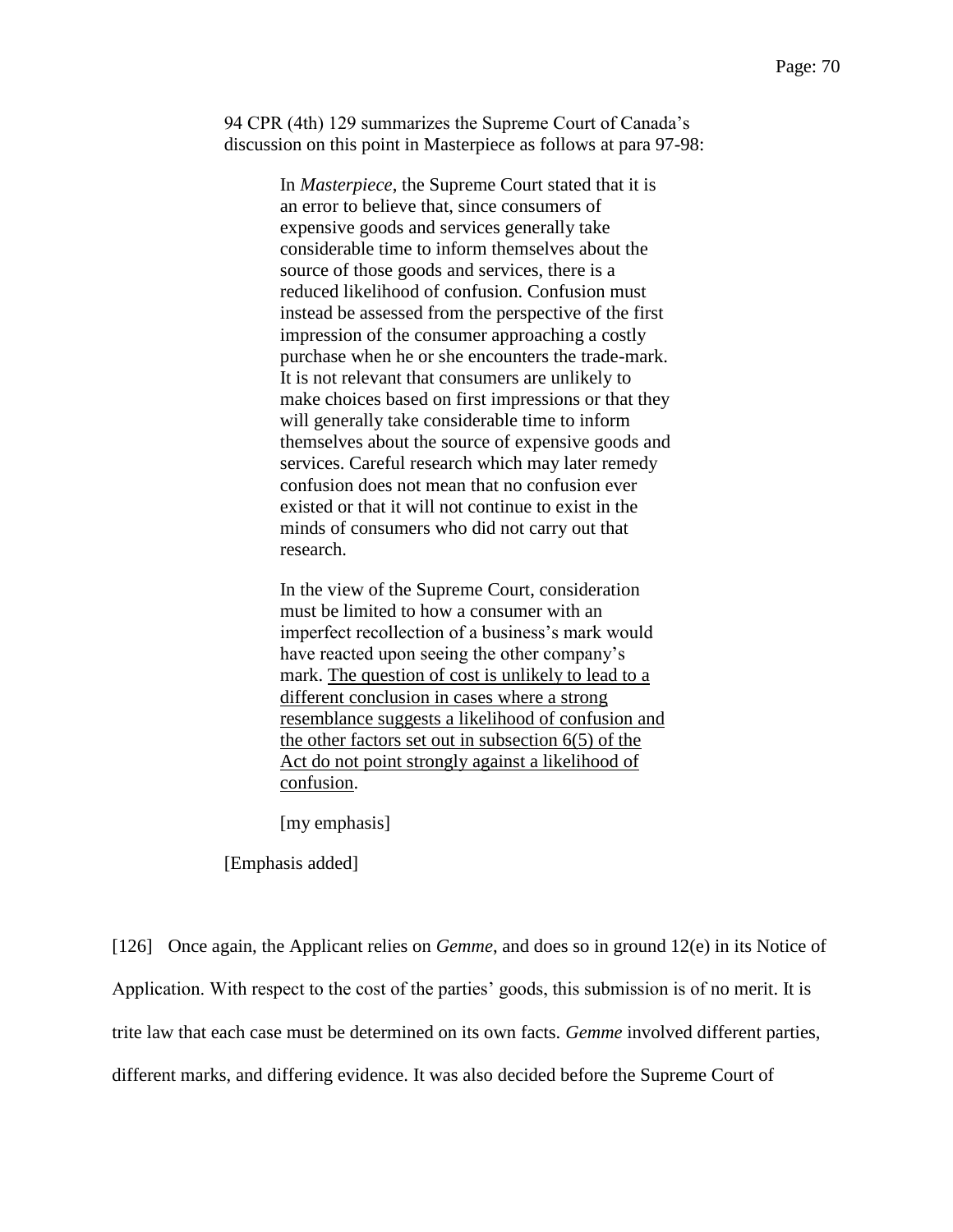Canada's decision in *Masterpiece*. To reiterate I do not find *Gemme* persuasive in advancing the Applicant's case against this finding by the TMOB on this record.

[127] In summary having regard to paragraphs  $6(5)(c)$  and (d), I am unable to find illogicality or disregard of evidence. In addition, given the factual situation and the – unavoidable – concession by the Applicant, and the findings of the TMOB which flowed therefrom, I am unable to conclude this aspect of the Decision is flawed by palpable and overriding error.

- (5) Surrounding Circumstances
	- (a) *State of the Register*

[128] Subsection 6(5) permits the Court to look at confusion factors in addition to those set out in paragraphs  $6(5)(a)$  - (e). One surrounding circumstance often reviewed is the state of the register of trade-marks. The register was reviewed by the TMOB, which again found in favour of the Respondent.

[129] The Applicant's Notice of Application submits the TMOB erred as follows: 12(i) not taking into account the state of the register evidence filed by the Applicant;

[130] The TMOB's analysis starts by noting the limited relevance the case law gives to evidence based on the register. It is only where "large numbers of relevant registrations are located" that inferences about the state of the market may be drawn – which was not the case here: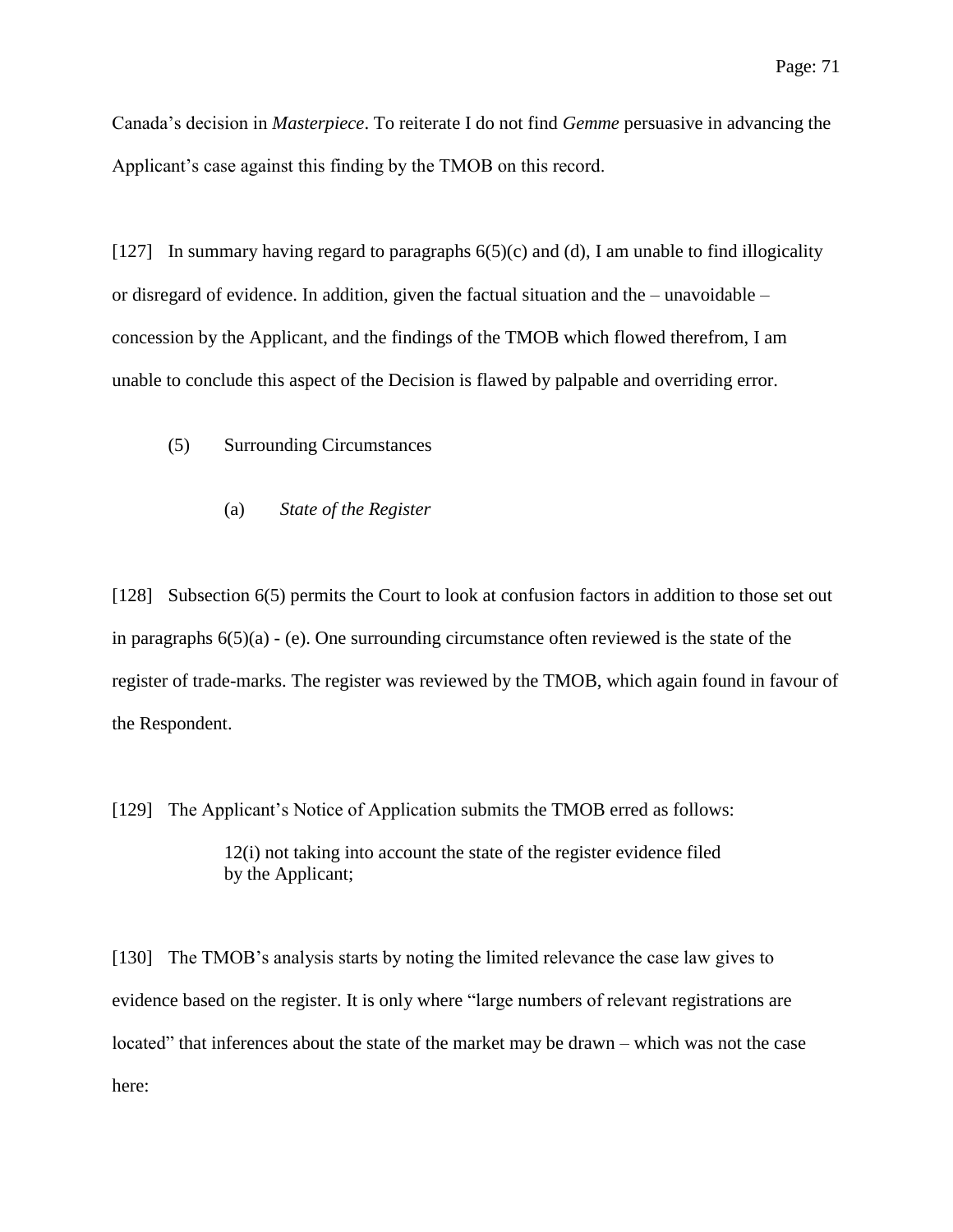[66] State of the register evidence is only relevant insofar as one can make inferences from it about the state of the marketplace, and inferences about the state of the marketplace can only be drawn where large numbers of relevant registrations are located. [*Ports International Ltd v Dunlop Ltd* (1992), 41 CPR (3d) 432; *Del Monte Corporation v Welch Foods Inc* (1992), 44 CPR (3d) 205 (FCTD); *Kellogg Salada Canada Inc v Maximum Nutrition Ltd* (1992), 43 CPR (3d) 349 (FCA)].

[67] The Applicant submits that the state of the register evidence filed under the Anastacio affidavit demonstrates that numerous marks already co-exist on the register that comprise the words "MAPLE LEAF" or a maple leaf design in association with jewellery and related goods and services.

[68] The Opponent submits, however, that on review of the state of the register evidence, they could not locate any marks with the maple leaf design and the wording CANADIAN CERTIFIED GOLD. Additionally, I note that a review of this evidence also shows that no marks were located that included the words CANADIAN CERTIFIED GOLD or similar wording.

[69] As a result, I do not find the state of the register evidence to be of any assistance to the Applicant.

[Emphasis added]

[131] The Federal Court of Appeal has held where there are several relevant registrations

evidenced on the register, inferences may be drawn about the marketplace without further

evidence. In *Maximum Nutrition Ltd. v Kellogg Salada Canada Inc*., [1992] FCJ No 562 [Stone

JA] says:

14 The presence of a common element in trade marks has been held to have an important bearing on the issue of confusion for, as was stated by the Comptroller General in *Harrods Ld., supra*, at page 70:

> Now it is a well recognised principle, that has to be taken into account in considering the possibility of confusion arising between any two trade marks, that, where those two marks contain a common element which is also contained in a number of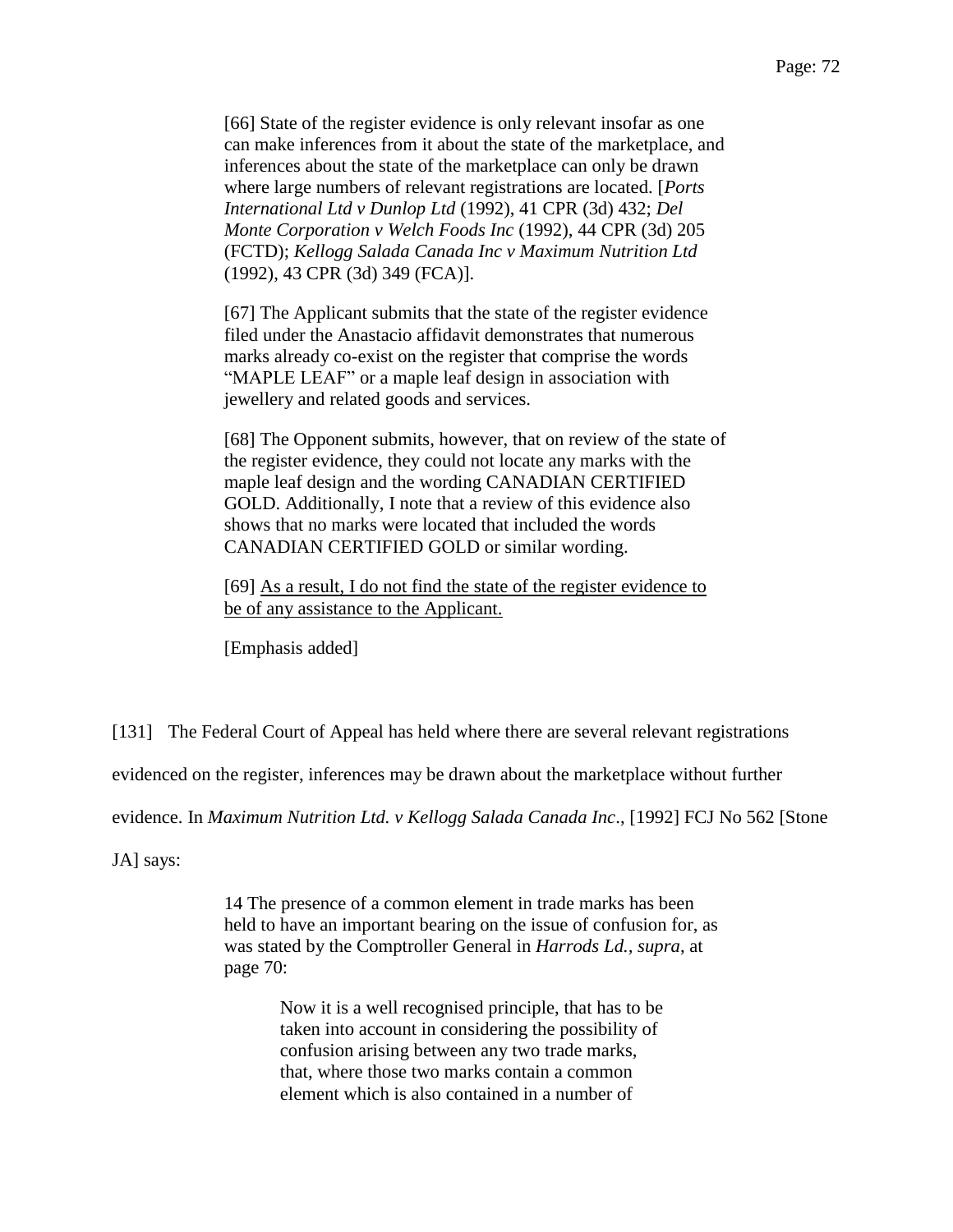other marks in use in the same market, such a common occurrence in the market tends to cause purchasers to pay more attention to the other features of the respective marks and to distinguish between them by those other features.

Much the same point was made in *Beck, Koller & Coy. (England), Ld's, supra*. In *Molnlycke, supra*, Cattanach J. commented on the significance of a common feature and on the nature of evidence required. At page 48, he stated:

> If those marks which have common characteristics are registered in the names of different owners then the presumption is that the common characteristic is a common feature in the trade and registration ought to be allowed. The fact that the marks are owned by different persons tends to negative any proprietorial significance of the common feature and so assists an applicant.

…

In the case at bar, both the Opposition Board and the learned Trial Judge were of the view that none of the marks in issue was inherently distinctive. I agree. Where marks possess little or no inherent distinctiveness, as is pointed out in Fox, *supra*, at pages 152-153, "small differences will serve to distinguish".

[132] The Applicant submits the TMOB unreasonably held that state of the register evidence was irrelevant because the results did not contain the wording CANADIAN CERTIFIED GOLD and ignored evidence showing the maple leaf design, the element found to be more distinctive by the TMOB, as commonly used in the industry. I disagree. Not only did the Applicant fail to find large numbers of applications or registrations, it found none with respect to CANADIAN CERTIFIED GOLD and design. In my respectful view, this is an important evidence-based answer to this aspect of the Applicant's appeal.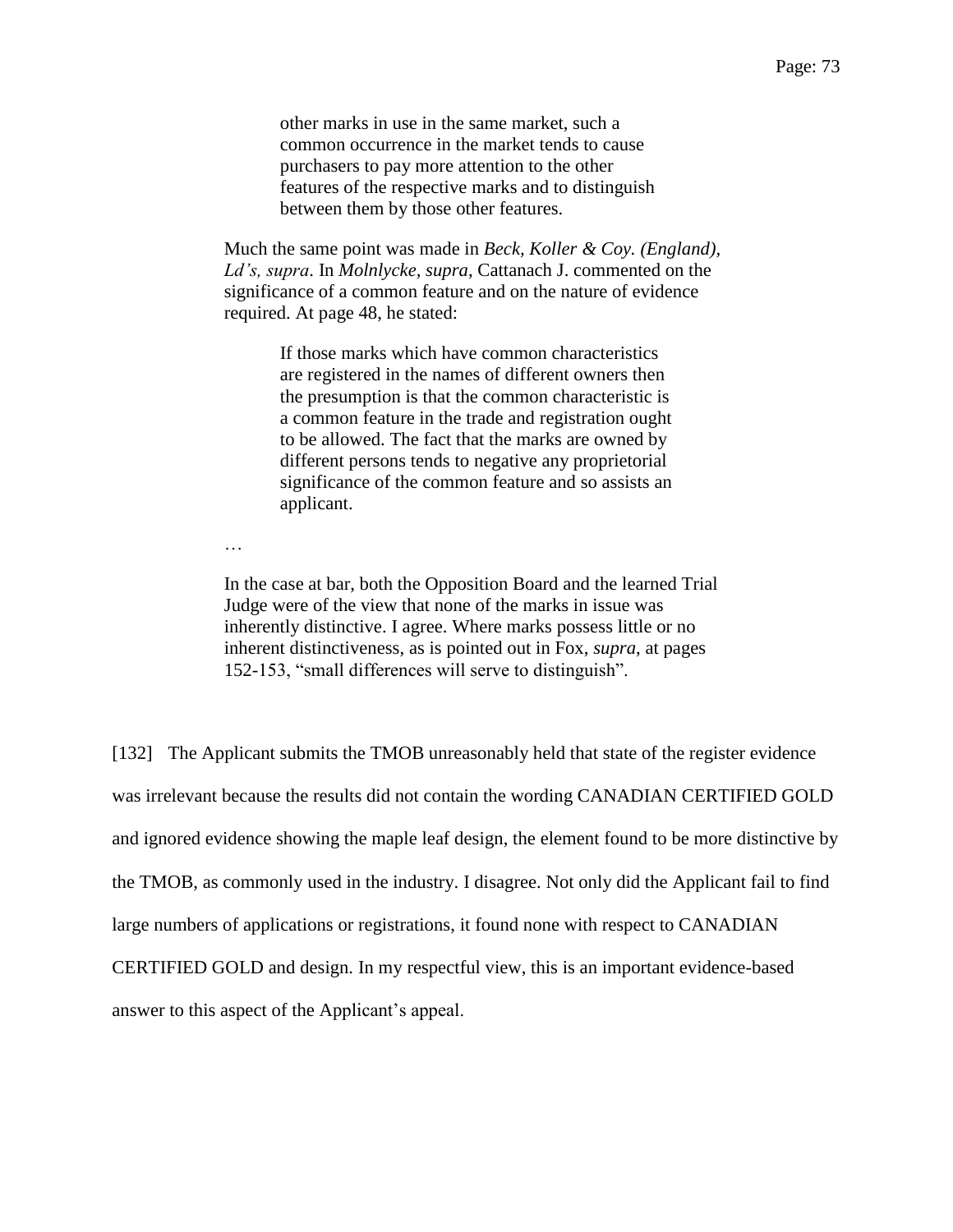[133] The Applicant says this Court should consider the potential unreasonableness of a TMOB ruling that confers too great a monopoly, as it did regarding a RED HORSE & Design and BLACK HORSE in *San Miguel Brewing International Limited v Molson Canada 2005*, 2013 FC 156 [Phelan J]:

> [40] The Board did not consider that what it was doing was, in effect, granting to Molson a trade-mark monopoly over the word HORSE of any colour (green, golden, brown, blue, etc.) in relation to beer. The breadth of that monopoly is unreasonable.

[134] The TMOB considered and rejected the Applicant's RED HORSE line of argument. In addition and with respect, I do not see the case at bar as giving an unreasonable monopoly over the words CANADIAN CERTIFIED GOLD. Instead, the Decision leaves an older mark (the CORONA Mark), a previously registered composite mark I should add, on the register. The Respondent's CORONA Mark was in use four years before that of the Applicant. The TMOB refused to register the GOLD Mark because of the likelihood of confusion with the Respondent's prior use of its CORONA Mark. In other words, the Applicant failed in this respect because it failed to establish, on a balance of probabilities, that there was not a reasonable likelihood of confusion between its mark and the CORONA Mark. This is a matter of weighing and assessing the evidence and I do not see a palpable or overriding error.

[135] In addition and as noted before, all trade-marks confer a limited monopoly on the owner. In this case there is no monopoly on the words, which were disclaimed, but only a limited monopoly on CANADIAN CERTIFIED GOLD taken together with its stylized maple leaf design.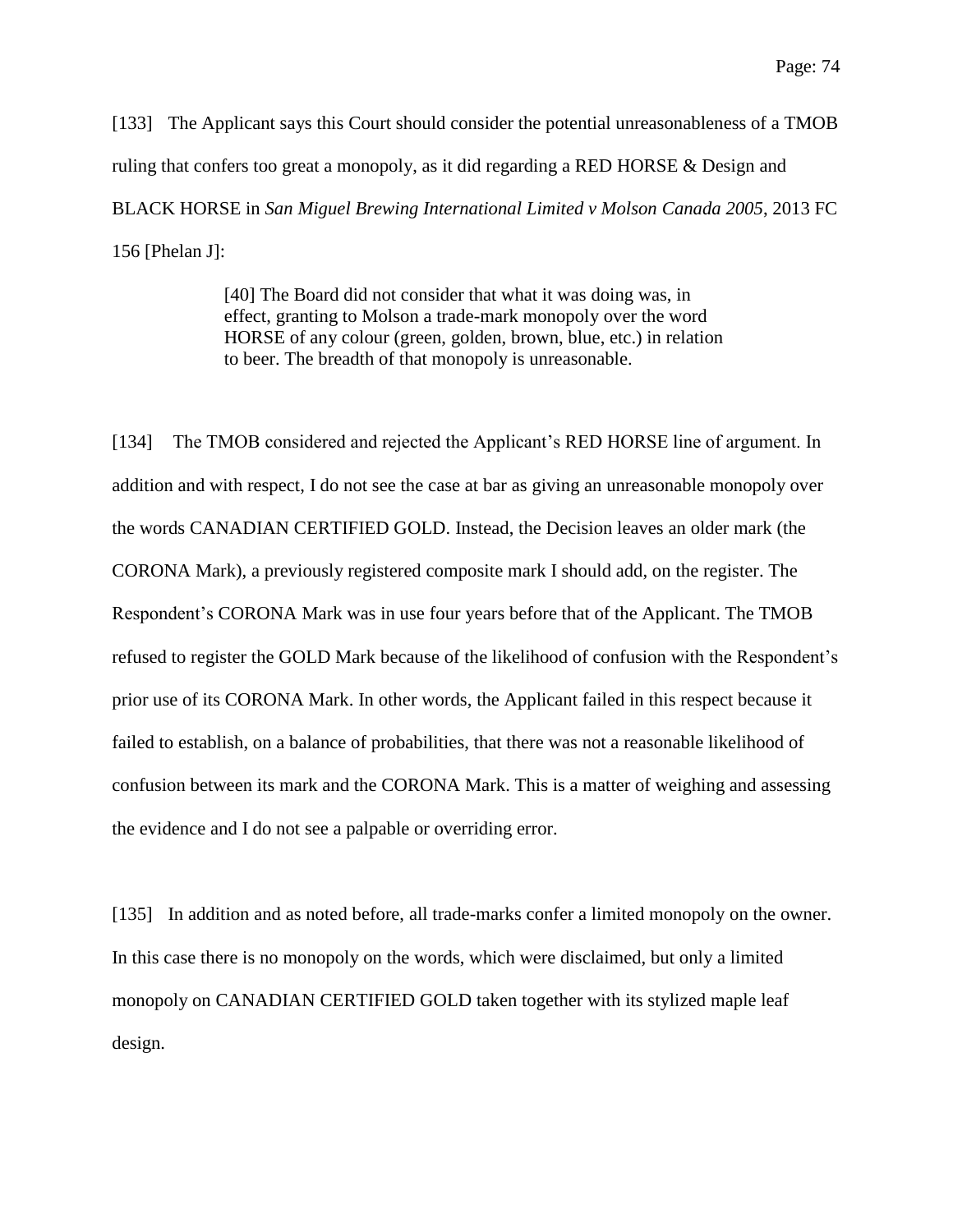[136] On this aspect of surrounding circumstances, there is no illogicality nor disregard of evidence. I am not persuaded the TMOB decision is flawed by palpable or overriding error.

#### (b) *Actual Confusion*

[137] The Supreme Court in Canada has held lack of evidence of actual confusion is a relevant surrounding circumstance, see *Mattel* at para 89. This Court in *Monsport Inc. v Vêtements de Sport Bonnie (1978) Ltée*., [1988] FCJ No 1077 [Addy J] at para 11 has held it is entitled to draw negative conclusions concerning an opponent's case if, despite a substantial period of coexistence in the marketplace, no instances of actual confusion are established.

[138] The Applicant submits the marks have co-existed since as early as January, 2012, and says it is not aware of any instances of actual consumer confusion despite direct overlap in goods and channels of trade. It invites the Court to draw an adverse inference against the Respondent. However, all the evidence in this respect is posterior to the date of first use, and therefore not material under a subsection 16(1) ground of appeal per *Hawke* at para 3, *Kabushiki* at para 19, and is contrary to subsection 16(1) itself.

[139] The Applicant in its Notice of Application submits the TMOB erred as follows:

12(j) giving weight to the lack of actual consumer confusion between the parties' marks and still finding that there was a likelihood of confusion between the trademarks;

[140] In my respectful view, there is no error in this connection, let alone a palpable and overriding error.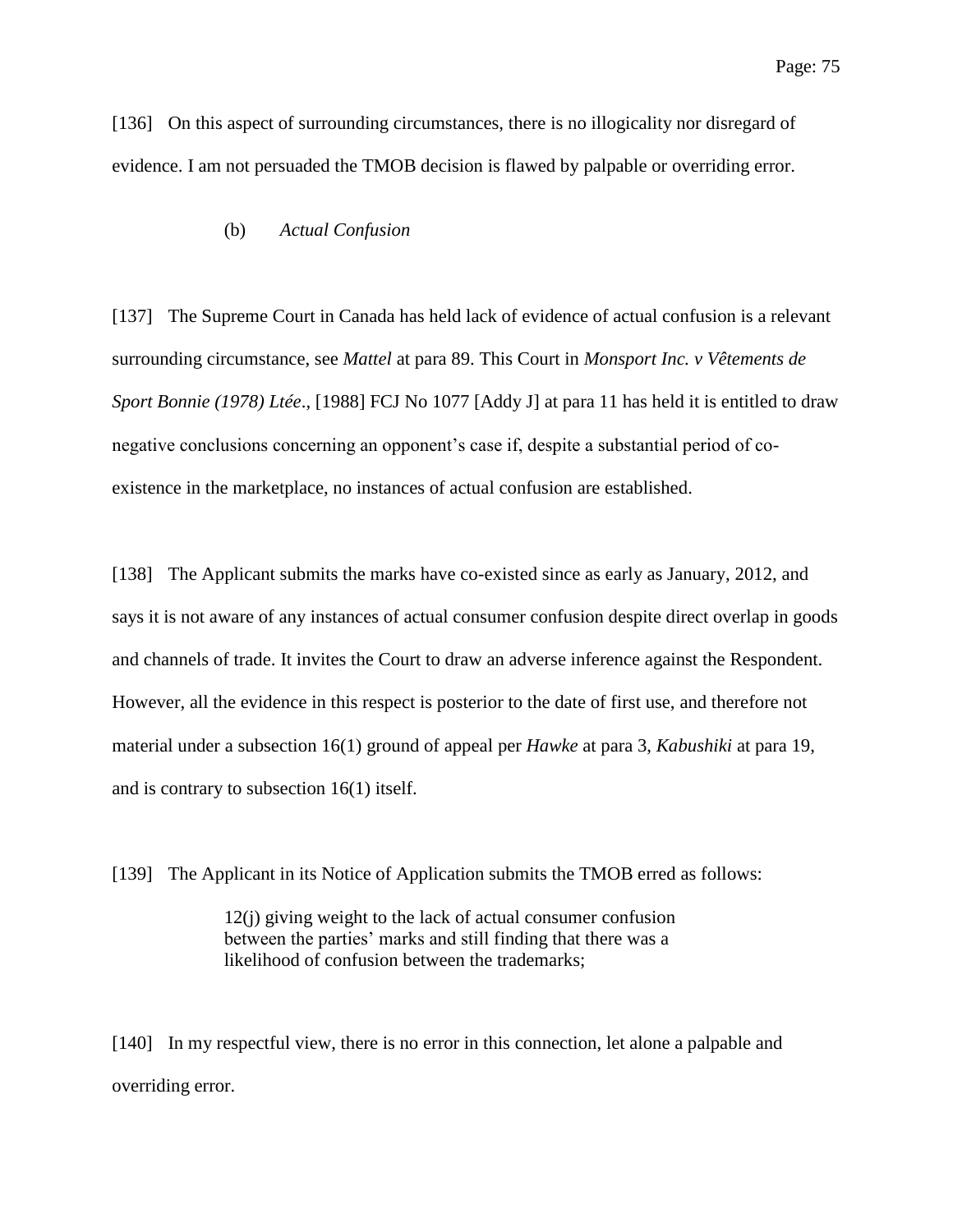## F. *Subsection 6(5) analysis, part 2*

[141] As mentioned, the TMOB addresses the subsection 6(5) confusion elements twice: first under paragraph 12(1)(d) which findings were held at para 81 of the TMOB's Decision to be "generally equally applicable" to its subsection 16(1) analysis, in respect of this Court has just completed its appellate review. Second, the TMOB considered subsection 16(1) in brief additional reasons in which it again found in favour of the Respondent. The TMOB held that the section 6(5)(a) and (b) factors "weigh even more in favour of the Opponent under this ground of opposition, as the Applicant's evidence of use of the Mark post-dates the material date under this ground of opposition" at para 81:

> [75] The Opponent has pleaded that the Applicant is not the person entitled to registration of the Mark since as of the filing date of the application, the Mark was confusing with the Opponent's CORONA Marks which had previously been used and registered in Canada.

[76] In order to satisfy its onus, the Opponent must show that one or more of the Opponent's CORONA Marks were used or made known prior to the claimed date of first use (January 1, 2012) and were not abandoned at the date of advertisement.

[77] To begin with, I note that the Opponent has attempted in its submissions to rely on common law rights under this ground of opposition with respect to use of the words CANADIAN CERTIFIED GOLD. However, I agree with the Applicant that this mark was not relied upon in the statement of opposition, nor was it mentioned in the Soare affidavit.

…

[80] In any event, having regard to my findings under the sections 6(5)(a) and (b) analysis above in the ground of opposition based upon section  $12(1)(d)$ , I accept that the Opponent has met its burden with respect to its CANADIAN CERTIFIED GOLD Design mark. As the Opponent's evidentiary burden has been satisfied, the Applicant must therefore establish, on a balance of probabilities, that there is not a reasonable likelihood of confusion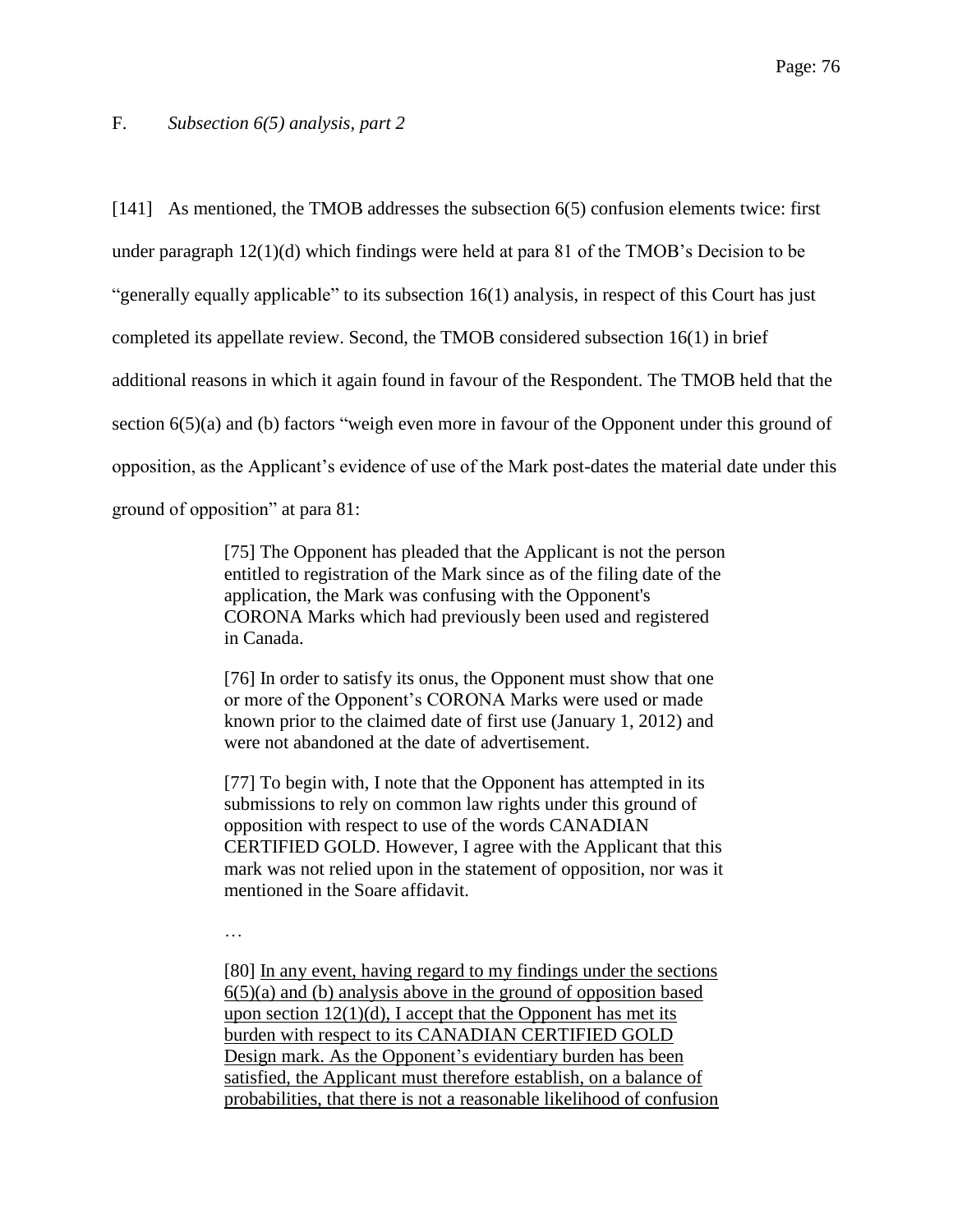between the Mark and the Opponent's CANADIAN CERTIFIED GOLD Design mark.

[81] The difference in material dates does not impact my end conclusion regarding confusion of the parties' marks and as a result my findings under the ground of opposition based on section 12(1)(d) are generally equally applicable here. In fact, the section 6(5)(a) and (b) factors weigh even more in favour of the Opponent under this ground of opposition, as the Applicant's evidence of use of the Mark post-dates the material date under this ground of opposition.

[82] Accordingly, the ground of opposition based on nonentitlement is also successful, but once again, only with respect to the Opponent's CANADIAN CERTIFIED GOLD Design mark for the reasons as set out in the section  $12(1)(d)$  ground of opposition.

[Emphasis added]

[142] Essentially the TMOB found the Respondent met its burden with respect to the CORONA Mark in association with jewellery. The TMOB specifically found the evidence demonstrated the CORONA Mark was in use before the material date of first use per subsection 16(1), namely January 1, 2012. This finding was certainly open to the TMOB on the record that the CORONA Mark was in use since 2008 as noted above at paragraph 91.

[143] This conclusion shifted the burden to the Applicant to establish there is not a reasonable likelihood of confusion between its proposed GOLD Mark and CORONA Mark. The TMOB simply found the Applicant failed to discharge its burden. The TMOB found its previous determinations in favour of the Respondent under paragraph 6(5)(a) - inherent and acquired distinctiveness, and under paragraph 6(5)(b) - relative length of time in use factors - weighed even more in the Respondent's favour under subsection 16(1). It reached this conclusion because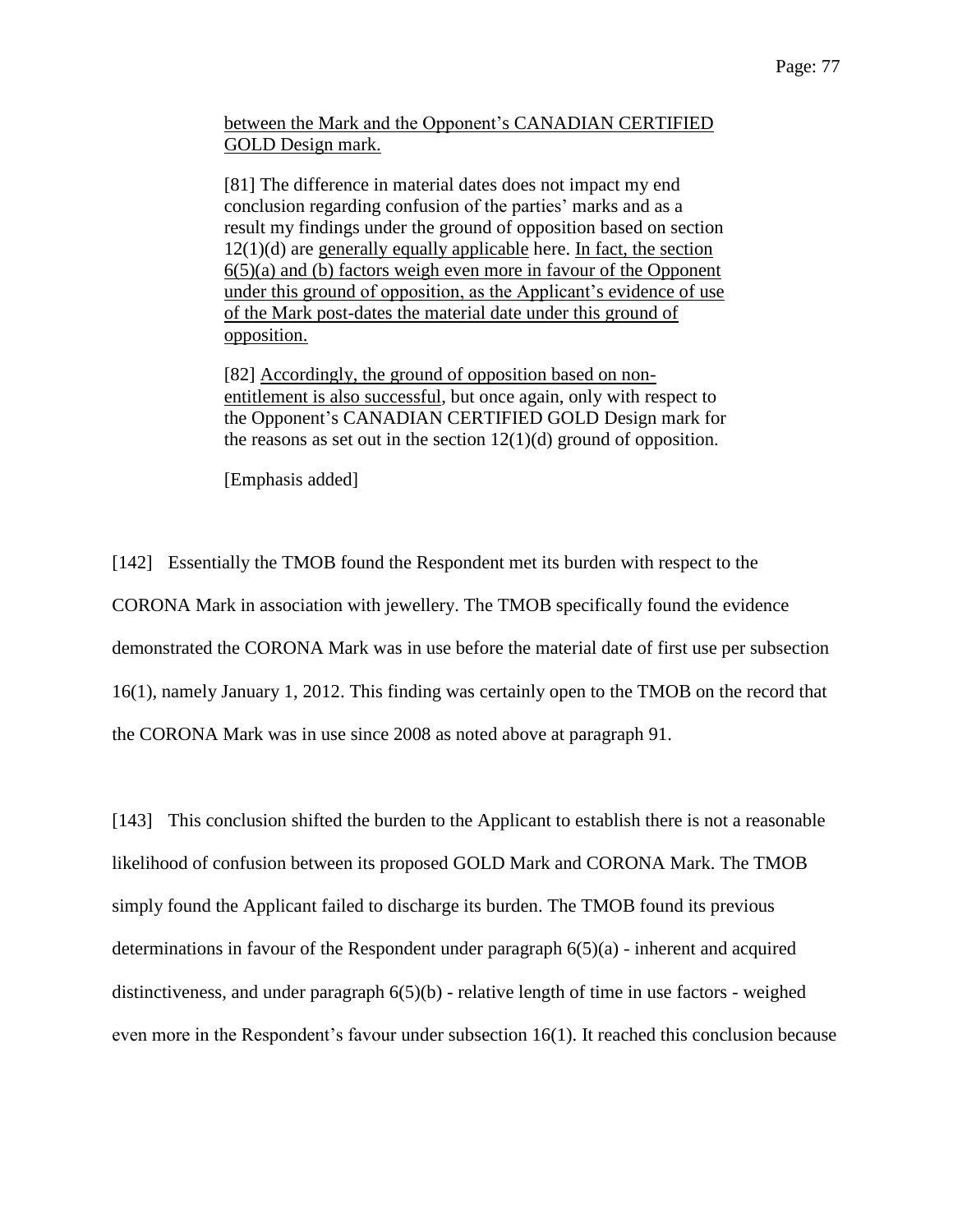as of the material date of first use under subsection 16(1), January 1, 2012, the Applicant had in fact not used its GOLD Mark at all nor had it acquired any reputation for it.

[144] With respect, and on the record before it, the TMOB could not have found otherwise.

There is no illogicality, and this finding is supported by the record. Therefore, I conclude there is no palpable and overriding error in this connection.

[145] Before concluding, I should address the remaining grounds in the Notice of Application, which allege the TMOB erred in:

> 12(k) finding there was a likelihood of confusion between the parties' respective trademarks under paragraph 12(1)(d);

12(l) finding the Applicant was not entitled to registration of the GOLD Mark under paragraph 16(1)(a); and

12(m) finding that GOLD Mark was not distinctive of the Applicant and that it was not adapted to distinguish and did not actually distinguish the Applicant's goods from Corona's goods.

[146] Ground 12(k) is a boiler plate ground of appeal which puts in issue the entire TMOB reasons and conclusions on confusion, whether based on subsection  $16(1)$ , or paragraph  $12(1)(d)$ or section 2. Ground 12(l) is another boilerplate which if successful would deny the Respondent the remedy to which it is entitled based on its success before the TMOB and in resisting this appeal. Both challenge the entirety of the TMOB Decision. In my respectful view, I have already dealt with the TMOB Decision in sufficient detail such that there is no need to say more in these Reasons.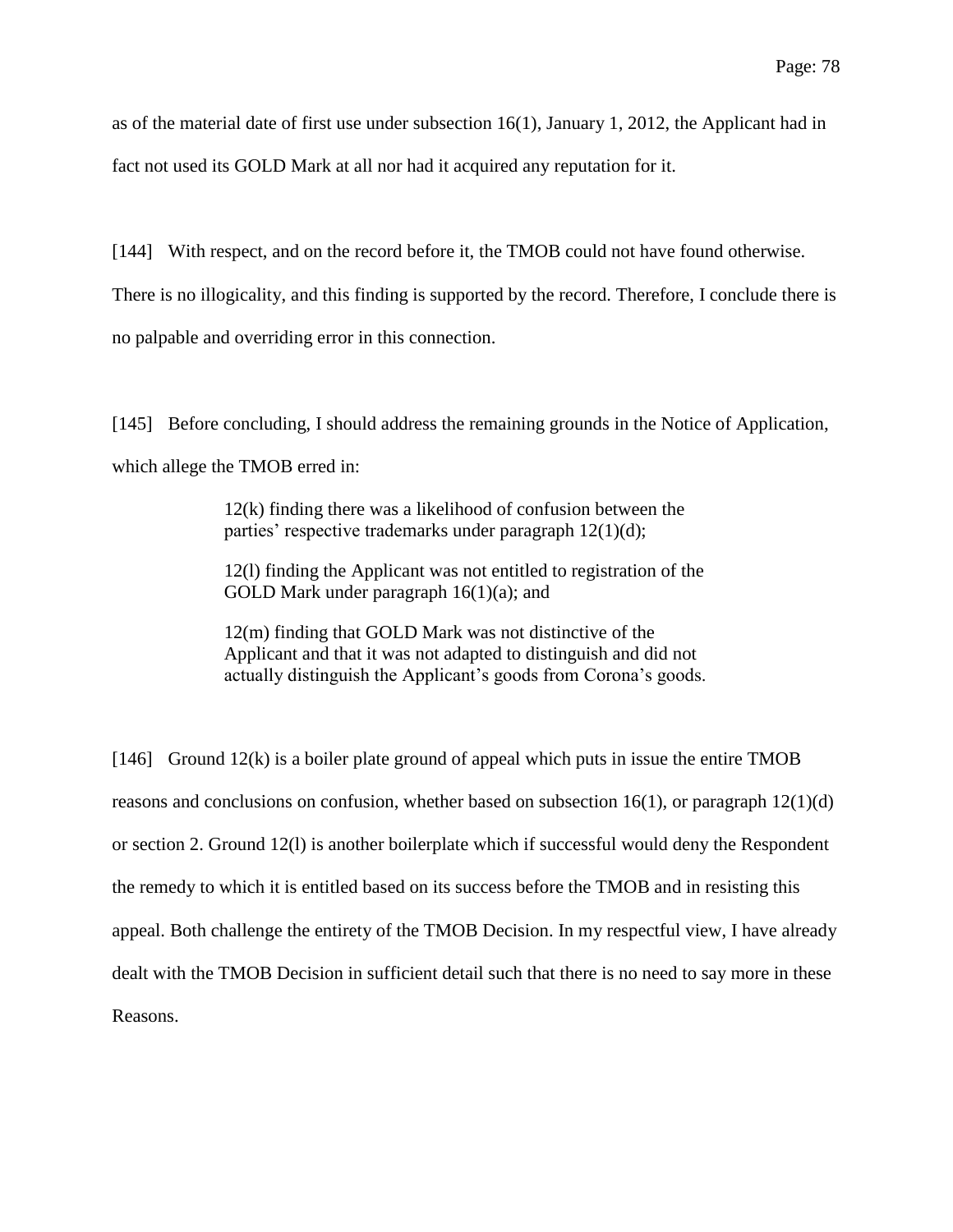[147] Ground 12 is not relevant. It seems to deal with distinctiveness under section 2 of the *Act*, which is not addressed; these Reasons dismiss this appeal on the basis of subsection 16(1) such that section 2 does not need to be considered. However, these Reasons deal with inherent and acquired distinctiveness per paragraph  $6(5)(a)$  at paragraphs  $84 - 103$  above.

#### V. Conclusion

[148] In this appeal, I considered the proposed new evidence and found it inadmissible on the subsection 16(1) ground of appeal, largely because it pertained to facts posterior to the material date per subsection 16(1), namely the date of first use agreed as January 1, 2012. I did so by following established jurisprudence including that in *Hawke* at para 31, *Kabushiki* at para 19 and by following subsection 16(1) itself.

[149] I then conducted a confusion analysis under each factor of subsection 6(5) and considered the surrounding circumstances, including relevant grounds of appeal raised in the Notice of Application and in oral and written submissions. I conducted this appellate review on the *Housen* appellate review standard of palpable and overriding error. I determined the TMOB did not commit palpable and overriding error at any point.

[150] Standing back and looking at the Decision in its totality, I am unable to see the Decision itself, either in whole or in part, as one flawed by palpable and overriding error. While the TMOB favoured the Applicant in some respects, it favoured the Respondent on virtually all grounds of subsection 6(5), including on the important issues of resemblance per *Masterpiece* and distinctiveness per *Mattel.*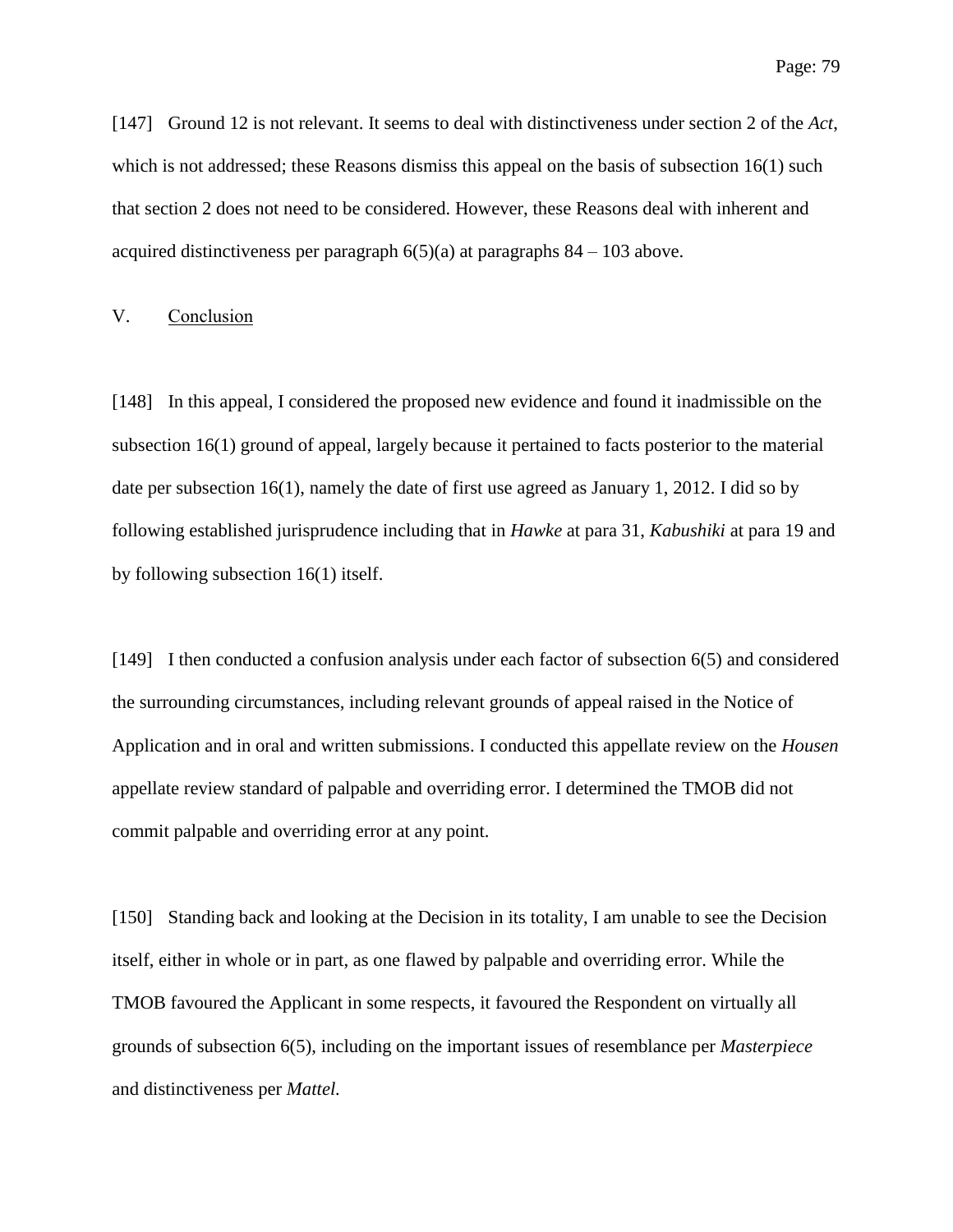[151] As a result, the Respondent succeeds in opposing this appeal. The TMOB did not make a palpable and overriding error in its confusion analysis conducted under subsection 12(1)(d) which it held generally equally applicable to its analysis under subsection 16(1). That being the case, in according with subsection 16(1) of the *Act,* the Applicant is not "entitled, subject to section 38, to secure its registration":

# **Registration of marks used or made known in Canada**

**16 (1)** Any applicant who has filed an application in accordance with section 30 for registration of a trade-mark that is registrable and that he or his predecessor in title has used in Canada or made known in Canada in association with goods or services is entitled, subject to section 38, to secure its registration in respect of those goods or services, unless at the date on which he or his predecessor in title first so used it or made it known it was confusing with

**(a)** a trade-mark that had been previously used in Canada or made known in Canada by any other person;

[Emphasis added] [Je souligne]

**Enregistrement des marques employées ou révélées au Canada**

**16 (1)** Tout requérant qui a produit une demande selon l'article 30 en vue de l'enregistrement d'une marque de commerce qui est enregistrable et que le requérant ou son prédécesseur en titre a employée ou fait connaître au Canada en liaison avec des produits ou services, a droit, sous réserve de l'article 38, d'en obtenir l'enregistrement à l'égard de ces produits ou services, à moins que, à la date où le requérant ou son prédécesseur en titre l'a en premier lieu ainsi employée ou révélée, elle n'ait créé de la confusion:

**a)** soit avec une marque de commerce antérieurement employée ou révélée au Canada par une autre personne;

[152] I turn to section 38, which provides, among other things, that a person – such as the Respondent – may file a statement of opposition to an application for the registration of a trade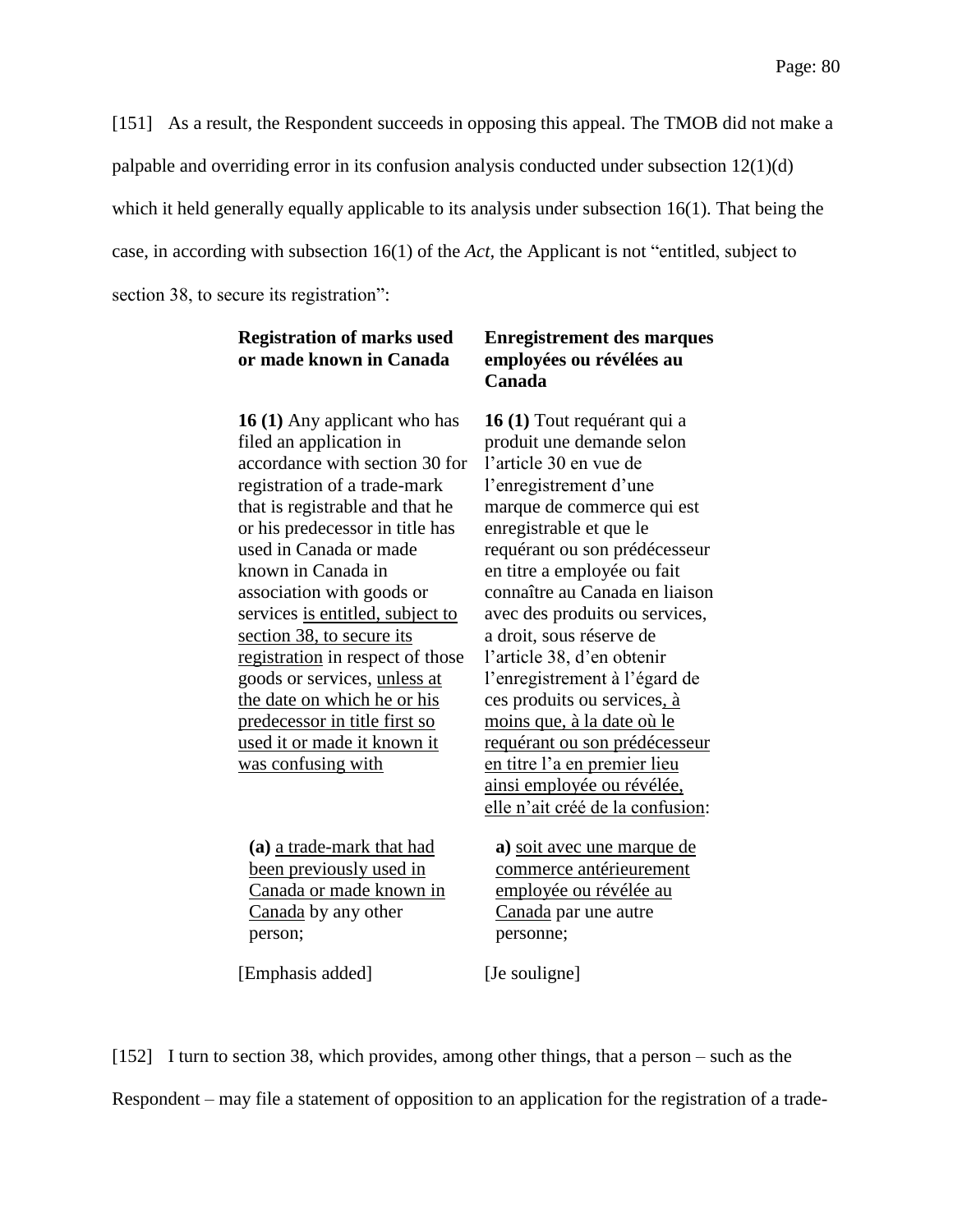mark based on four enumerated grounds. One such ground is "that the applicant is not the person entitled to registration of the trade-mark."

[153] In this case, the Court has found the Applicant is not the person entitled to registration.

Therefore, the TMOB acting under subsection 38(8) of the *Act* properly refused the Applicant's

applications to register the Applicant's application to register the Applicant's GOLD Mark,

namely TRULY CANADIAN CERTIFIED GOLD & Design (Application no. 1,593,806):

| <b>38 (1)</b> Within two months  |
|----------------------------------|
| after the advertisement of an    |
| application for the registration |
| of a trade-mark, any person      |
| may, on payment of the           |
| prescribed fee, file a statement |
| of opposition with the           |
| Registrar.                       |

## **Statement of opposition Déclaration d'opposition**

**38 (1)** Toute personne peut, dans le délai de deux mois à compter de l'annonce de la demande, et sur paiement du droit prescrit, produire au bureau du registraire une déclaration d'opposition.

#### **Grounds Motifs**

**(2)** A statement of opposition may be based on any of the following grounds:

**(a)** that the application does not conform to the requirements of section 30;

**(b)** that the trade-mark is not registrable;

**(c)** that the applicant is not the person entitled to registration of the trade-mark; or

**(d)** that the trade-mark is not distinctive.

…. …

**(2)** Cette opposition peut être fondée sur l'un des motifs suivants :

**a)** la demande ne satisfait pas aux exigences de l'article 30;

**b)** la marque de commerce n'est pas enregistrable;

**c)** le requérant n'est pas la personne ayant droit à l'enregistrement;

**d)** la marque de commerce n'est pas distinctive.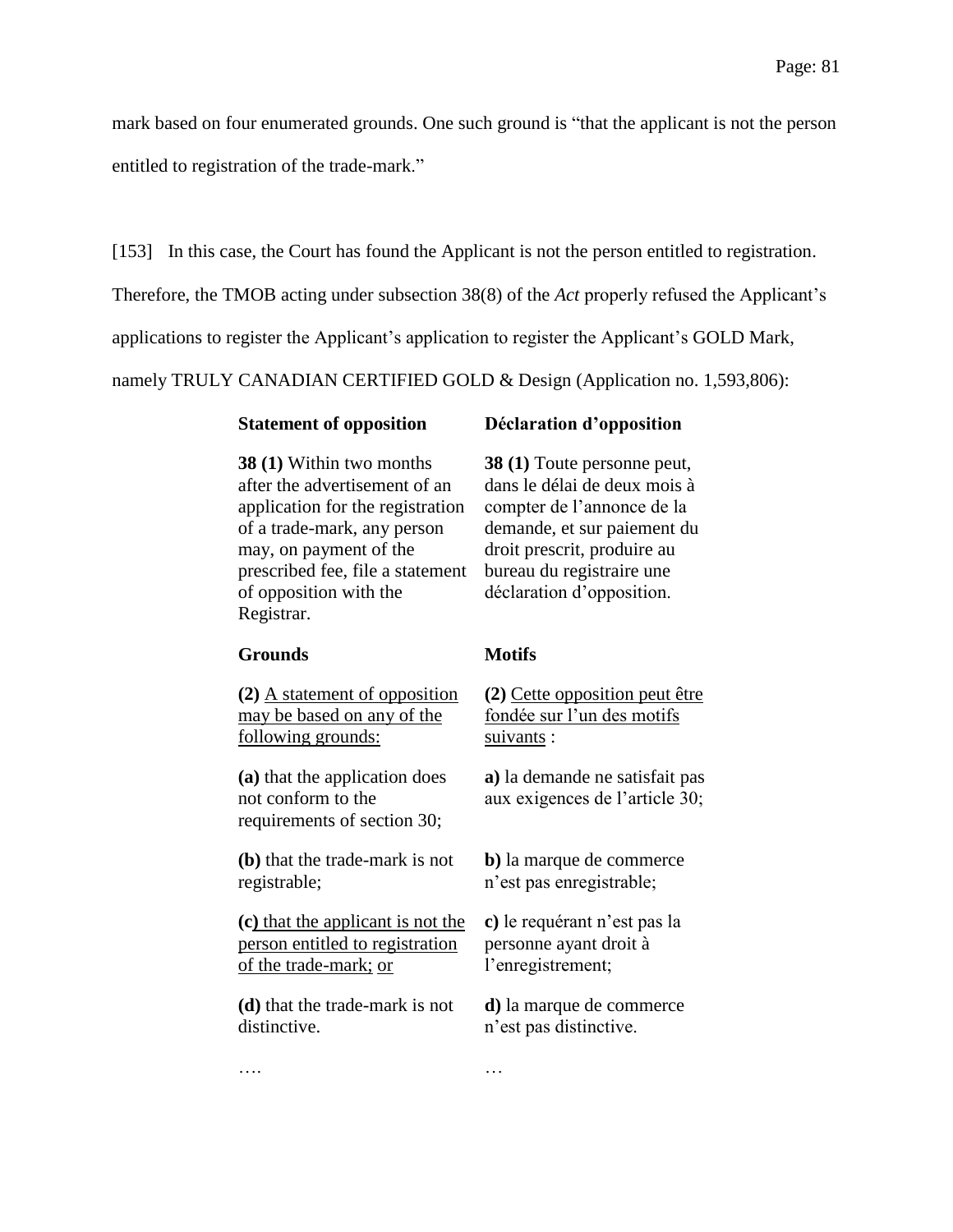| <b>Decision</b>                                                                                                                                                                                                                                             | Décision                                                                                                                                                                                                 |
|-------------------------------------------------------------------------------------------------------------------------------------------------------------------------------------------------------------------------------------------------------------|----------------------------------------------------------------------------------------------------------------------------------------------------------------------------------------------------------|
| (8) After considering the<br>evidence and representations<br>of the opponent and the<br>applicant, the Registrar shall<br>refuse the application or reject<br>the opposition and notify the<br>parties of the decision and the<br>reasons for the decision. | (8) Après avoir examiné la<br>preuve et les observations des<br>parties, le registraire repousse<br>la demande ou rejette<br>l'opposition et notifie aux<br>parties sa décision ainsi que<br>ses motifs. |
|                                                                                                                                                                                                                                                             |                                                                                                                                                                                                          |

[Emphasis added] [Je souligne]

[154] Therefore, I will dismiss the appeal and refuse the Applicant's application to register TRULY CANADIAN CERTIFIED GOLD & Design (Application no. 1,593,806).

[155] Having dismissed the Applicant's appeal based on subsection 16(1), it is not necessary to consider the Applicant's additional submissions under section 2 and paragraph 12(1)(d) of the *Act*.

VI. Costs

[156] Pursuant to the practices of the Federal Court and the Practice Direction of Chief Justice Lufty dated April 30, 2010 titled "Costs in the Federal Court", each requested costs if they succeeded and subsequently made an agreed joint request on costs: "The parties have agreed that costs in both appeal proceedings heard under the above-noted docket number be set at \$20,000, inclusive of all disbursements and taxes". I see no reasons why costs should not follow the event. In my discretion, a reasonable cost order is that the Applicant shall pay to the Respondent costs in both appeal proceedings (T-1485-17 and T-1491-17) set at \$20,000, inclusive of all disbursements and taxes.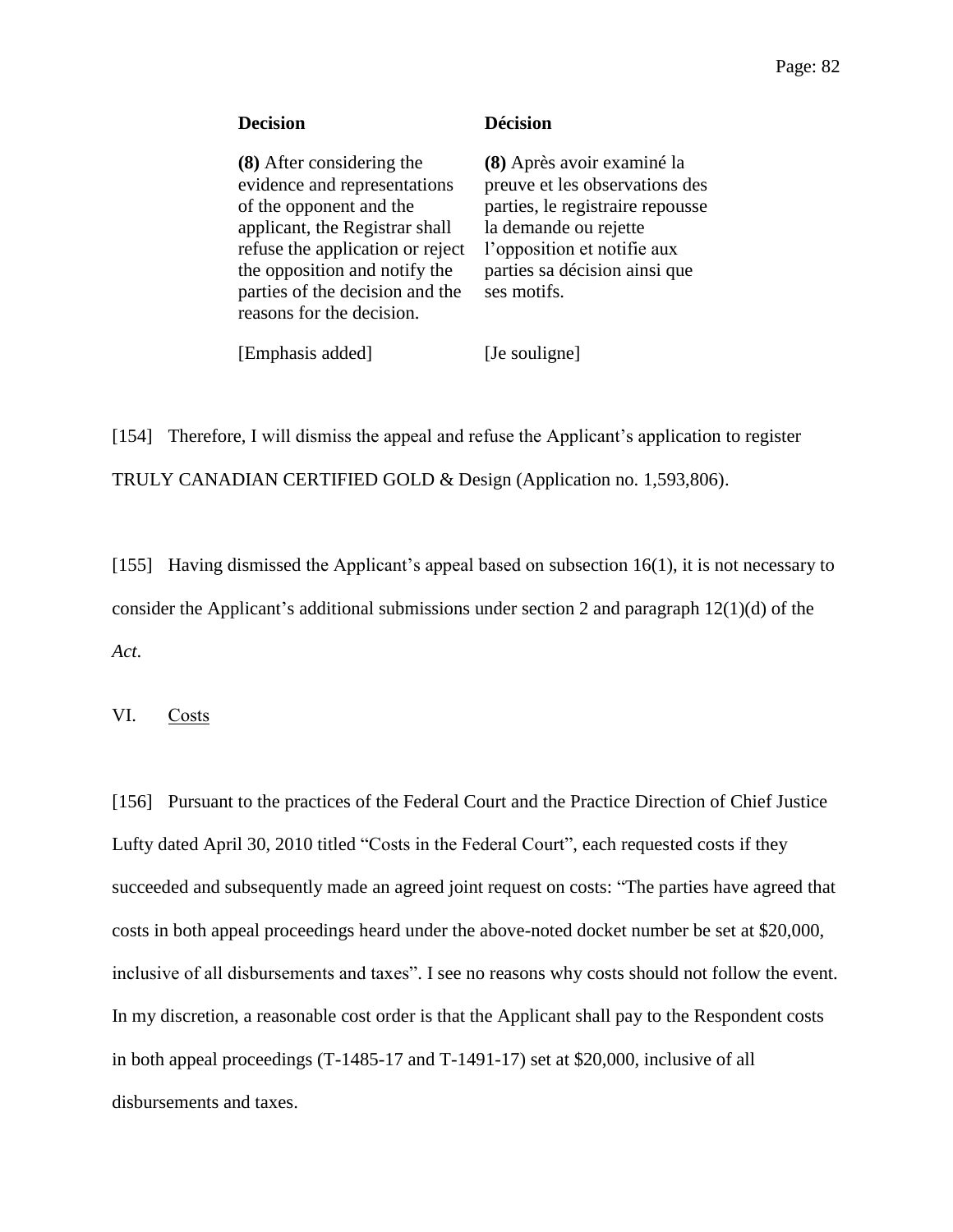# **JUDGMENT in T-1491-17**

# **THIS COURT'S JUDGMENT is that**

- 1. The appeal is dismissed.
- 2. The Applicant shall pay to the Respondent costs in both appeal proceedings (T-1485-17 and T-1491-17) set at \$20,000, inclusive of all disbursements and taxes.
- 3. A copy of this judgment shall be placed in Court files T-1485 and T-1491-17.

"Henry S. Brown" Judge